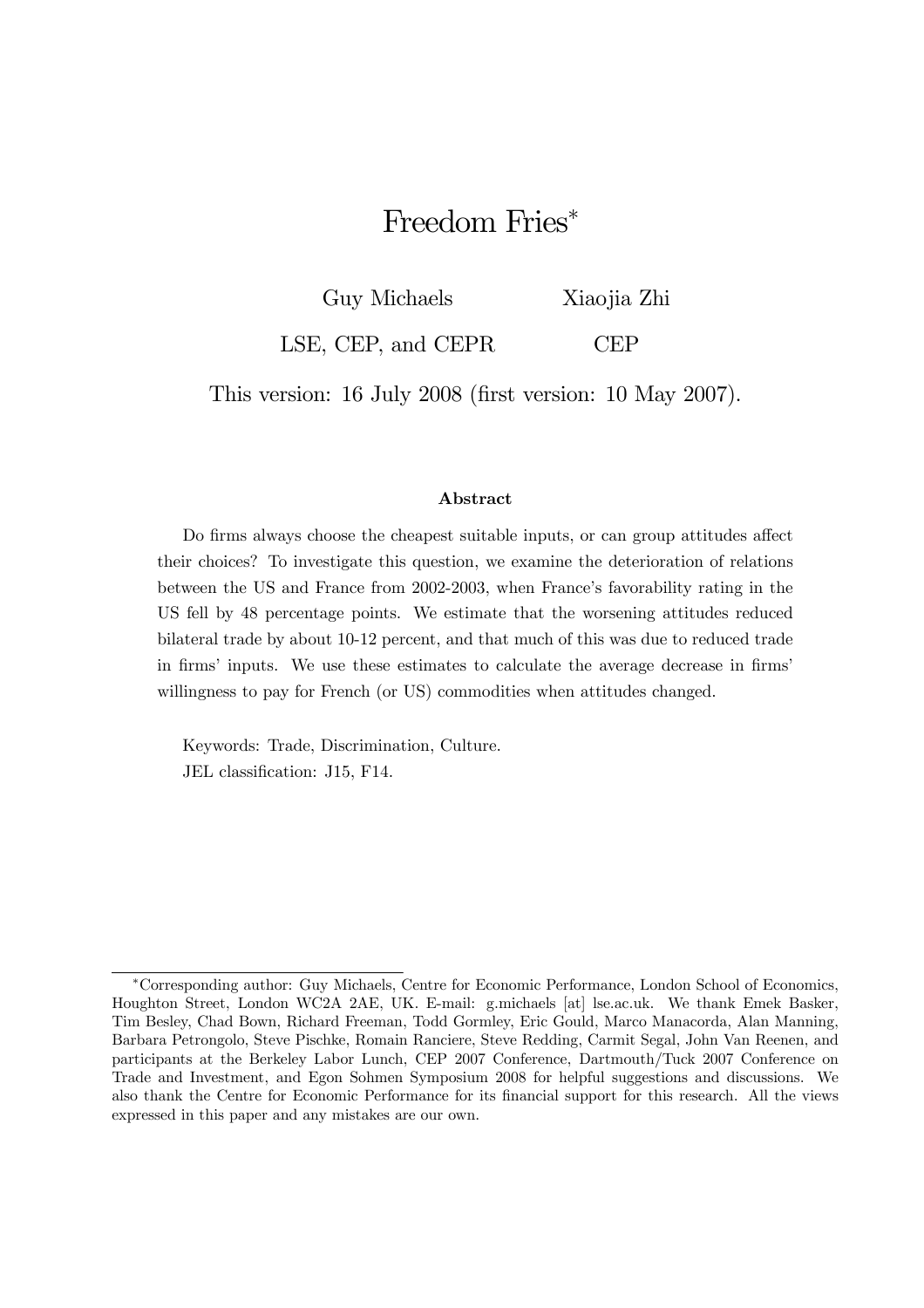#### 1 Introduction

Economists often assume that firms choose inputs to minimize their cost of production. In other words, we typically assume that firms purchase the cheapest suitable inputs, regardless of the supplier's nationality, race, or gender. But it is difficult to actually test whether attitudes towards a particular group affect firm choices, since the group members may possess better or worse inputs. And even if attitudes do affect firm choices, it is difficult to assess how much firms pay to accommodate them.

To shed light on this issue, we examine whether firms change their inputs when attitudes towards a foreign country change. Specifically, we consider a change in international relations that affects attitudes, but does not involve risk of bilateral war, threats of violence, economic sanctions, or even imposition of substantial formal trade barriers. Neoclassical theory tells us that while consumers and governments may take this change into account, firms should continue to choose the cheapest inputs. Firms that fail to do so are at a competitive disadvantage, and would tend to contract.<sup>1</sup>

And yet there are at least three reasons why attitudes may still affect firms' choice of inputs. First, as Becker (1957) argues, firms that earn rents may stay in business even if their owners pay for their preferences.<sup>2</sup> Second, if managers are imperfectly monitored, worse attitudes might reduce their private benefits from business travel or interactions, affecting sales or purchases. Or it may be harder for managers to purchase or sell if worse attitudes reduce trust. Finally, external pressures from consumers or governments may also affect firms' choice of inputs. In this paper we assess the overall impact of attitudes on trade in inputs through all these channels.

In order to examine whether attitudes affect trade, we use variation in international relations that affects attitudes, but little else. We do so by examining the deterioration of relations between the US and France, which took place from 2002-2003. The US government

<sup>&</sup>lt;sup>1</sup>See Becker (1957), pages  $43-45$  and Becker (1993), page 388.

 $2$ Firms may earn rents if they have market power (Becker 1957) or if they control a scarce resource, such as managerial talent (Lucas 1978).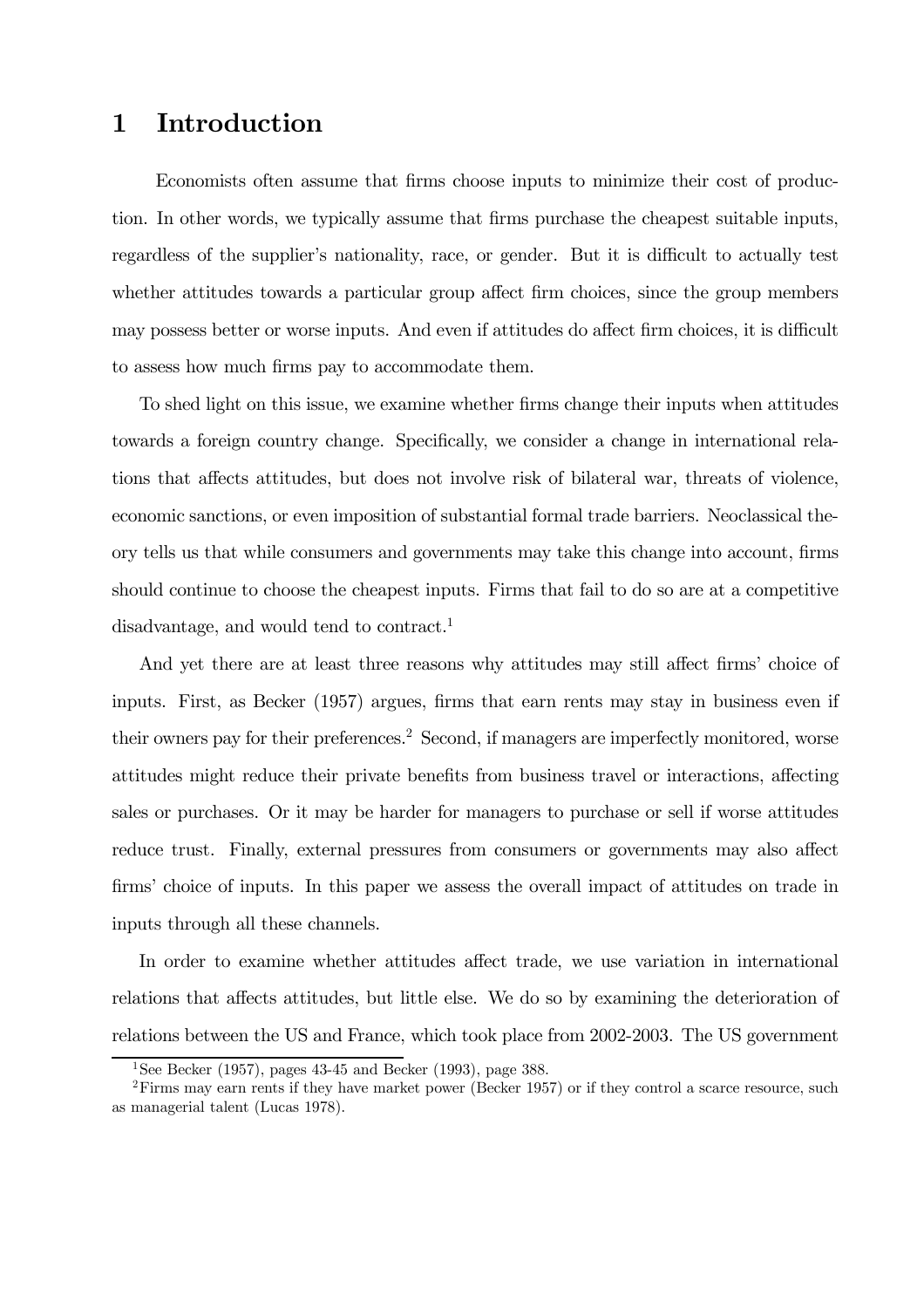tried to obtain a United Nations (UN) Security Council mandate to use military force against Iraq, and the French government opposed this move. The resulting standoff worsened US public opinion towards France. The fraction of US Gallup Poll respondents who viewed France favorably declined from 83 percent in February 2002 to 35 percent in March 2003, and recovered only to 57 percent in February 2006. Very negative opinions of France became common among people with high income, a group which likely includes many managers. By contrast, attitudes towards Germany worsened much less and recovered rather quickly, and attitudes towards the UK, Spain, and Italy appear to have changed very little. In France, US favorability fell from 63 percent in 2002 to 43 percent in 2003 (Pew Global Attitudes Project 2006).

Aggregate figures suggest that from 2001-2003 the US expanded its international transactions with France more slowly than with other Eurozone countries. Although this is the case for both trade in goods and services and other income payments, our analysis focuses on trade in goods, where high quality data is readily available. Comparing France to OECD or Eurozone countries from 1999-2005, we estimate that the shock to attitudes may have reduced US imports from France by as much as 15 percentage points. There is also some evidence that the shock may have reduced US exports to France by about 8 percentage points. One limitation of these estimates, however, is that they do not account for changes in the composition of trade flows over time. To address this concern, our preferred specifications focus on France's share of US trade with the Eurozone within 4-digit Harmonized System (H0) commodity groups. These specifications suggest that France's share of both imports and exports declined by about 11-13 percent.

Having found some evidence that worsening attitudes decreased trade, we examine the contribution of trade in firm inputs to this decline. Using a US input-output table, we identify 2-digit commodity groups where 75 percent or more of US consumption in 1999 is attributed to firms. Trade in these commodities accounted for almost half of US imports from France in 1999. Our estimates suggest that the worsening attitudes reduced France's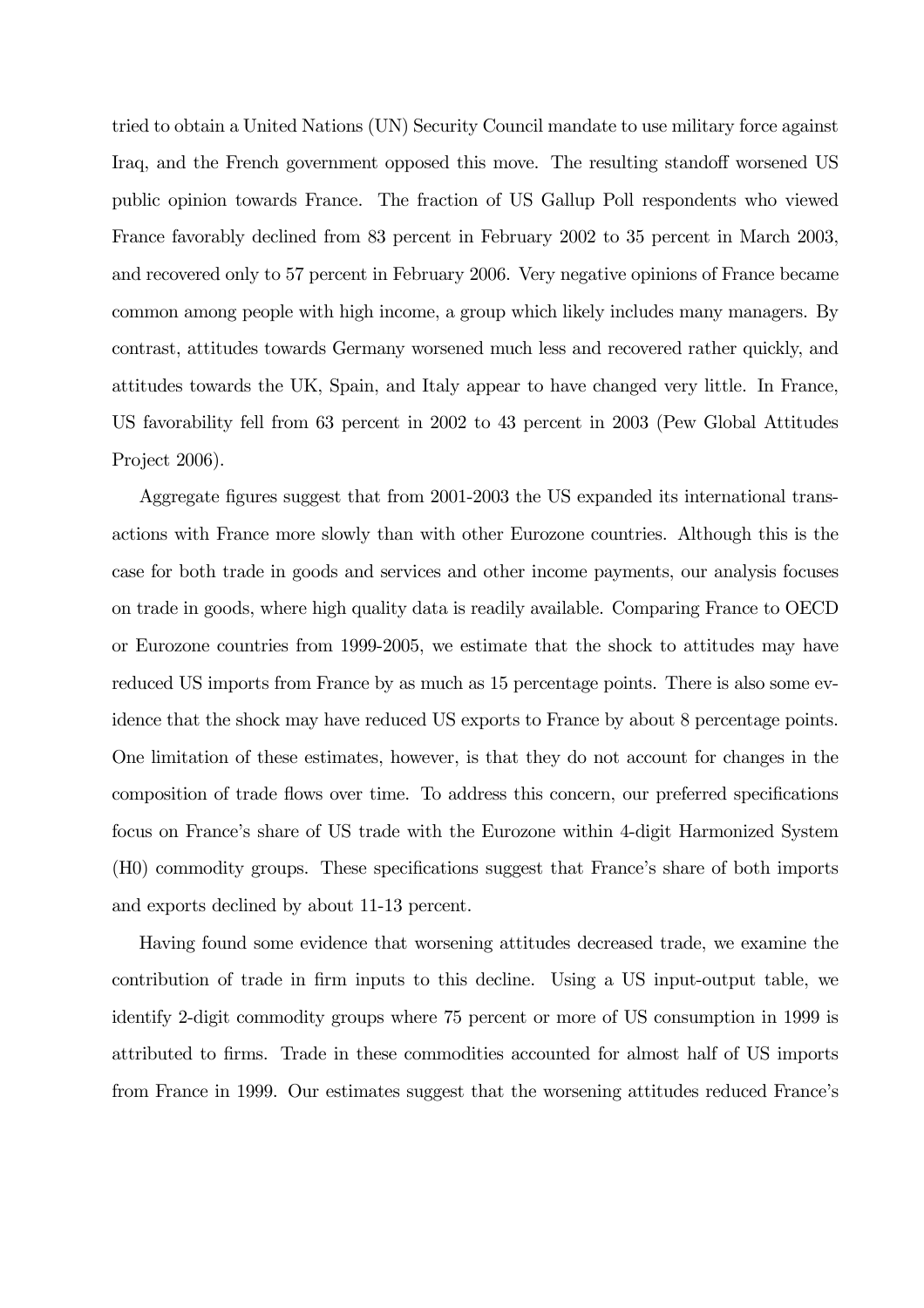share of US imports from (and exports to) the Eurozone within commodity groups by about 11-14 percentage points.3

We interpret these results as evidence that attitudes affect trade in inputs. Our estimation strategy allows us to address several potential concerns regarding the validity of this interpretation. First, the magnitude and timing of the shock to relations suggests reverse causality is not a problem for our analysis: it is very unlikely that trade itself caused the change in attitudes that we document. Second, we net out fixed aspects of the suitability of French inputs to US firms (and vice versa), and any fixed barriers to trade. Third, tariffs between the two countries remained low throughout the period, and we show that changes in specific trade barriers from 1999-2005 do not explain much of the changes in trade. Fourth, there was little risk of violence or bilateral war between the US and France, so risk was probably not an important reason for firms to reduce trade in inputs.4 Fifth, the use of a common currency in France and in the rest of the Eurozone addresses potential concerns about spurious exchange rate fluctuations. Sixth, our results are robust to restricting the sample to 2001 and 2003 - the years between which the effect of attitudes was likely the largest. An examination of monthly trade data also suggests that there were no similarly large and persistent shocks to individual Eurozone countries from 1999-2005, except for the one we analyze. Seventh, we find no significant decline in unit values of US inputs traded with France compared to US inputs traded with the rest of the Eurozone. This suggests that the decline in trade was due to a fall in quantity, rather than a decline in quality. Finally, our results do not appear to be driven by a negative aggregate shock to France's economy. Changes in France's GDP and unemployment were very similar those of the rest of the Eurozone from 2001-2003. And our findings on the effect on trade are mostly robust

<sup>&</sup>lt;sup>3</sup>Using the input-output tables we also identify commodities used primarily by governments and by consumers. We find that the effect on trade in consumer goods was not very precise, but there was a large and significant decline in trade of ordnance — the only category consumed primarily by governments. Yet ordnance accounts for much less than 1 percent of trade, so the direct impact of governments on trade through purchases seems very limited.

<sup>4</sup>There is evidence that war decreases trade (Martin, Mayer, and Thoenig 2008) and even lower levels of violence can affect economic outcomes (Abadie and Gardeazabal 2003).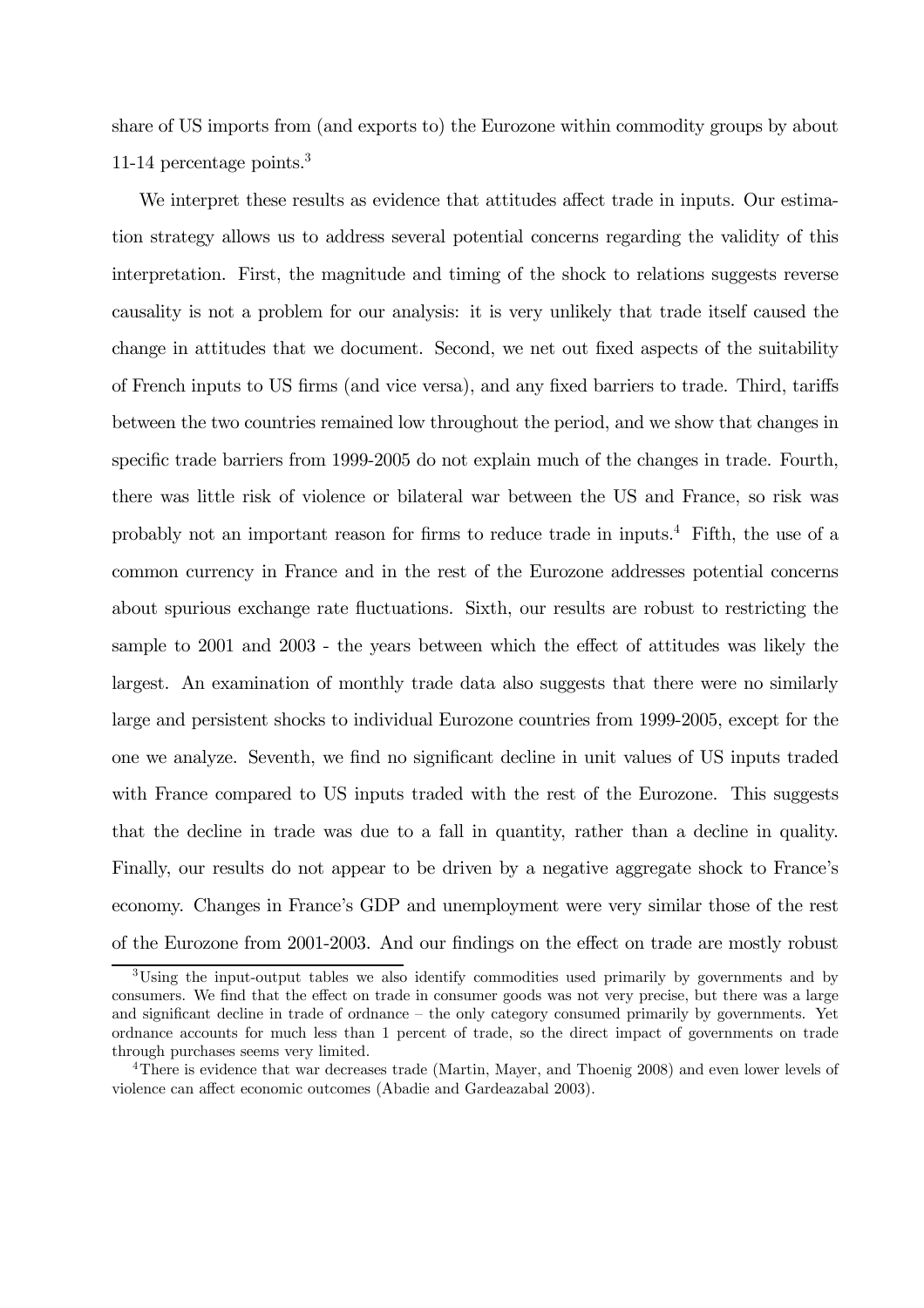(although smaller) when we control for changes in France's share of Eurozone trade with OECD countries other than the US.<sup>5</sup>

But if relations between the US and France affected the attitudes of businesses, should we not expect them to affect flows of people, as well as inputs? Our measures of travel are rather noisy, but they do suggest that there was a decline in both tourism and business travel to France (compared to Western Europe) from the US around 2002. While the decline in trade may have reduced the need to travel, it is also possible that attitudes reduced managers' appetite for travel; such a decline may have affected both sales and purchases.

Having found evidence that attitudes reduced trade in inputs, we examine how much firms might have paid to accommodate this change in attitudes. To do so, we estimate what average increase in French commodity prices would have decreased trade by the same amount as did the change in attitudes. For a broad range of substitution elasticities between commodities produced in France and those produced elsewhere, we estimate that the implied price increase was about 1-6 percent.

Taken together, our results suggest that attitudes can substantially affect trade in firms' inputs. But is this due to owner preferences, external incentives by consumers or governments, or managerial behavior? Since most large US firms are not held by a single owner (La Porta, Lopez-de-Silanes, and Shleifer 1999) and public attitudes varied greatly, coordinated action on part of owners seems unlikely to explain much of the response we find. As we discuss below, the responses we find for consumers and governments may have contributed somewhat to the aggregate decline in trade of inputs, though we find no evidence for an indirect boycott that would have caused firms to change their input composition. But our most likely explanation is that managers' own attitudes led them to make decisions that reduced bilateral sales or purchases of inputs.

<sup>&</sup>lt;sup>5</sup>Another question is whether we can use events to study the effects of attitudes on trade. At first sight it may seem that such events are not very rare. For example, journalistic accounts suggest that a recent crisis may have substantially reduced Danish exports to the Middle East (BBC 2006). But the incident we analyze is unusual because we can detect the strong public response, find a plausible control group for one of the trading partners, and rule out at least some leading alternative explanations for the effect of international relations on trade.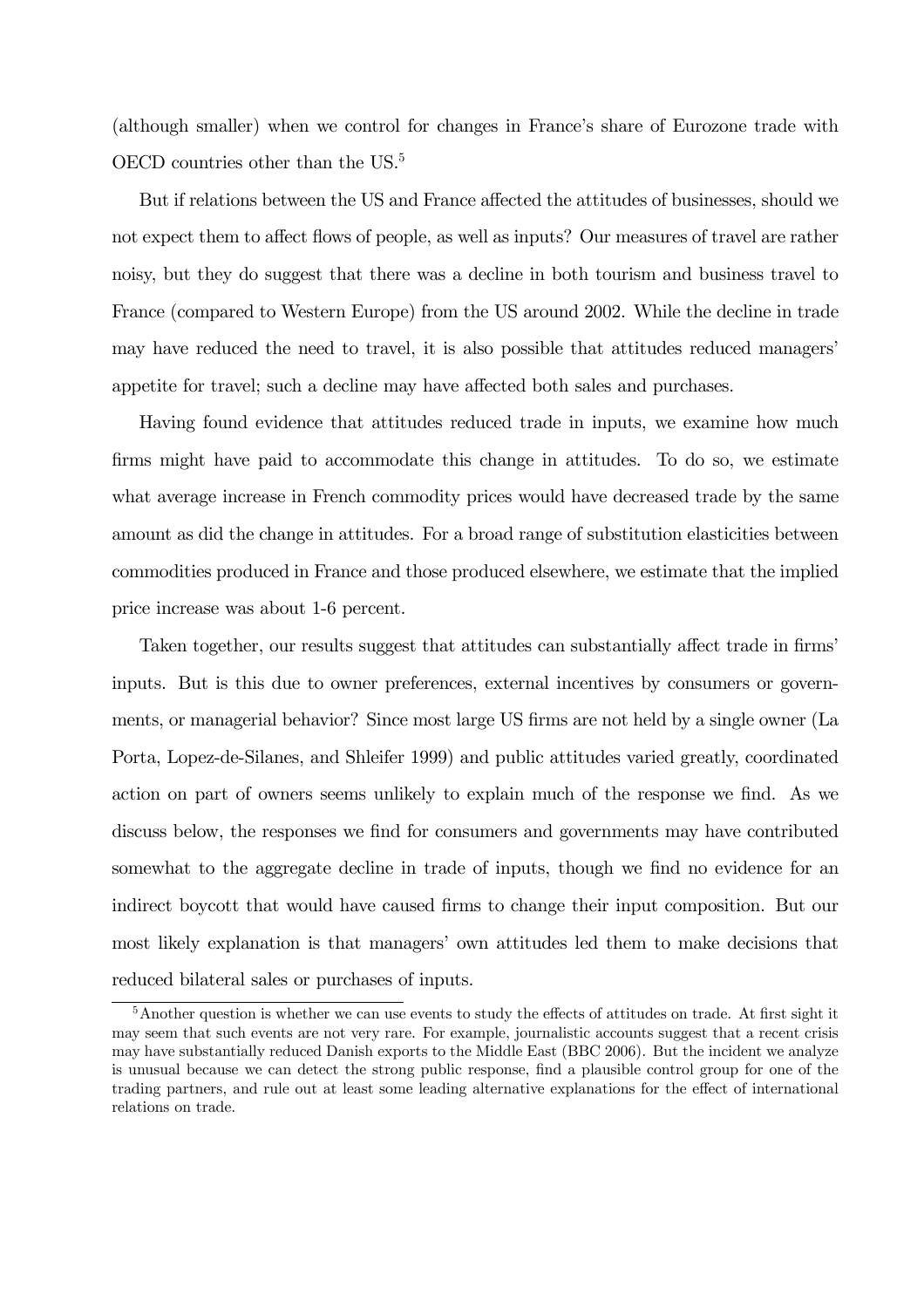Our finding that attitudes can affect firms' choice of inputs appears relevant for discussions of firm employment decisions. It suggests that even if competition incentivizes firms to overcome group attitudes, the effect of these attitudes need not be eliminated (Becker 1993, page 388). This consideration seems relevant for labor market studies by Goldin and Rouse (2000), Bertrand and Mullainathan (2004), and Moser (2008), who argue that minority groups may find it harder to gain employment or promotion. Our findings are also related to Bandiera et al. (2007), who find that when faced with low powered incentives, managers may give preferential treatment to compatriots. Like their study, our study suggests that profit motives may be insufficient to eliminate the effects of attitudes.

Our study is also related to the research on the role of culture in economic exchange (Greif 1993, Fershtman and Gneezy 2001). In particular, recent work finds an association between cultural attitudes and trade (Guiso et al. 2005; Disdier and Mayer 2007). Our findings are consistent with the interpretation that attitudes have a causal effect on the patterns of trade. Finally, our work is also related to Della Vigna and Kaplan (2007), who trace out the effects of media coverage. Like their study, ours suggests that coverage of current events can influence public opinion and affect real outcomes.

The rest of the paper is structured as follows. Section 2 examines the deterioration of the bilateral relations between the US and France. Section 3 investigates the impact of this deterioration on aggregate trade flows between these two countries. Section 4 examines the effects of firms, consumers, and governments on trade. Finally, Section 5 concludes.

## 2 Deterioration of Relations and Worsening Attitudes

This section examines the deterioration of relations between the US and France from 2002- 2003, and its effect on attitudes. The crisis began in 2002, when the US tried to obtain a UN Security Council mandate to use military force against Iraq, against the strong objections of France. Other European governments were divided: some supported the US, while others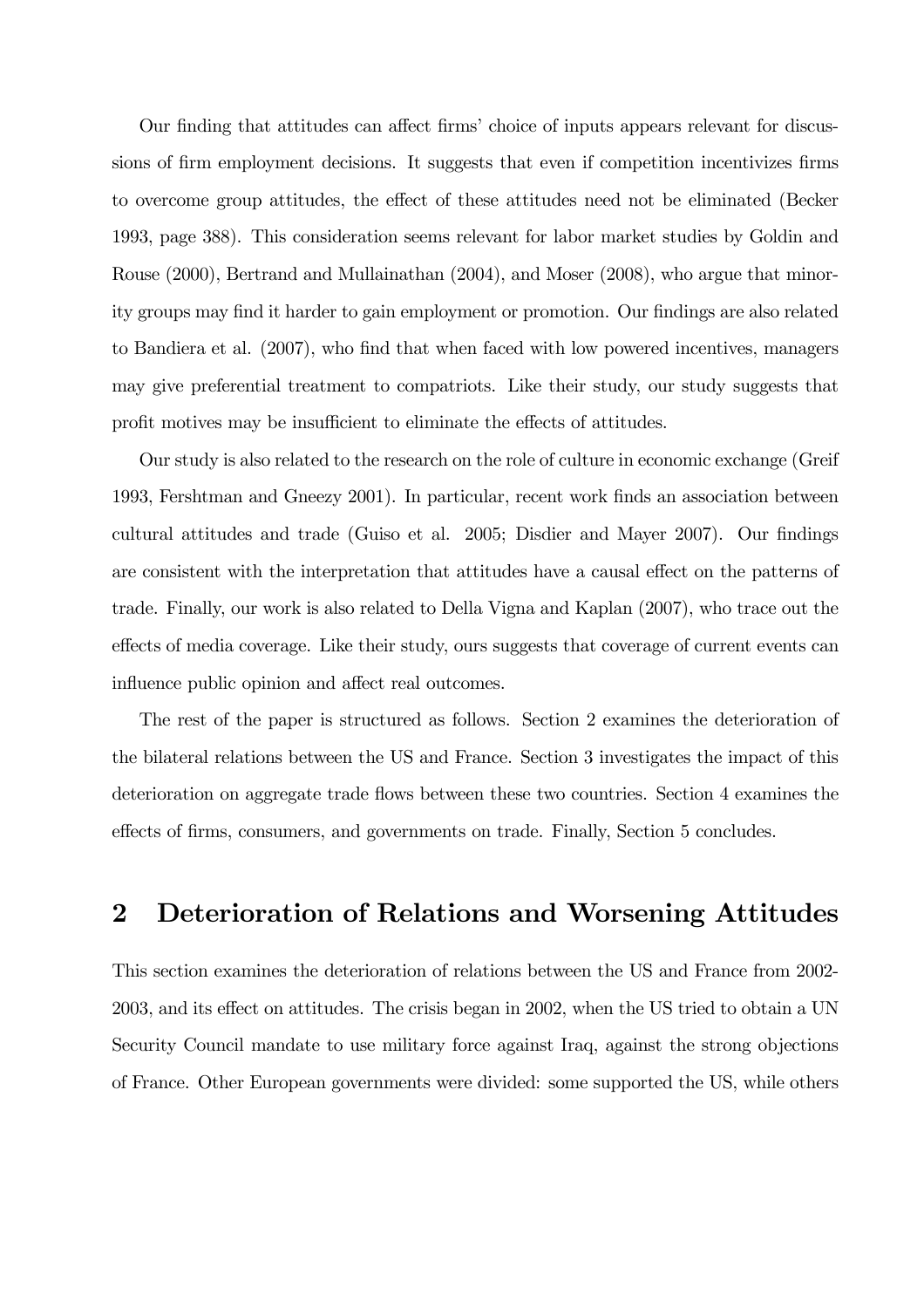were closer to France. But France's situation differed in important ways from that of its Western European neighbors. First, it had the right to veto Security Council resolutions; the other longtime US ally with veto power, UK, supported the US. Second, it was more active in opposing the US efforts (CNN 2003). The resulting standoff affected attitudes not only among politicians, but also among the general public.

Signs of negative attitudes towards France in the US appeared as early as September 2002, when President Bush prepared to address the UN regarding Iraq. Only 33 percent of the ABC poll respondents said that France had done enough to support the U.S. campaign against terrorism, while 56 percent said that it had not.<sup>6</sup> In October 2002, two editorial articles in the Washington Post strongly criticized France's attempts to prevent a US sponsored Security Council resolution authorizing the use of force against Iraq (Washington Post 2002). Following the compromise of UN Security Council Resolution 1441 (November 2002), 26 percent of NBC poll respondents in early December said that they "lost respect" for France. Loss of respect increased sharply with income, reaching about 40 percent in the highest income brackets.7 This suggests that attitudes among managers and other decision makers probably changed before those of the rest of the population, so they may have responded earlier.<sup>8</sup> But as we discuss below, by March 2003 people from different income groups had similar attitudes.

The evidence presented so far, although suggestive, does not allow us to systematically track the change in attitudes over time. To address this concern we use responses to a Gallup Poll question that was asked in an almost identical way since the early 1990s. US residents were asked for their "overall opinion of [country x]: very favorable, mostly favorable, mostly unfavorable, very unfavorable". Figure 1 shows the favorability rating (the fraction of respondents who had a "very favorable" or a "mostly favorable" opinion) of 5 major European countries. From January 1991 to February 2002 there was little change in attitudes towards

 ${}^{6}$ By contrast, 75 percent said Great Britain had done enough and 39 percent said Germany had done enough.

<sup>7</sup>See Appendix Figure A1.

<sup>&</sup>lt;sup>8</sup>See also evidence in Section 4 on self reported purchases of French products by income level.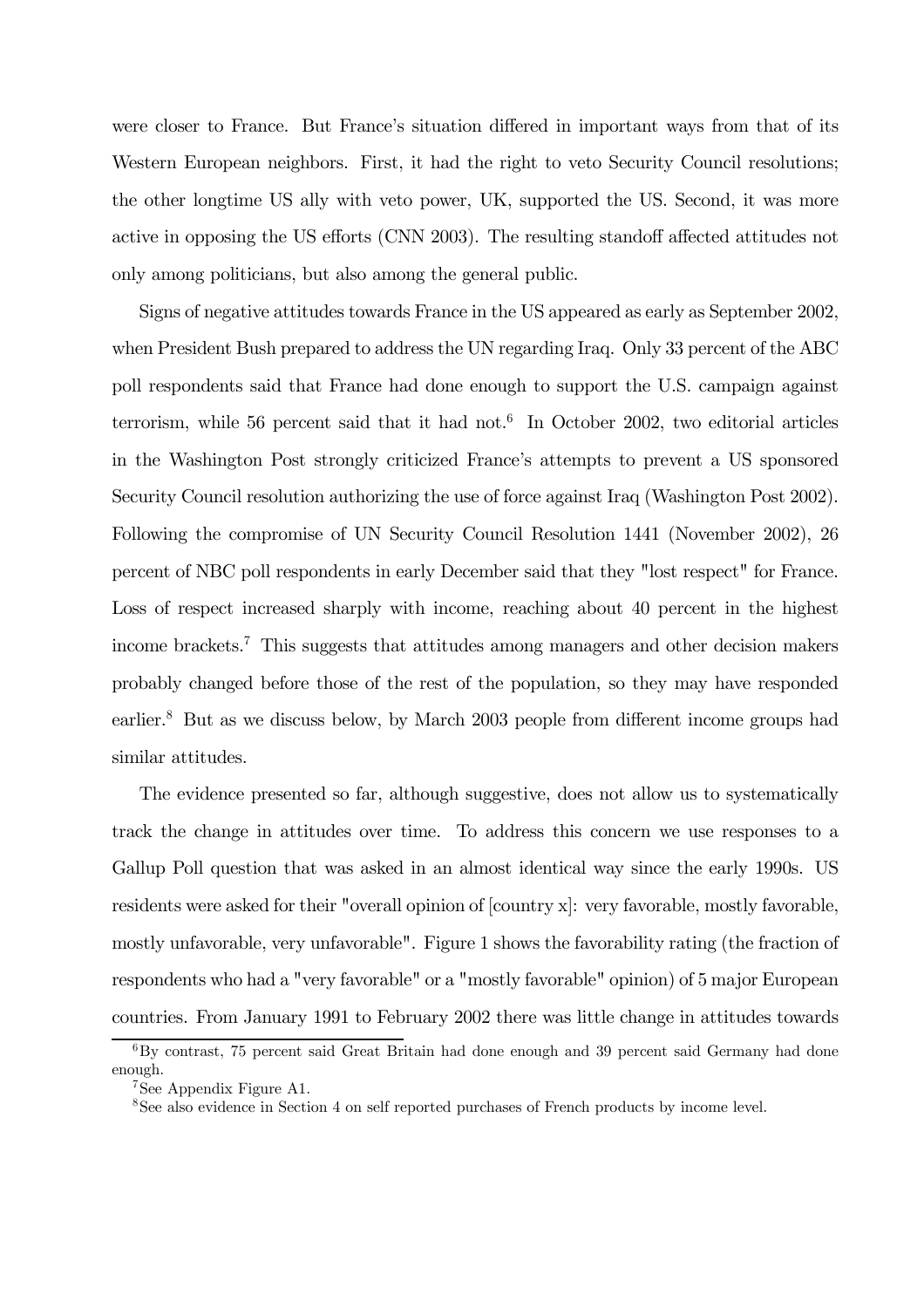the UK, France and Germany; all three countries had favorability ratings that fluctuated around 75-95 percent. But from February 2002 to March 2003, France's favorability rating plummeted from 83 percent to 35 percent, recovering only to 57 percent in February 2006. By contrast, the decline in attitudes towards Germany was much smaller and shorter lived. At the same time, US attitudes towards the UK were mostly unchanged. Data for Italy and Spain, although available only twice for each country, suggests that attitudes towards those countries were also largely unaffected, especially compared to the attitudes towards France.

The negative attitudes towards France in the US were both widespread and strong. In February 2002, only 4 percent of US respondents had a "very unfavorable" view of France, and 16 percent had a "somewhat unfavorable view".9 But in March 2003, about 40 percent had a "very unfavorable" view of France, and about 26 percent had a "somewhat unfavorable" view. Since we cannot identify managers, we focus on the group of college graduates whose household income was above \$75,000. Of this group, about 33 percent had a "very unfavorable" opinion of France, and about 34 reported a "somewhat unfavorable" opinion.<sup>10</sup>

The evidence that US relations with France worsened is not restricted to public opinion polls. Condoleezza Rice, who was then the National Security Advisor, was quoted in March 2003 as having told associates that the US should "Punish France, ignore Germany and forgive Russia" (Reuters, March 2003). There were also calls to boycott French goods: journalist Bill O'Reilly wrote that his column continues to "boycott French goods, things made in France, not things made by Americans with French labels." (Fox News 2003). And two members of the US House of Representatives, Robert Ney and Walter Jones, renamed "French Fries" as "Freedom Fries" on the House of Representatives' cafeteria menu (BBC 2006).

The change in relations and attitudes was not restricted to one side of the Atlantic: favorable opinion of the US in France fell from 63 percent in 2002 to 43 percent in 2003, and reached 39 percent in 2006. But at the same time, attitudes towards the US worsened

<sup>&</sup>lt;sup>9</sup>These figures exclude those with "no opinion". See details in Appendix Table A1.

 $10$ See Appendix Table A2.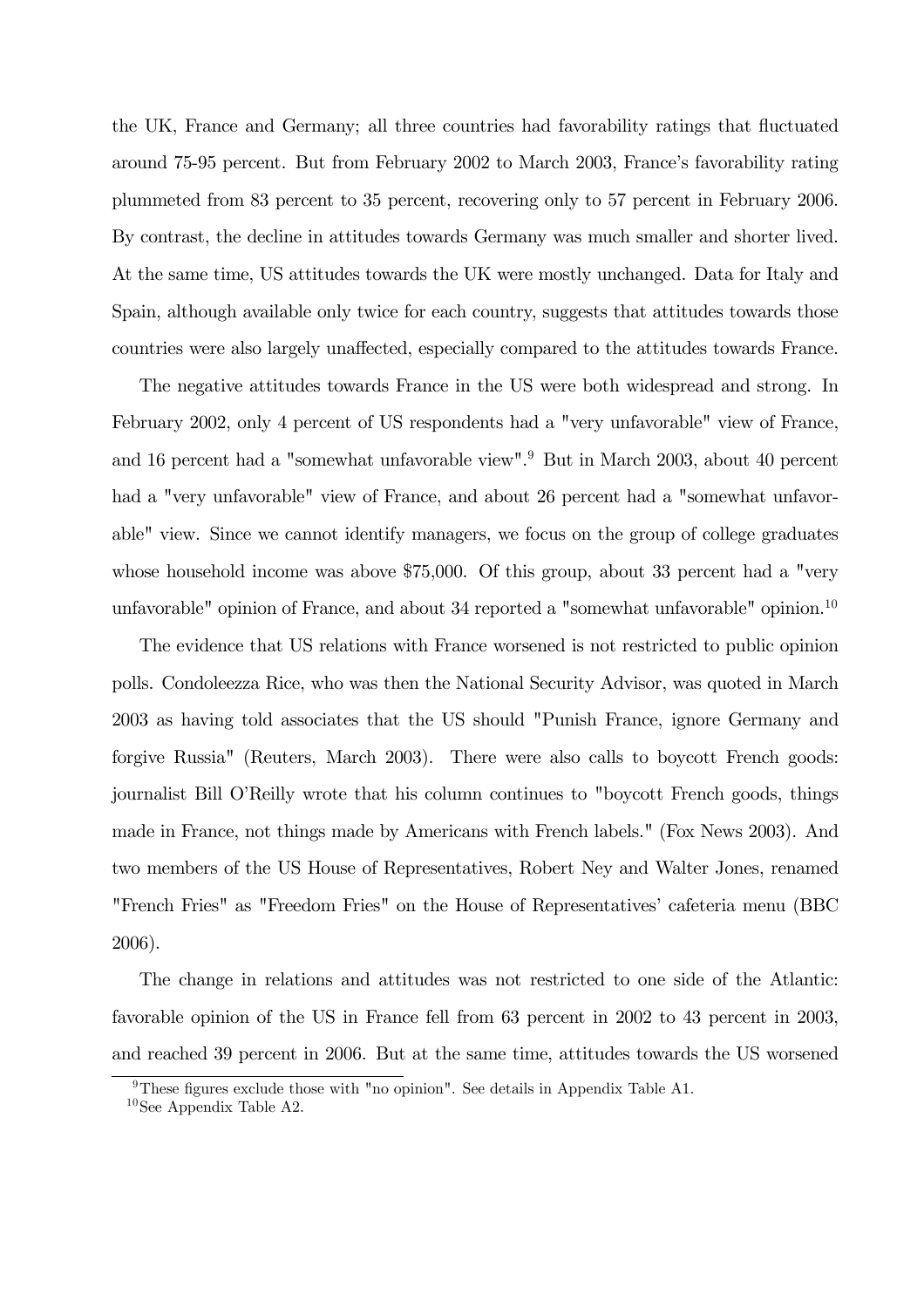in Great Britain, Germany, and Spain, though not as quickly as in France (Appendix Table A1). Taken together, these figures suggest that the worsening attitudes between the US and France (compared to the rest of Western European), may have been due in larger part to changes in US attitudes than to changes in French attitudes. At the same time, the reciprocal aspect of attitudes and interactions makes it difficult to draw a clear distinction.

But even if the evidence presented here suggests that attitudes between the US and France worsened, it is not clear that trade between these two countries should have been affected. Both countries had signed trade agreements (e.g. the World Trade Organization), and both had shown commitment to reduce global trade barriers over several decades. The question we tackle in the next section is: did worsening attitudes reduce trade flows?

### 3 Did Attitudes Reduce Trade?

In order to investigate whether worsening attitudes may have affected US international transactions with France, be begin by examining summary statistics from BEA data in Table 1. Panel A of the table shows that total US transactions with France barely changed in nominal terms from 2001-2003. But compared to the rest of the Eurozone, this represented a considerable decline in trade of goods and services and in other income payments in both directions. But how unusual was France's performance compared to the Eurozone from 2001- 2003? Panel B of Table 1 suggests that since the Eurozone's creation in 1999, the worst year for France's average share of US transactions with the Eurozone was 2003, followed by 2002.

Having found suggestive evidence for an effect of worsening attitudes, we now analyze more detailed data on trade in commodities from UN Comtrade. Figure 2 shows that growth in the nominal value of US imports from France slowed down around 2002-2003, while the growth of US imports from other Eurozone and OECD countries did not.<sup>11</sup> The figure also shows suggestive evidence that US exports to France may have declined. The changes in the

 $11$ We include Greece in the Eurozone even though its entry was delayed until 2001. But we exclude Slovenia, which joined the Eurozone in 2007.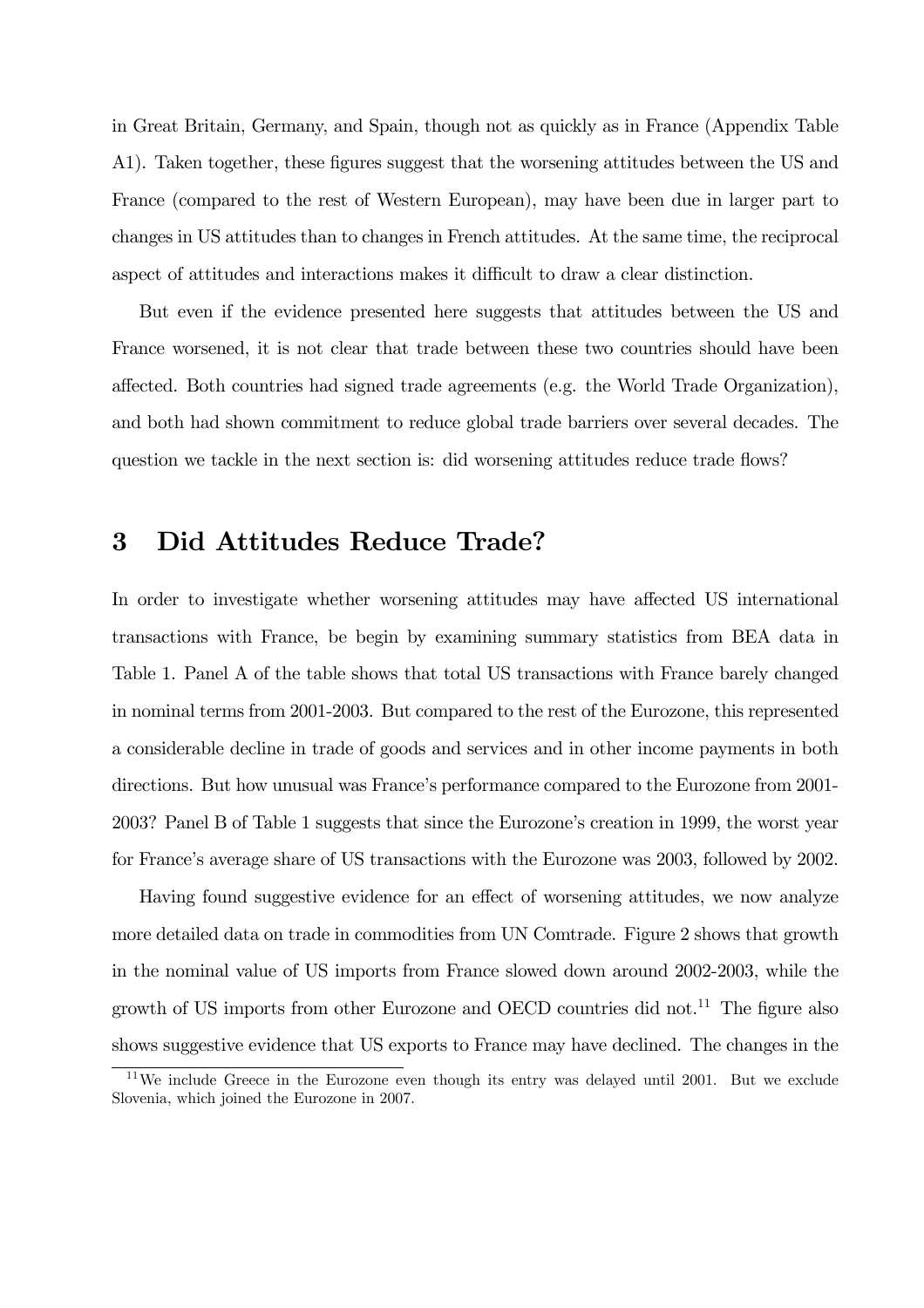figure are presented relative to 1999, since the exchange rates between Eurozone countries were fixed on 31 December 1998. We note that after the implementation of the Euro and before the shock to the attitudes between the US and France, US imports from France seem to have trended very similarly to US imports from other Eurozone countries.

Having examined the trends, we now estimate the following specification using a panel of US imports from OECD countries:

$$
Y_{jt} = \beta France_j(Year_t > 2002) + \delta Year_t + \eta Country_j + \varepsilon_{jt}.
$$
\n(1)

The dependent variable is  $Y_{jt} = ln(P_{j,t}^U Q_{j,t}^U)$ , where  $P_{j,t}^U Q_{j,t}^U$  is the value (quantity multiplied by price) of US imports from exporter country j in year t,  $France_j$  is an indicator for France, Year<sub>t</sub> and Country<sub>j</sub> are vectors of year and country indicators, and  $\varepsilon_{jt}$  is an error term. The data are in nominal US dollars, using C.I.F. (Cost, Insurance and Freight) prices - the price of goods in the US port of arrival.<sup>12</sup>

Our specification treats 1999-2001 as "pre crisis" years, and 2003-2005 as "post crisis" years.13 The choice of a 3 year window before and after 2002 reflects a tradeoff between different considerations. It allows the change in attitude ample time to affect trade flows, and mitigates measurement error problems that may arise when using year-to-year variation. At the same time, we avoid using a longer period where spurious changes in supply and demand could affect our estimates, and 1999 offers a convenient start date because of the implementation of the Euro.

The baseline result in Panel A of Table 2 shows that US imports from France declined by about 19 percentage points compared to imports from other OECD countries after attitudes worsened. Other columns show that this result is robust to using 1999 imports as regression weights and to using only data from 2001 and 2003. We estimate this regression using data

 $12$ Empirically, we use unit values as a proxy for prices.

<sup>&</sup>lt;sup>13</sup>We also consider 2002 a "pre-crisis" year, assuming that the effect of relations on trade may have taken time to materialize, but our estimates are almost unchanged if we repeat the analysis excluding the data for 2002.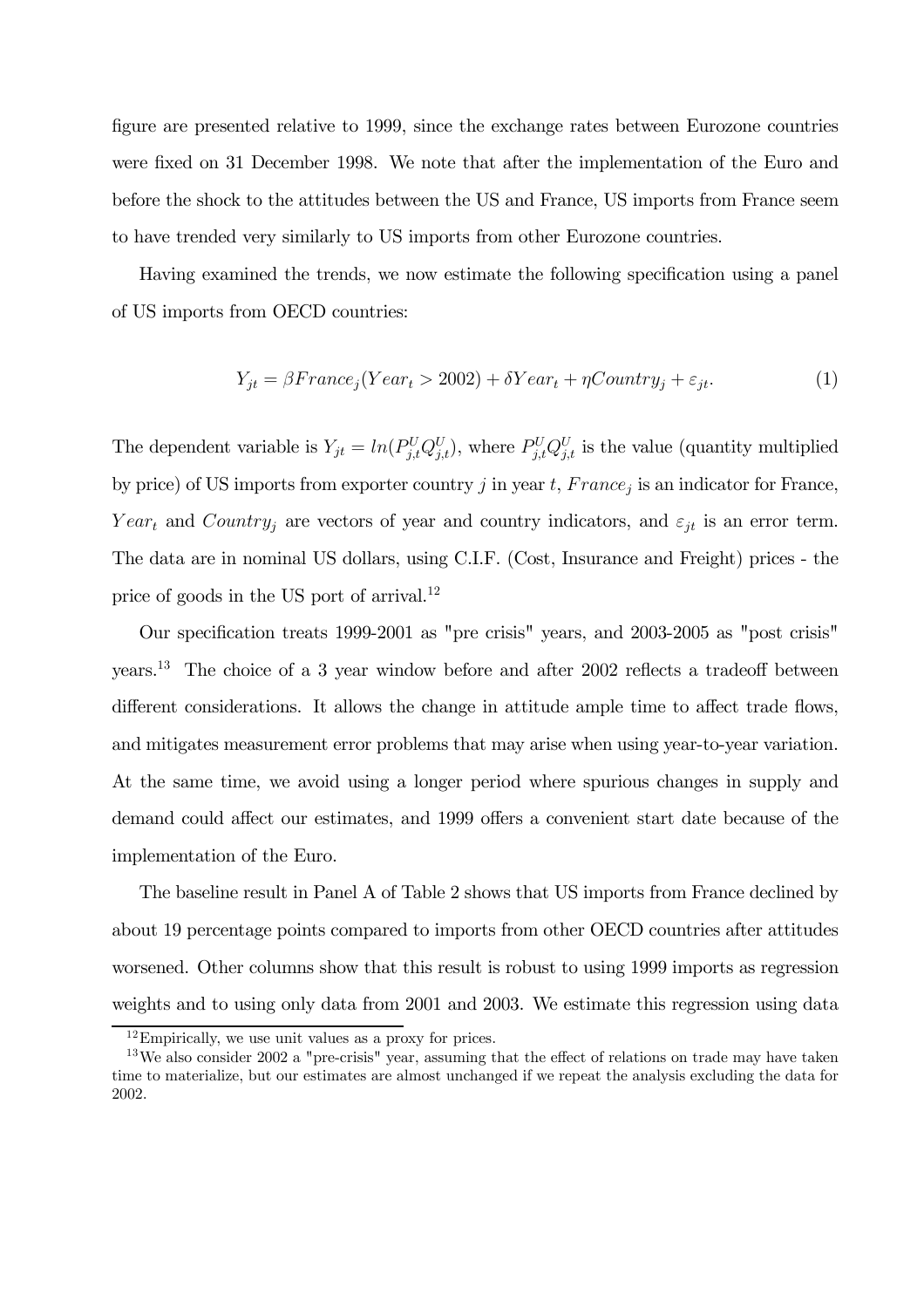on US imports from OECD countries, assuming that in the short run these countries are plausible controls for France. Eurozone countries are more attractive controls because of their similarity to France, but the drawback of using only Eurozone countries is that the sample becomes smaller. In practice, the results for US imports change little when we use Eurozone countries as controls.

Panel B of Table 2 shows estimates of specification (1) using US exports instead of imports. Export data are in nominal US dollars, using F.O.B. (Free On Board) prices - the price of goods in the exporting country's port of origin.<sup>14</sup> The results suggest that worsening attitudes reduced trade by about 8 percentage points compared to other OECD countries. The estimate using Eurozone countries, although not precise, is similar in magnitude.<sup>15</sup>

While these estimates are consistent with the hypothesis that worsening attitudes reduced trade, they may also reflect a decline in French trade for reasons that are unrelated the worsening attitudes. But Figure 3 suggests that French trade with other OECD partners kept growing after 2002.16

Having found some evidence of a decline in trade between the US and France, we now compare the timing of this decline to the timing of the change in attitudes. Since Comtrade only provides annual trade figures, we now use monthly data on imports and exports from the US Census. To overcome the high variance of these monthly data, we calculate France's share of US imports from the Eurozone and its share of US exports to the Eurozone for each month from 1999-2005. We then regress the average of these two shares on month fixed effects (to net out seasonal effects) and plot the residuals in Figure 4. The results

<sup>&</sup>lt;sup>14</sup>Wherever possible we follow the standard practice of using C.I.F. prices for imports and F.O.B. prices for exports.

<sup>&</sup>lt;sup>15</sup>Since we are considering the effect on US trade with a single country, France, we may be concerned about the precision of the estimates in Table 2. We re-ran the specification in Column 1 of Table 2, replacing the indicator for France with an indicator for each of the other Eurozone countries. We then averaged the coefficients for each country from the US imports and export regressions. We found that France's average coefficient was the second most negative after that of Luxemburg (the smallest Eurozone country).

<sup>&</sup>lt;sup>16</sup>As a further check of our previous results, we estimate a "triple difference" regression similar to specification ??, where the dependent variable is log trade with the US or with the rest of the OECD (this avoids zero or near zero trade between smaller trade partners when using logs). The regressor of interest is an indicator for trade between the US and France after 2002, and we include a full set of interactions. The estimates for US imports and exports are -.101 (.042) and -.034 (.026).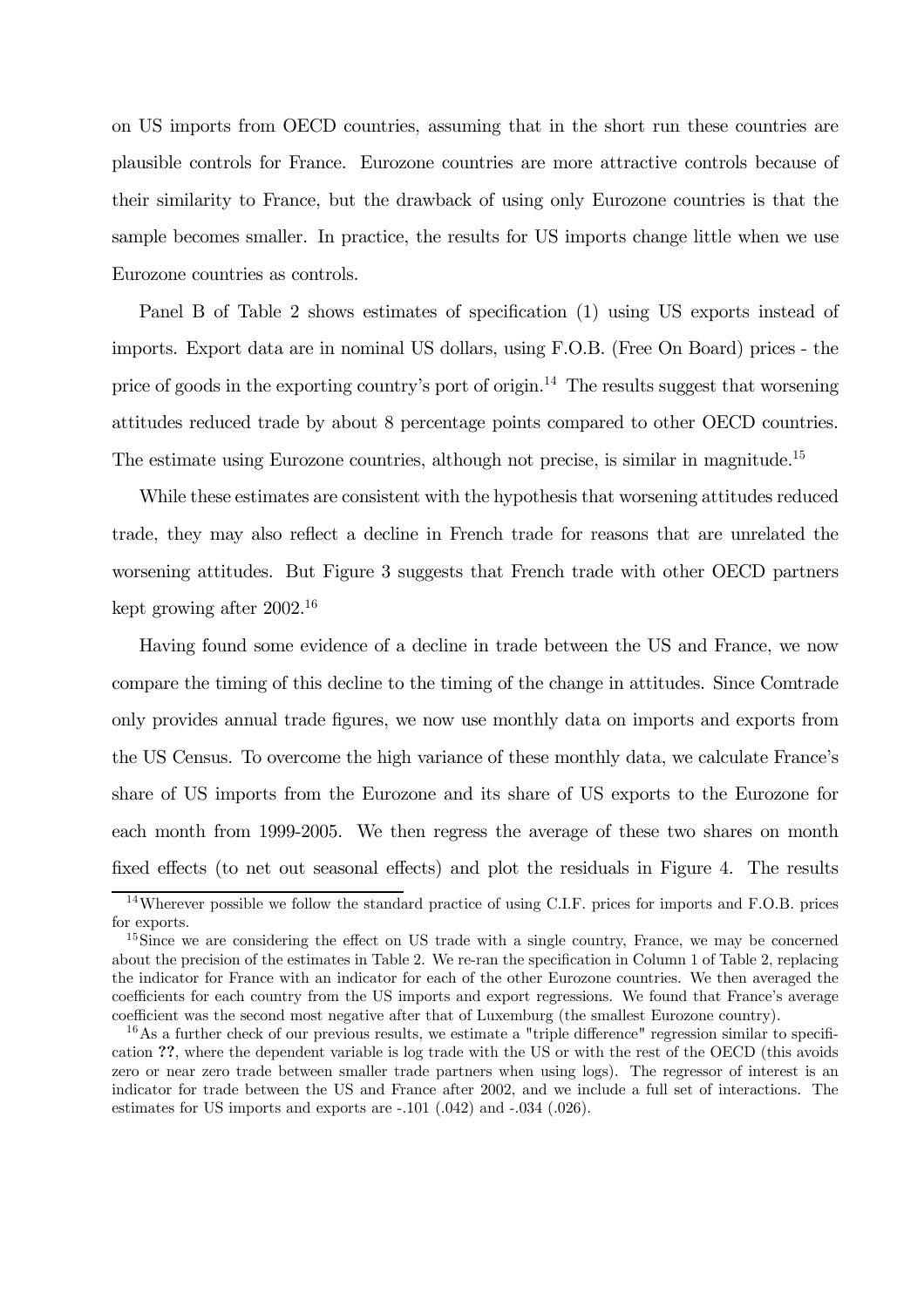suggest that France's share began to decline around the end of 2002 and the beginning of 2003. Although the monthly data are noisy, this evidence seems broadly consistent with the Gallup Poll evidence.17

Despite the evidence on the timing of the decline in trade, we might still be concerned that the change in trade might not have been only due to attitudes. For example, following the events of 11 September 2001, demand for air travel may have declined. This decline may have reduced demand for airplanes, which were an important export from France to the US. More generally, we would like to control for changes in the composition of US imports due to changes in demand. Similarly, we want to analyze changes in US exports to France net of supply shocks. Finally, we would like to alleviate concerns that the decline in trade was driven by secular changes in US tariff structure.<sup>18</sup>

In order to address these issues, we consider France's share in US trade with the Eurozone within each 4-digit Harmonized System  $(H0)$  commodity group.<sup>19</sup> Analyzing changes within 4-digit commodity groups also allows us to determine the role of prices and quantities in the relative decline of US trade with France. In order to analyze the changes in total trade, prices, and quantities, we estimate the following regressions:

$$
Y_{it} = \beta(Year_t > 2002) + \delta Commodity_i + \varepsilon_{it},\tag{2}
$$

where  $Commodity_i$  are fixed effects for France's share of each commodity. We estimate regression where the dependent variable,  $Y_{it}$ , is France's share in the value of US trade with the Eurozone,  $(Q_{F,i,t}^U P_{F,i,t}^U)/(Q_{E,i,t}^U P_{E,i,t}^U)$ , or the logarithm of this expression.<sup>20</sup> For

<sup>&</sup>lt;sup>17</sup>Appendix Figure A2 shows similar figures for all 12 Eurozone countries. None of these countries shows a large and rapid drop similar to the one France experienced around December 2002.

<sup>&</sup>lt;sup>18</sup>In practice, tariffs on commodities traded between the US and France are still very low (Gresser 2005). and the imposition of tariffs was likely to have caused a costly trade war between the US and the European Union. Even a Wall Street op-ed supporting the boycott of French commodities argues that raising tariffs is costly (Fund 2003). For a discussion of specific products targeted by US trade policies, see discussion in the next section.

<sup>&</sup>lt;sup>19</sup>Here we focus on the Eurozone and not the OECD because there are more than 1,000 four digit commodity groups, so we prefer to use countries that are similar to France.

<sup>&</sup>lt;sup>20</sup>The superscript (subscript) U denotes that the US is an importer (exporter). Similarly, we use F to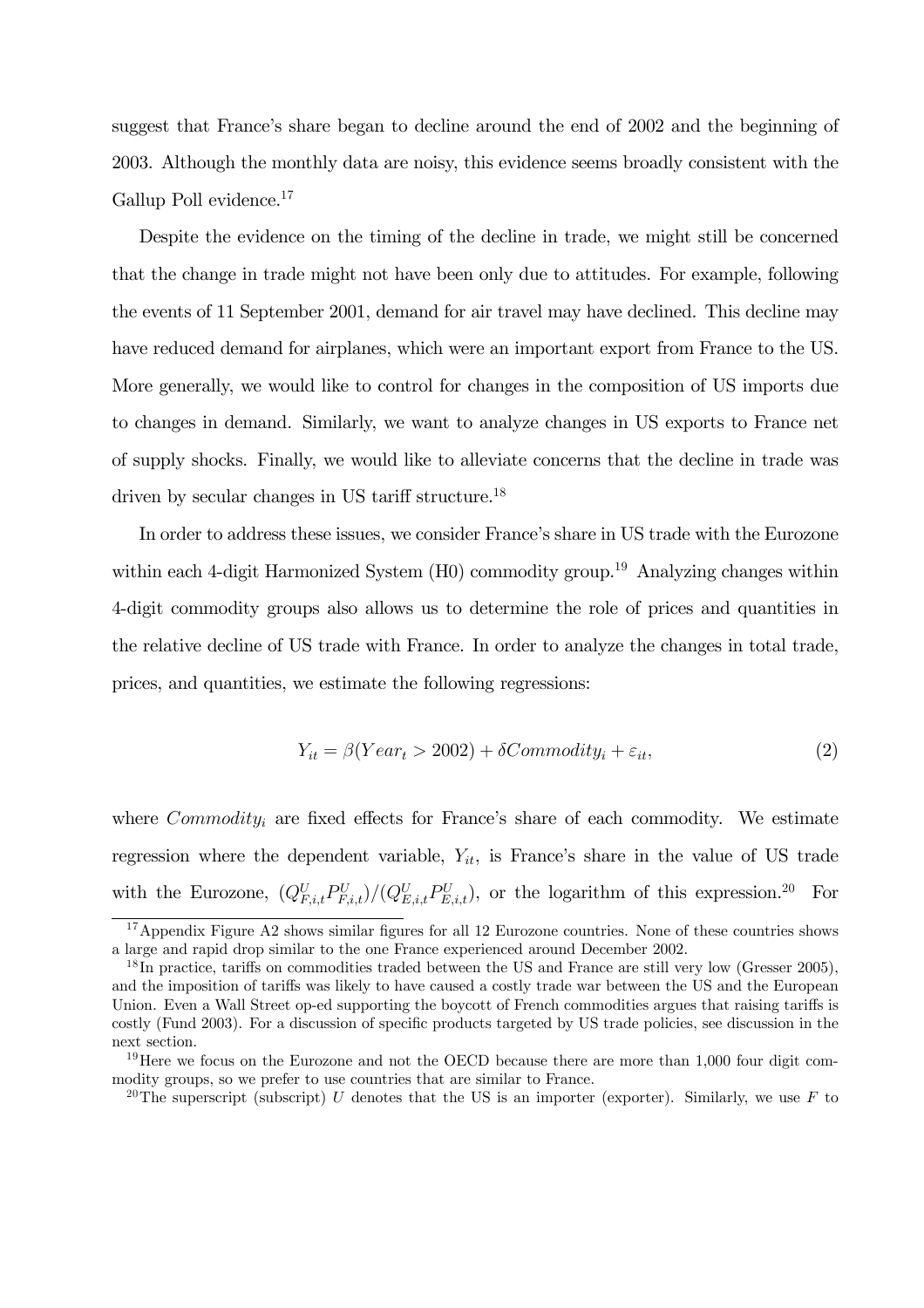commodities where quantity data are available separately, we also estimate this regression for logarithms of trade value  $(ln((Q_F^U P_F^U)/(Q_E^U P_E^U)))$ , quantities  $(ln(Q_F^U/Q_E^U))$ , and relative unit values  $(ln(P_F^U/P_E^U))$ . The results in Table 3 show that the decline in US trade with France is due almost entirely to a change in quantities, not prices. This finding suggests that firms may have been unwilling to change their prices in a particular market in response to decreased demand from a particular market, albeit a large one. More importantly, it suggests that the decline in trade is not due to a fall in quality of goods traded, but rather in the quantity.

Having found a significant decline in France's share of trade with the US, we now evaluate its magnitude. The estimates in Tables 3 suggest that US trade with France fell by about 11- 13 percent. This estimate may be biased upwards if Eurozone countries provided substitutes for the French goods. Such a bias is likely small, since a small increase in trade with all other Eurozone countries would have offset the decreased trade with France, and some substitutes may have been provided from the US or non-Eurozone countries. At the same time, the regression estimates may be slightly biased downward if commodities are bundled together for shipment to (or from) Europe, making other Eurozone destinations more costly to trade with when trade with France declines.

But even bearing these caveats (and others discussed below) in mind, our estimates of the effect of attitudes on trade are sizeable. For comparison, Helpman, Melitz, and Rubinstein (2007) estimate that the effect of WTO membership or sharing a common language on bilateral trade is approximately 10 percent. But how can attitudes have such a large effect on trade? The next section examines this question in detail, by looking at the role of governments, consumers, and especially firms in the trade reduction.

denote France, E to denote Eurozone, and O to denote OECD (excluding the US). Also, for convenience we omit the subscripts  $i$  and  $t$  from here on.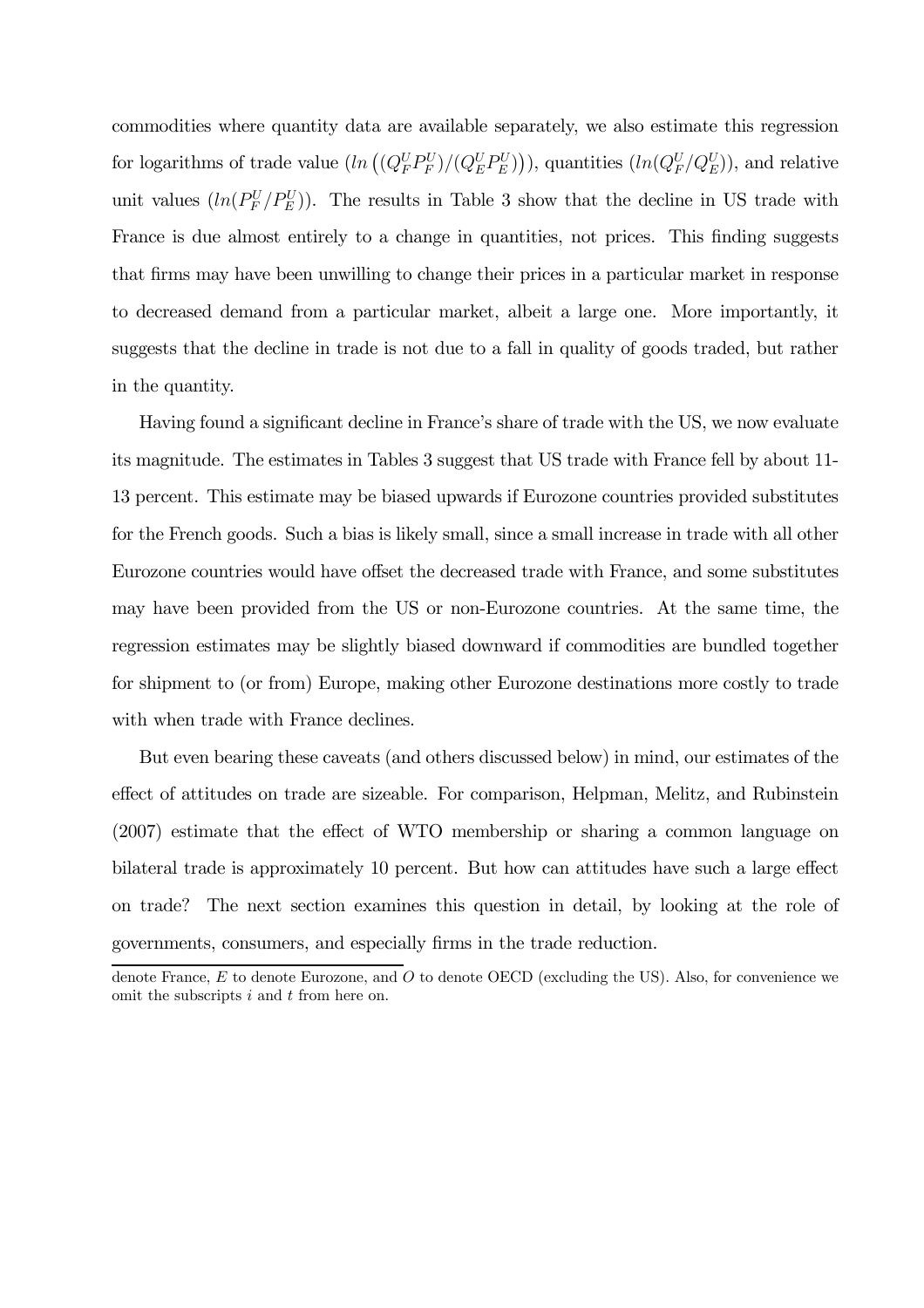#### 4 Were Firms Responsible for the Decline in Trade?

In order to examine whether firms or other economic agents are responsible for the decreased flows of trade between the US and France, we would have liked to analyze individual transactions.21 Unfortunately, the data we have do not show such transactions, so we first identify the types of goods that governments, consumers, and firms are likely to use. Using US input-output tables for 1999 from the Bureau of Economic Analysis (BEA), we calculate the fraction of total US consumption of each 2-digit commodity group due to government, firms, and consumers. We then identify 2-digit commodity groups where more than 75 percent of consumption is due to each of these three types of agents. $22$ 

Appendix Table A3 shows that there is a single 2-digit commodity group - ordnance where government accounted for more than 75 percent of US consumption in 1999; ordnance itself accounted for less than 1 percent of US imports from France in 1999. There are 7 commodity groups for which personal consumption accounted for more than 75 percent of US consumption; total French imports in these categories accounted for less than 6 percent of US imports from France in 1999. Finally, there are 33 commodity groups for which firms' intermediate inputs accounted for more than 75 percent of US consumption in 1999. Total imports in these categories accounted for more than 46 percent of US imports from France in 1999.

Based on this classification of commodity groups, we re-estimate regression (1) separately for goods dominated by consumption of government, consumers, and firms.<sup>23</sup> The top panel of Table 4 shows that bilateral trade in government-dominated goods - ordnance - fell sharply in both directions. The second panel shows that there was little change in US imports of French commodities consumed mainly by consumers, but there is some evidence of decreased

 $21$ Such data would have also allowed other interesting test. For example, we could have examined whether firms in more concentrated industries responded more to the shock to attitudes. Unfortunately, it turns out to be difficult to precisely predict whether an input's destination is a concentrated industry based on the input-output matrix, since many inputs are used by numerous industries.

<sup>22</sup>Our results are robust to using other cutoffs.

 $^{23}$ We mapped the 4-digit H0 commodity groups used in the Comtrade data into the 2-digit commodity groups used in the Input-Output tables. The mapping is available from the authors upon request.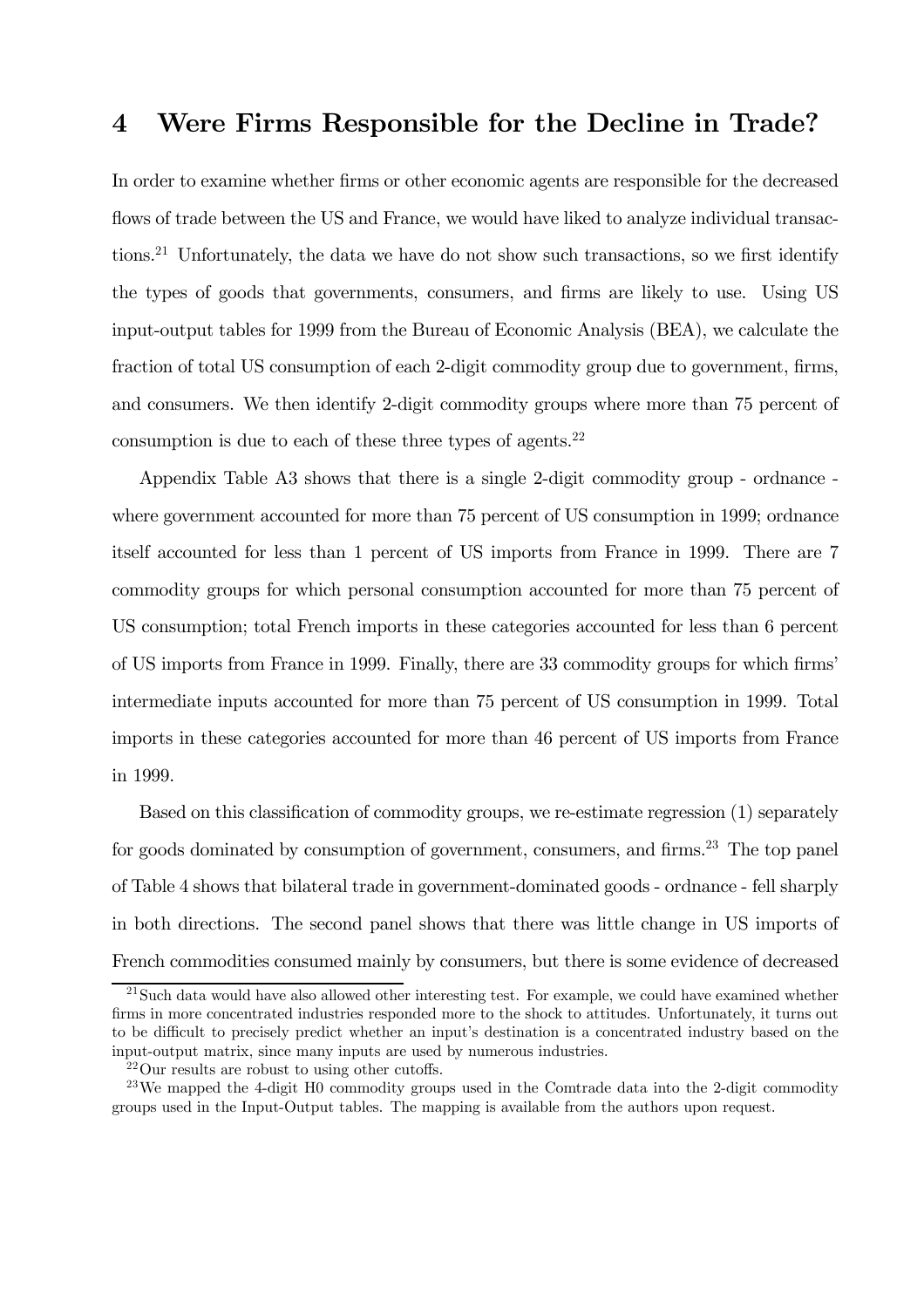exports of these commodities. Finally, the third panel shows a decline of about 15 percent in both imports and exports of commodities used primarily as firms' intermediate inputs between the US and France. Since firm inputs are the focus of our investigation, we reestimate the specifications (2) using only commodities used primarily as firm' inputs. The results in Table 5 show that France's share of US imports of inputs from the Eurozone fell by about 14-15 percent, and its share in exports fell by about 12-13 percent. The decline in firms' trade was almost entirely due to reduced quantities, and not to a change in the relative price of French goods.

These results suggest that our estimates of the effect of attitudes on trade are not driven by a decline in the relative quality of goods. But we still consider the possibility that the French economy underperformed relative to the economies of other Eurozone countries for unrelated reasons. To mitigate these concerns, we note that although French unemployment increased from 2001-2003 (from 8.3 to 9 percent), average unemployment in the Eurozone increased similarly (from 6.5 to 7.3 percent). France's share in Eurozone GDP was also roughly constant at 21.3 percent.<sup>24</sup>

Yet even if the French economy as a whole performed as well as the rest of the Eurozone, perhaps its exports and imports did not? We address this concern by dividing France's share of Eurozone trade with the US within each commodity group by France's share of Eurozone trade with all OECD countries other than the US within that commodity group. We calculate the logarithm of this expression separately for imports, for exports, and for the sum of exports and imports. For US imports, for example, this expression is  $\ln \left( (Q_F^U P_F^U)/(Q_E^U P_E^U) \right)$  –  $ln((Q_0^U P_0^U)/(Q_0^U P_0^U))$ . We then use this expression as a dependent variable in regressions of using specification (2). We estimate the regressions once for all commodities and once only for commodities used mainly as firm inputs. The estimates of the effect of attitudes using these regressions (Table 6) are around 5-11 percent, which is lower than the estimates in Tables 2 and 5. But even in these demanding specifications, which assume that the

 $24$ Unemployment and GDP data are from author's calculations using OECD data.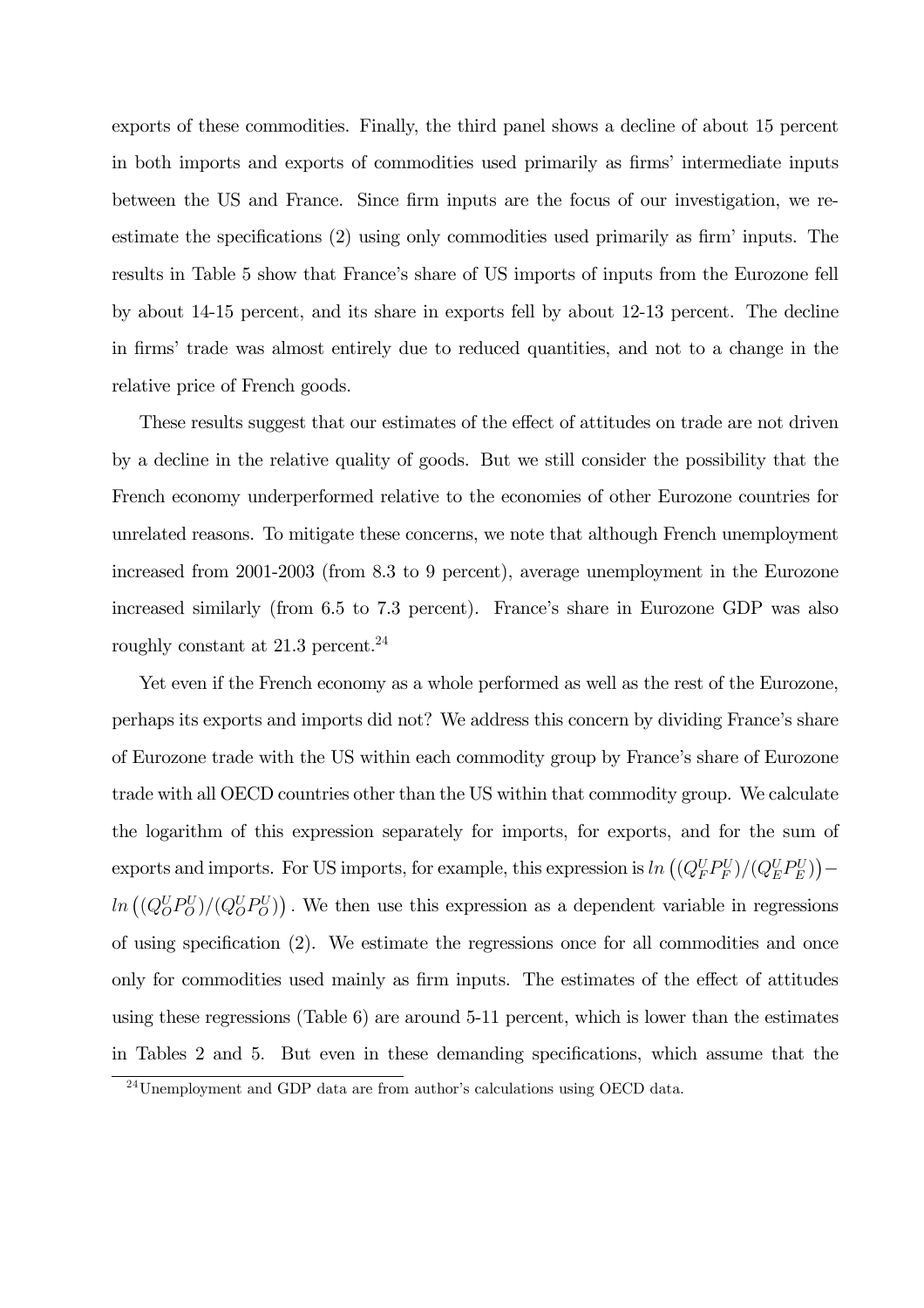OECD is a plausible control for the US, the estimates are still positive and all but one are statistically significant. Moreover, a decline in French trade with the US may hinder French firm's profitability and especially the profitability of long distance trade (especially with North America). So the estimates in Table 6 may be too conservative.

Having found more evidence of a decline in French trade with the US, we now examine the role of governments, consumers and firms in bringing about this decline. Our finding of a strong government response is consistent with the hypothesis that both governments sought to punish each other. Our results are also consistent with existing models, which argue that government interventions in international markets may reflects political considerations as well as cost minimization (e.g. Grossman and Helpman 1994). Finally, our findings are consistent with recent empirical evidence that political considerations can affect trade negotiations (e.g. Goldberg and Maggi 1999) and international aid transfers (Kuziemko and Werker 2006). Yet even if the drop in ordnance was significant, it can only account for a small fraction of the aggregate decline in trade between the US and France, since trade in ordnance was limited even in 2001. So in order to further explore the role of government, we examine its possible effect on specific tariff and non-tariff barriers.

Although the World Trade Organization usually prevents governments from imposing trade barriers, there are some exceptions. We therefore document specific US trade policies that were likely targeted at France and other European countries.<sup>25</sup> These policy changes affected relatively few commodities and took place at different times from 1999-2005, so not all were related to the crisis we analyze in this paper. For example, US retaliation against France in the cases of the EU Banana Regime and Beef Hormones took place before the crisis we consider. But in order to test whether these policies can account for our results, we estimate the following specifications:

$$
Y_{it} = \beta(Year_t > 2002) + \gamma(Year_t > 2002) \times Policy\_Change_i + \delta{Commodity_i} + \varepsilon_{it}, \quad (3)
$$

 $^{25}$ See details in Appendix Table A4. We thank Chad Bown for his help in identifying these policy changes.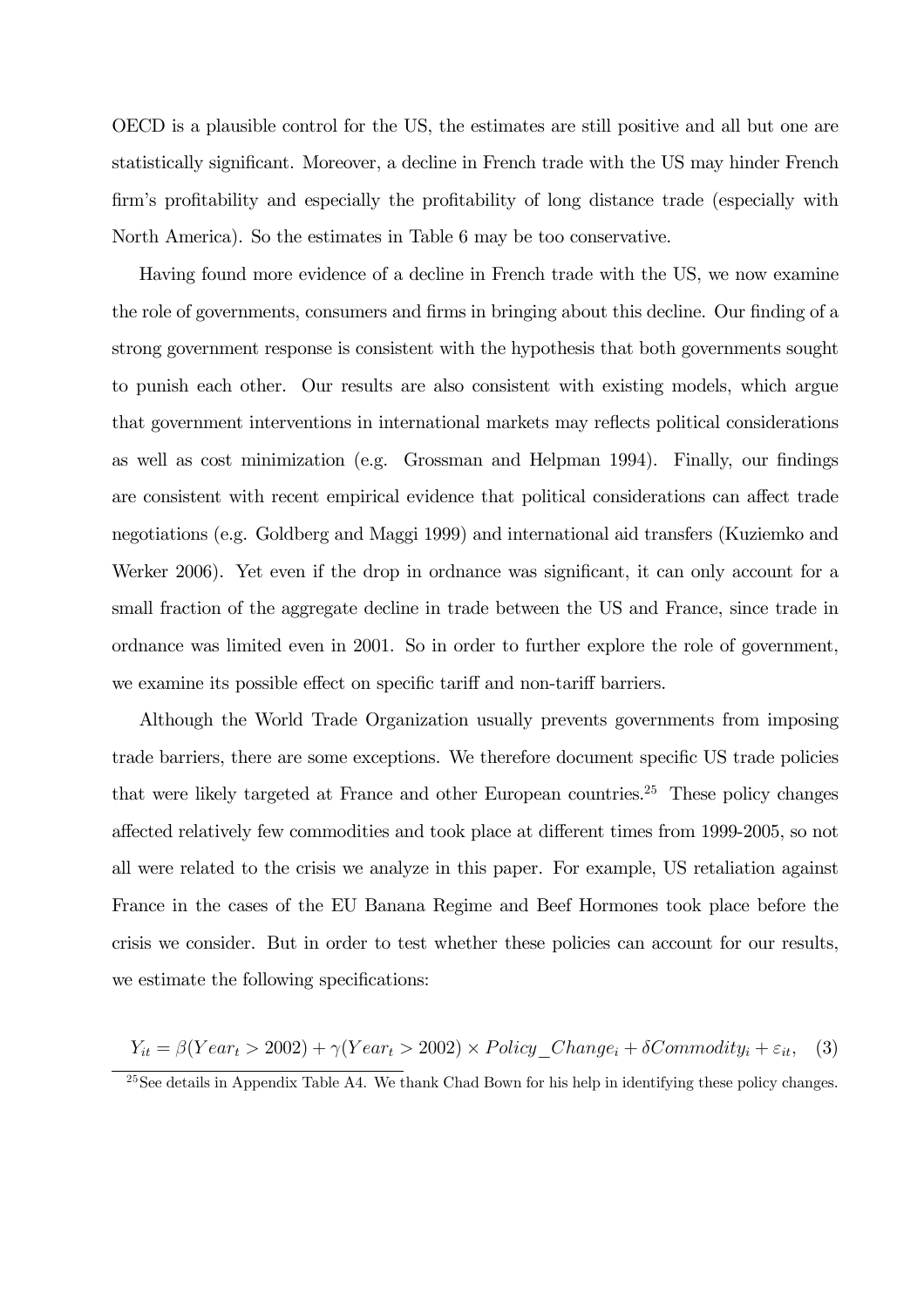where Policy Change<sub>i</sub> is an indicator for commodity group i being affected by one of the policy changes, and the dependent variables,  $Y_{it}$ , are measures of trade flows.

The results in Table 7 suggest that US policies significantly reduced trade in the targeted commodities. But even for commodities that were unaffected by the policies, the fall in trade flows is similar to what we estimated before. Note also that the US appears to have expended some of its most likely target commodities before 2001, so it appears to have had few options to further target French goods when relations worsened in 2002-2003.

Having examined the role of governments, we now turn our attention to consumers. Economic theory tells us that consumers' choices may reflect many considerations, so an effect of attitudes on consumer behavior should not be surprising. Poll evidence from April 2003 suggests that at least some consumers responded to the change in attitudes. Interestingly, people in high income households were more likely to report that they regularly purchase French products and that they stopped doing so, at least in the very short run (Figure 5). The differential responses by high income people may reflect a combination of factors. First, it is possible that US imports of consumer goods from France are disproportionately consumed by high income households. Second, high income individuals may be better informed about the origin of the products they consume. Finally, and perhaps most interestingly, it is possible that people in high income households purchased French products in their capacity as managers in firms.

While poll evidence suggests that consumers responded, Table 4 shows only a marginally significant drop in US exports of commodities consumed mostly by consumers, and the estimates for US imports of these commodities are imprecise. Other evidence on the effect of attitudes on US purchases of a particular consumer good - French wine - is also inconclusive. Chavis and Leslie (2006) find evidence of a boycott on French wine, which reduced sales of French wine by approximately 13 percent over about 6 months in 2003. But Ashenfelter et al. (2007) argue that this apparent response reflects a seasonal cycle, rather than an actual change in demand.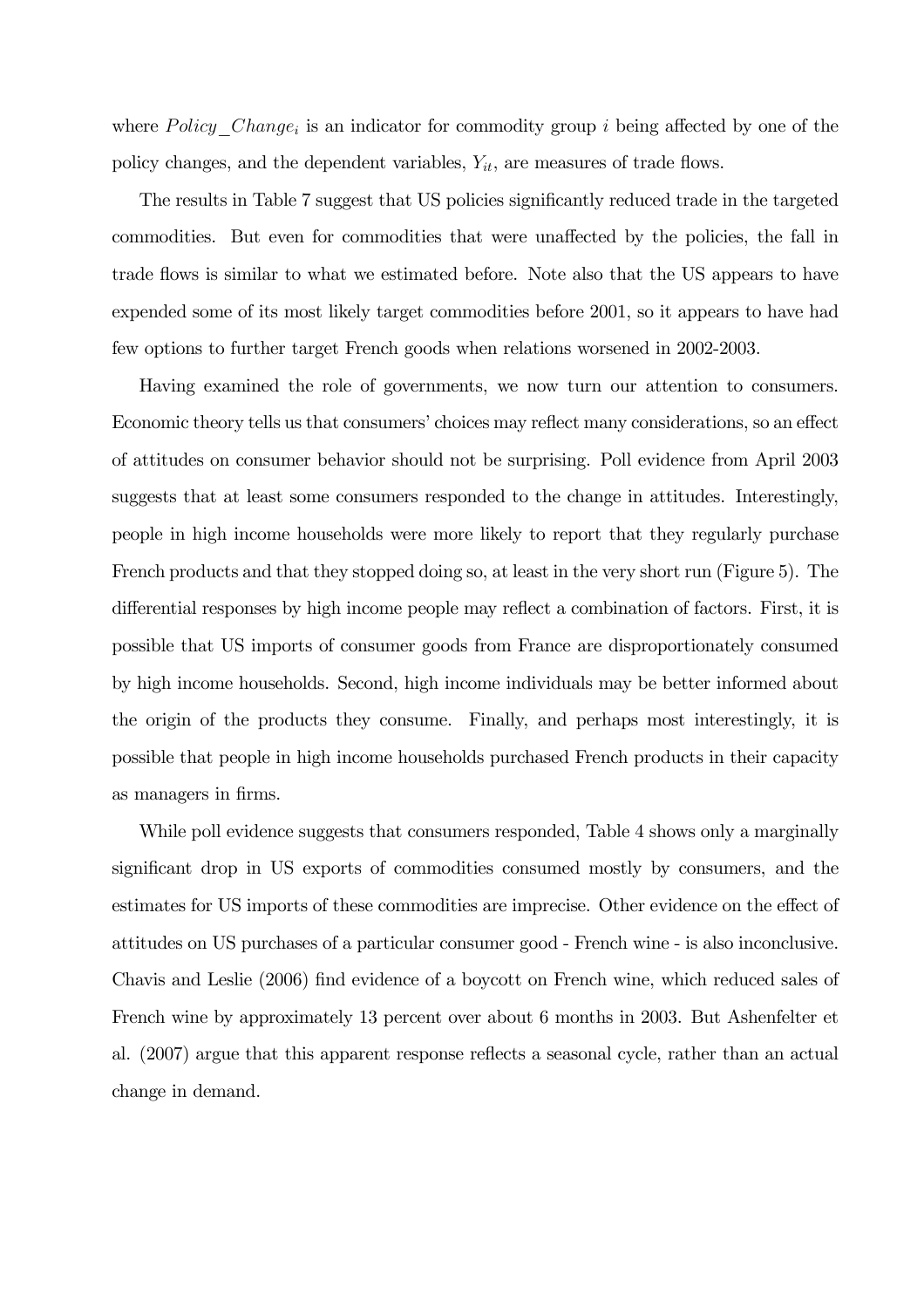To examine the possibility of a longer term impact of attitudes on trade in consumer goods, we focus on commodities that US consumers were more likely to have identified as French. To help us identify such goods, we use a list of firms mentioned on "Boycott Watch" as French; we also apply a minimum cutoff of 50 million dollars of US imports from France for each 4-digit commodity group in 1999 (see Appendix Table A5). We then re-estimate the specifications in the first two columns of the top panel of Table 3 using only these commodities. The estimated coefficients of interest are large and negative (about 2-3 times larger than the corresponding coefficients in Table 3), although the p-value for the t-tests are only about 0.15-0.3. But as we discuss below, it appears that there may have been a decline in US tourism to France, and vice versa.

Taken together, these results suggest that the effect of attitudes on consumers' choices may have been restricted by two different forces. In many cases, consumers may not have known that a particular good was produced in France, so their attitudes did not matter; and when they did identify a good as French (e.g. due to a brand name), it may have been costly for them to find a good substitute.26

Despite the visibility of trade in consumer goods, trade in commodities used as firm inputs is quantitatively much more important. Analyzing the effect of attitudes on firm inputs is also more interesting from a theoretical perspective, since at least three different channels may have caused such a response. First, firms may respond because their owners are willing to sacrifice profits to accommodate their preferences. But we found no journalistic accounts that this took place. Indeed, most large and medium sized firms in the US are widely held (La Porta et al. 1999). Given the wide differences in US public attitudes towards France (Table A1) it seems unlikely that many owners could have agreed to sacrifice profits to accommodate their common preferences.

Second, attitudes of consumers and governments may distort firms' choice of inputs. For example, consumers' choice of products may depend on firms' choice of inputs (e.g. Besley

 $^{26}$ Broda and Weinstein (2006) find that substitution elasticities across commodities from different countries are higher for undifferentiated goods than for differentiated goods.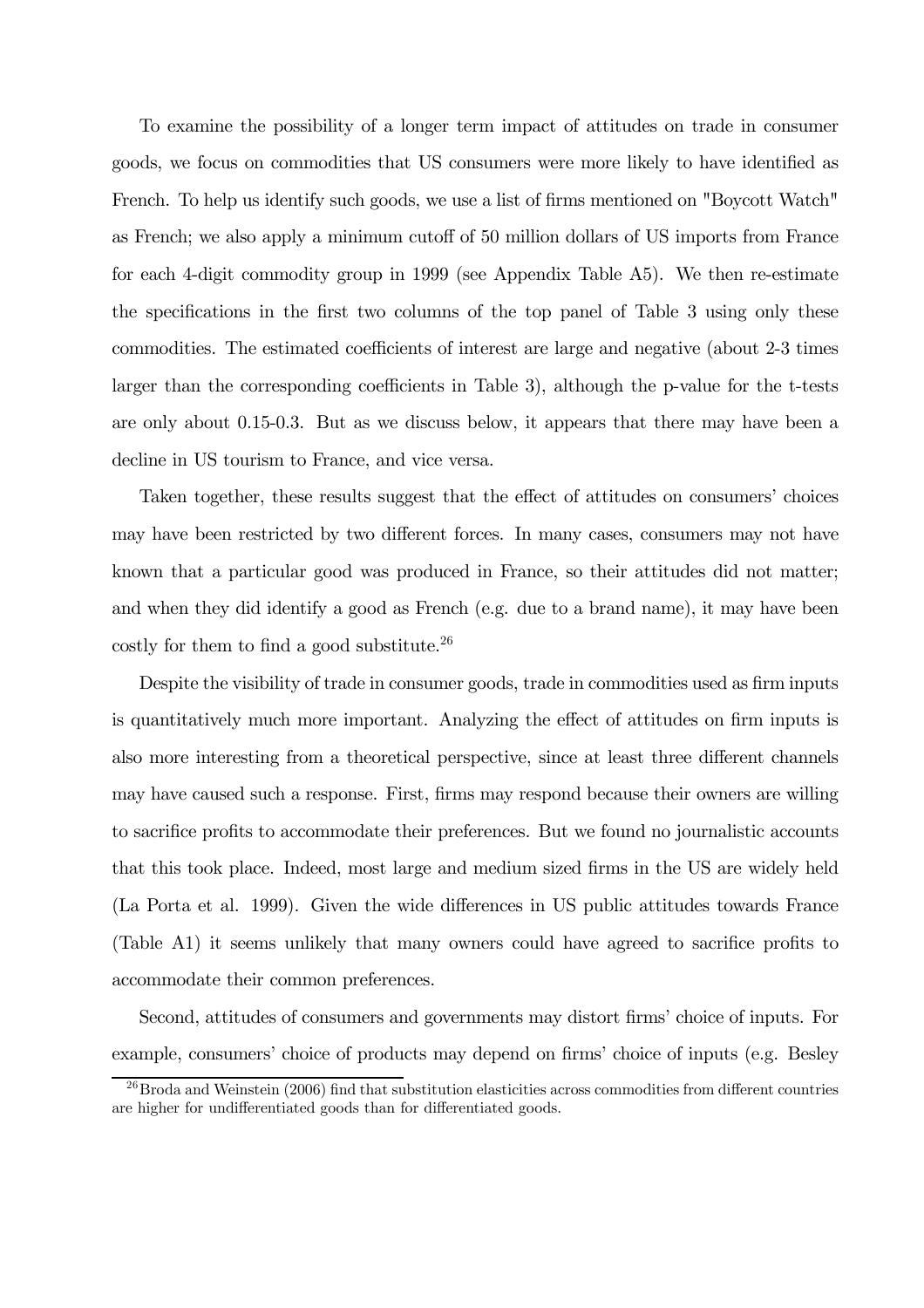and Ghatak 2006) or governments may provide incentives to choose (or avoid) particular inputs. Yet the analysis above suggests that most consumers knew little about French products; so how could they have known which firms used French inputs? An examination of "Boycott Watch" reporting policies reinforces this conclusion. This website lists firms based in France or firms that sell French items as their core business, but not US firms that use inputs produced in France. And the evidence we found for government intervention, beyond its purchases of ordnance, was very limited. At the same time, we cannot rule out that firms that relied heavily on inputs from France might have feared some response by governments or consumers. It is also possible that external attitudes made it acceptable for decision makers within firms to respond to their own attitudes.

Finally, it is also possible that managers' attitudes affected their preferences or their trust of managers from the other country. Managers may therefore have exerted less effort in maintaining good relations with French or US suppliers or more effort in identifying alternative suppliers.<sup>27</sup> Or overseas travel may be required for sales or purchases, and managers' private benefits from business trips may diminish when attitudes worsen.

It is difficult to test this last channel, since when attitudes worsen a decline in business travel may be the effect (as well as the cause) of decreased trade. Yet evidence of such a decline may suggest that managers were less inclined to travel for business to Paris or New York. To examine this possibility, we use data from the US Office of Travel and Tourism Industries for 1995-2005 to construct an estimate of the number of US resident travelers' visitations to France and Western Europe.28 Our estimates are noisy because the data report total outgoing travel and a rounded percent of the total who traveled to each destination (e.g. 7% of US business travelers in 2005 went to France).<sup>29</sup> Despite the

 $^{27}$ It is possible that some of the effect of attitudes on trade is due to a response by shipping companies or their employees. But such a response is in many ways similar to a response by input importing firms.

<sup>&</sup>lt;sup>28</sup>Travelers can report multiple destinations, so the figures for Western Europe include only people who did not visit France.

 $^{29}$ Data on receipts from travel from the BEA, which are more precise, also show a decline in income from travel to (and from) the US to France, compared to the Eurozone. But these data do not show the breakdown between tourism and business travel.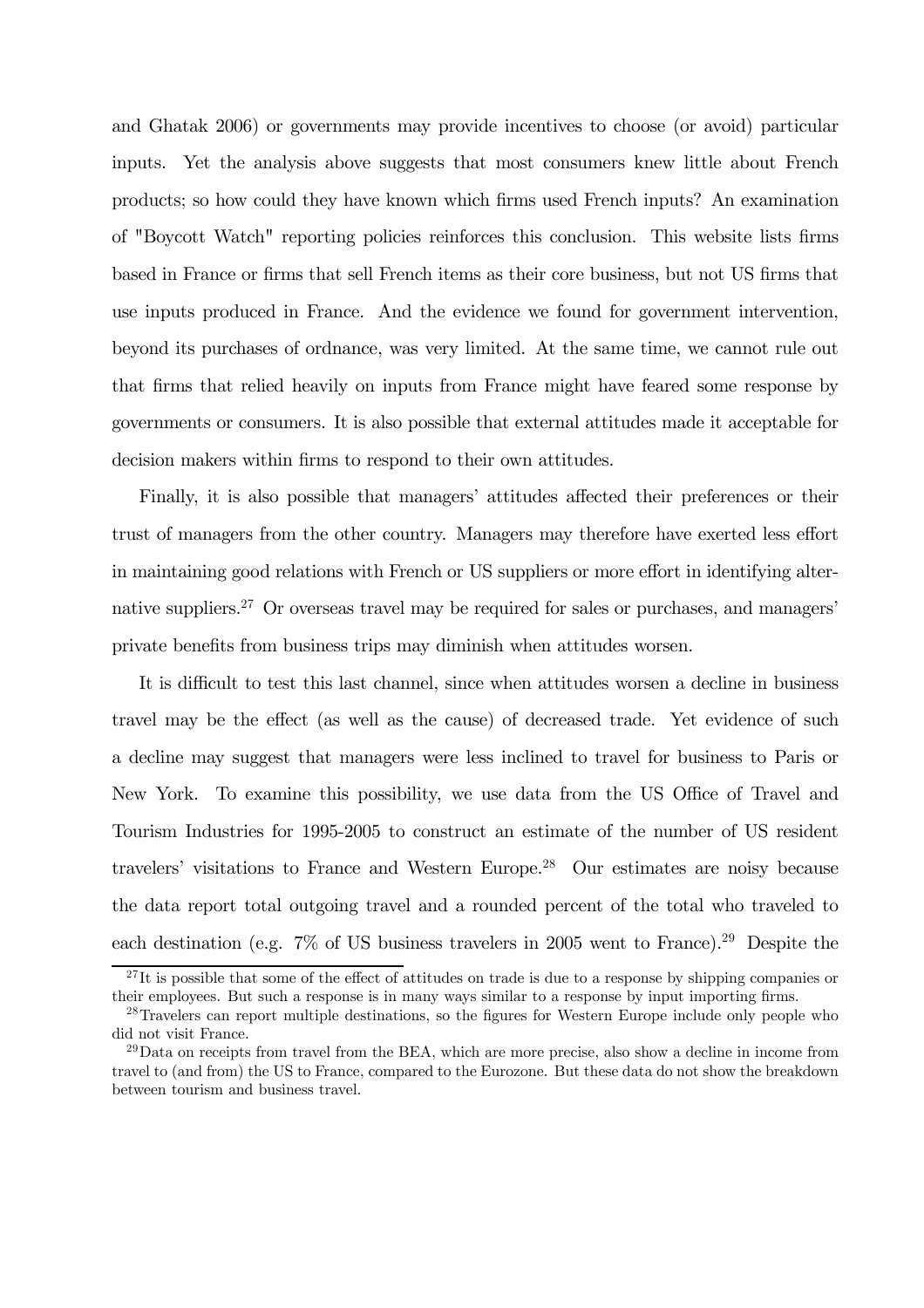imprecision, Figure 6 suggests that US travel to France and western Europe followed similar trends before attitudes worsened, and that there was an overall decline in travel to Western Europe after 2001, probably because of the events of September 11. But the differential decline in travel to France (compared to Western Europe) from the 1999-2001 average to the 2003-2005 average was about 18 percentage points for business and convention travel and about 17 percentage points for other types of travel.30

Figure 7 shows that there was also a large decline in travel to the US from France and other Western European countries after 2001. The differential decline in travel to France (compared to Western Europe) from the 1999-2001 average to the 2003-2005 average was only 2 percent for Business travelers and about 12 percent for tourist travel. But even business travel to France showed a marked decline in 2003, when US attitudes towards France were at their worst, and a recovery (relative to Western Europe) was only attained in 2005.

This evidence on a decline in business travel, suggests that attitudes did indeed affect firms' input choices. But can we translate the decreased willingness to use inputs into an equivalent price increase? This question is related to the analysis of the willingness of consumers or firms to pay for their preferences (Becker 1957, 1993). To address it, we rely on the assumption that inputs from different countries are imperfect substitutes for each other. We use this imperfect substitutability to calculate the increase in French prices that would have generated the same decline in their use as did the change in attitudes. We assume an aggregate Constant Elasticity of Substitution (CES) production function that uses French inputs and other inputs:

$$
Y = \left[\theta_F F^{(\sigma - 1)/\sigma} + \theta_N N^{(\sigma - 1)/\sigma}\right]^{\sigma/(\sigma - 1)},\tag{4}
$$

where Y is output,  $F$  is the quantity of French inputs,  $N$  is the quantity of non-French inputs, and  $\theta_F$  and  $\theta_N$  reflect the differential productivity of French inputs and non-French inputs.

 $30$ Travel to France from countries other than the US shows no major change around 2003 (World Tourism Organization 2005 and 2006). It is therefore unlikely that the US decline was due to an exogenous shock to France's attractiveness as a tourist destination.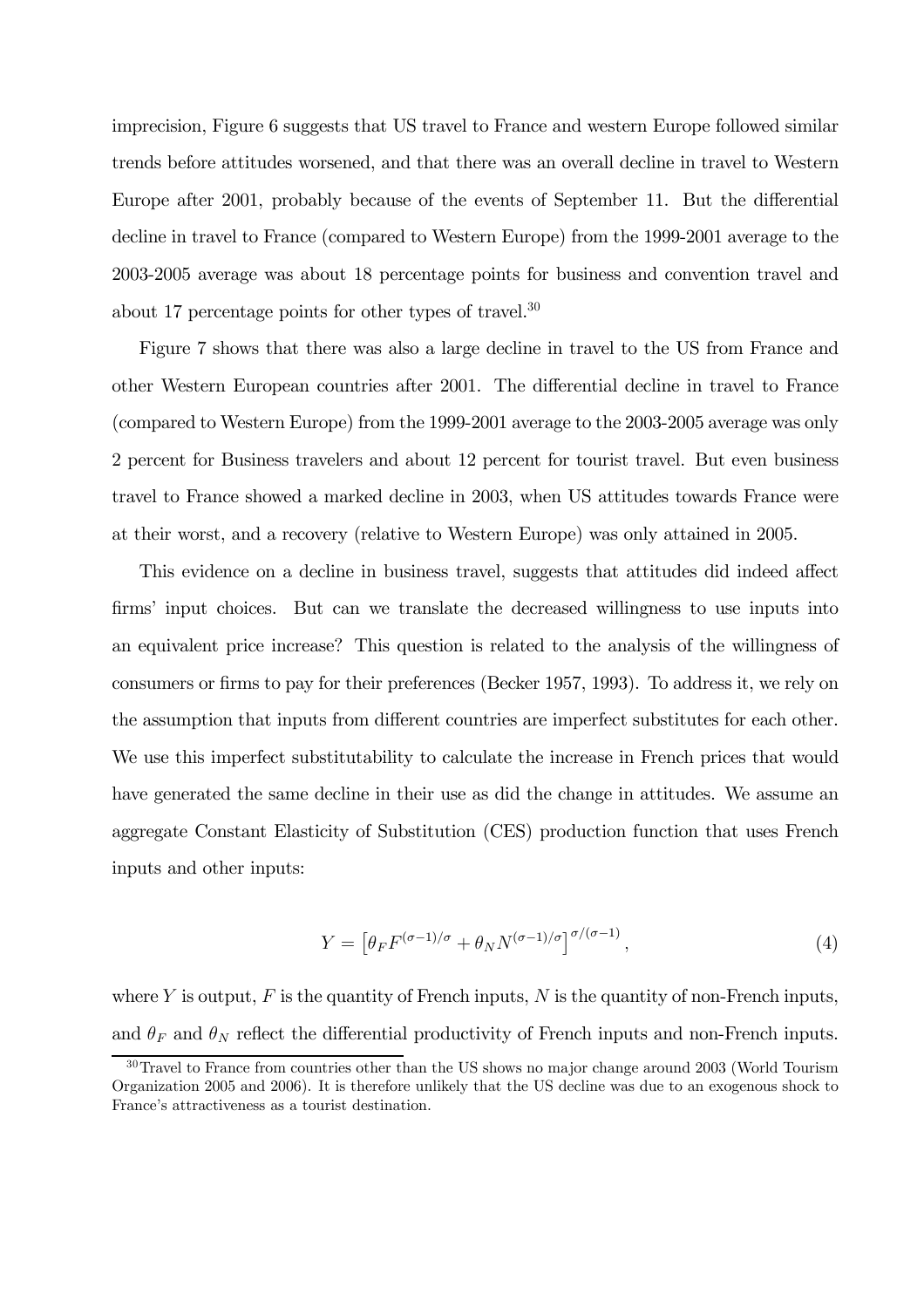Assume that before the change in attitudes Firms chose inputs to minimize production costs, so the ratio of prices (French price divided by Non-French price) is:

$$
\frac{p_F}{p_N} = \frac{\theta_F}{\theta_N} \left(\frac{F}{N}\right)^{-1/\sigma}.
$$
\n(5)

Now assume that after the change in attitudes French inputs fell from F to  $(1 - \beta) F$ , while the use of other inputs remained unchanged, so: $31$ 

$$
\frac{(1+d)\,p_F}{p_N} = \frac{\theta_F}{\theta_N} \left(\frac{(1-\beta)\,F}{N}\right)^{-1/\sigma},\tag{6}
$$

where d is the price increase that would have caused the same decline in French input use as the change in attitudes. Combining the last two equations we get:

$$
d = (1 - \beta)^{-1/\sigma} - 1 \simeq \beta/\sigma,\tag{7}
$$

where the last approximation assumes that d and  $\beta$  are close to zero.

Anderson and Van Wincoop (2004) report elasticities of substitution in the range of 5- 12 from studies that use different datasets and methodologies. More recently, Broda and Weinstein (2006) estimate elasticities of substitution for different levels of product aggregation. Their estimates for 1990-2001 suggest average elasticities similar to that reported by Anderson and Van Wincoop, and median elasticities in the range of 2-4. If we take as our preferred estimate  $\beta = 0.11$  and assume  $\sigma = 5$ , we get  $d \simeq 0.022$ . For  $\sigma = 2$  we get  $d \simeq 0.06$ , and for  $\sigma = 12$  we get  $d \simeq 0.01$ . This suggests that the large change in attitude meant that firms were willing to pay a little less for French commodities. Similar calculations using the decrease in US exports to France give very similar results. We should, however, note that these estimates reflect an average across commodities and decision makers. In addition, these figures may reflect sellers' decreased marketing and sales efforts as well as buyers' decreased

 $31$  French inputs were a small fraction of total inputs, so even if use of other inputs changed, the proportional change would likely have been small, so for simplicity we assume that it is equal to zero.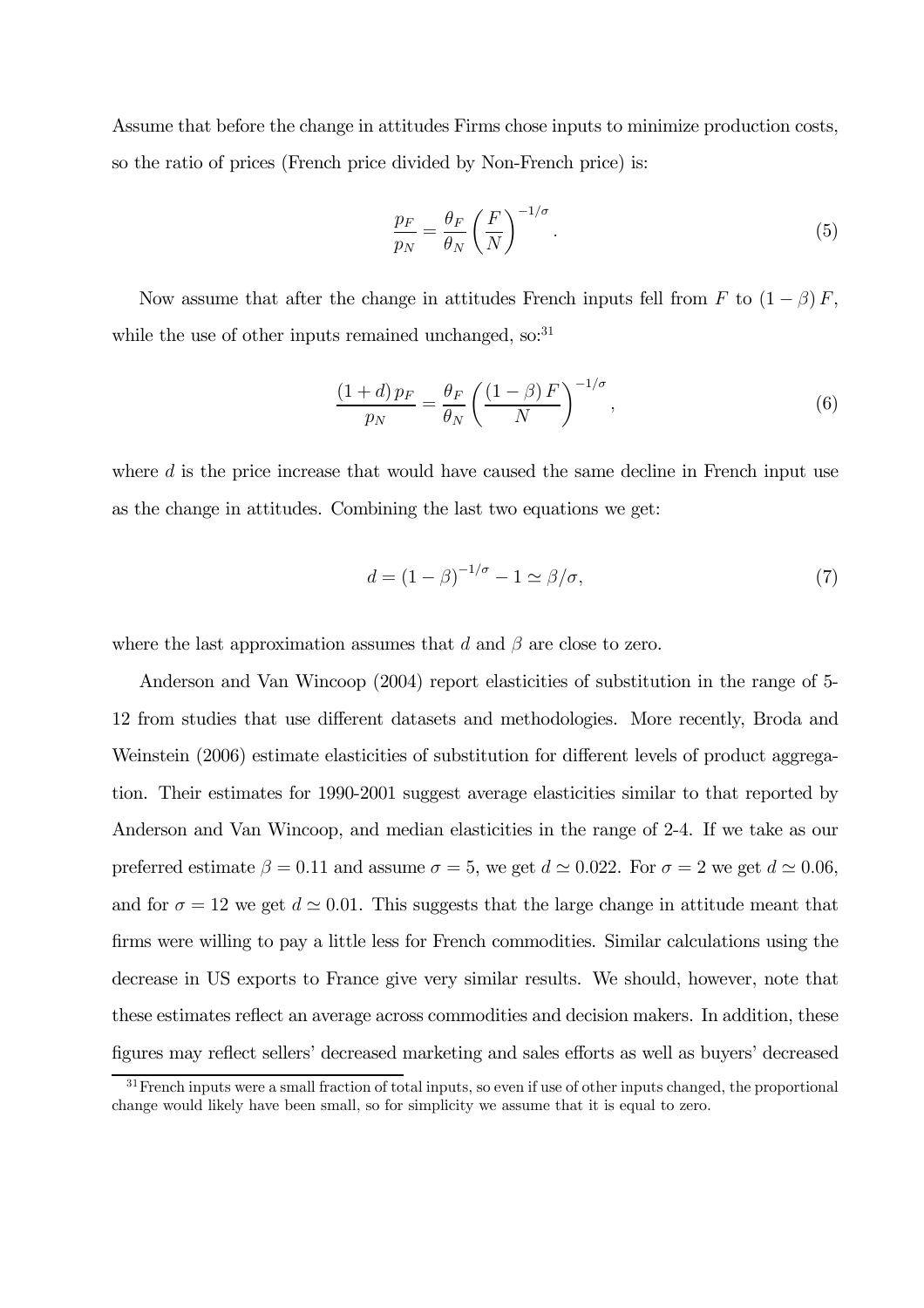willingness to pay.

### 5 Conclusions

From 2002-2003, the worsening relations between the US and France worsened the public attitudes in each of these two countries towards the other. At the same time, many important determinants of trade between the two countries were largely unchanged. For example, there was little change in formal trade barriers, and the risk of bilateral conflict remained very low. Comparing US trade with France to US trade with other Eurozone countries, we examine whether the worsening attitudes affected trade between the two countries, and especially trade in firms inputs.

Using disaggregated trade data we find that during the episode of worsening attitudes France's share of Eurozone trade with the US within 4 digit commodity groups fell by about 10-12 percent. The decline was similar for both imports and exports. It was also similar when we looked at all commodities traded and only at the commodities that are used primarily as firm inputs.

In addition to the regression analysis, we presented additional evidence that suggests that worsening attitudes had a widespread effect on business transactions between the two countries. In particular, we find suggestive evidence of declines in tourism, business travel, trade in services, and other income payments in both directions. Although it is difficult to assess whether each of these declines is statistically significant, the overall picture supports our argument that attitudes affected firm behavior.

Our finding that attitudes can affect firms' choice of inputs seems relevant for discussions of firm employment decisions. It suggests that even if competition incentivizes firms to overcome group attitudes, the effect of these attitudes need not be eliminated. This consideration seems relevant for studies of labor market discrimination, where attitudes towards particular groups may be much deeper rooted.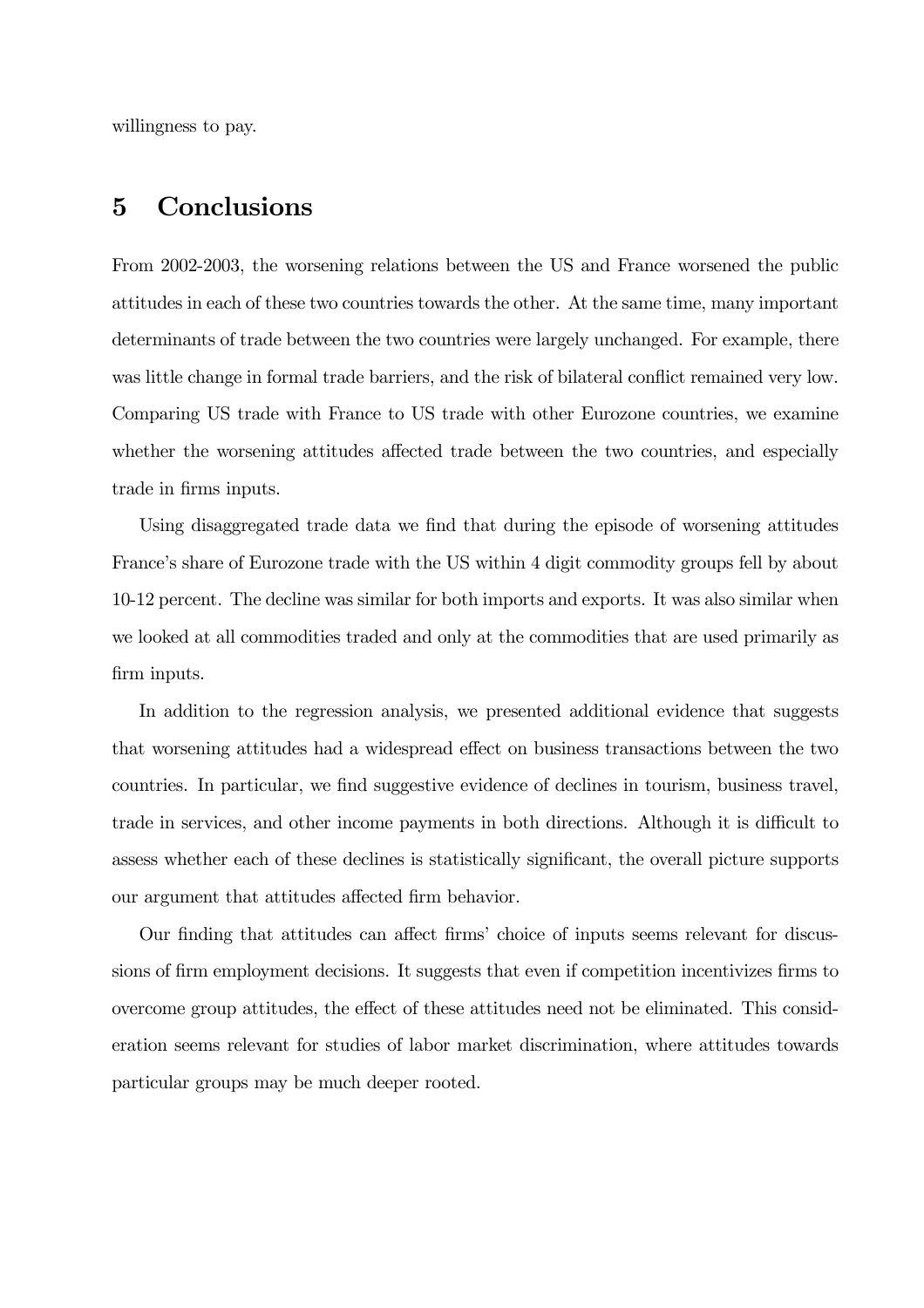Our study is also relevant for the debate over the role of culture in determining economic exchange between countries. Good international relations may have contributed to the process of increased globalization in recent years, over and above formal trade agreements and technological improvement. At the same time, our finding also suggests that if politicians or the media drum up the effects of crises they can create effective trade barriers even without imposing any formal trade barriers.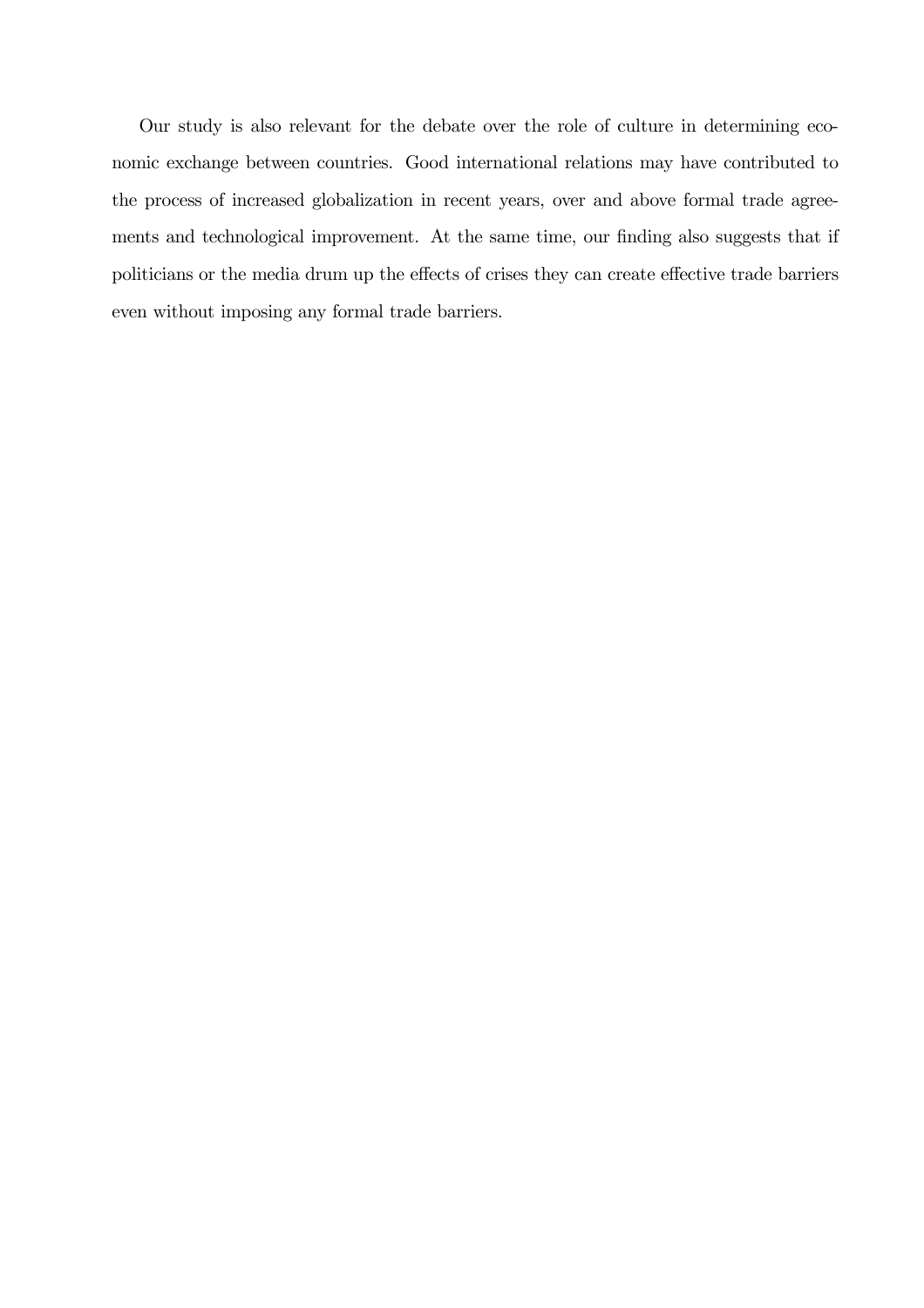### References

Abadie, Alberto and Javier Gardeazabal. "The Economic Costs of Conflict: A Case-

Control Study for the Basque Country." American Economic Review 93.1 (2003): 113-132.

Anderson, James and Eric van Wincoop, "Trade Costs", Journal of Economic Literature, Vol. 42, No. 3. (Sep., 2004), pp. 691-751.

Bandiera, Oriana; Iwan Barankay; and Imran Rasul. "Social Connections and Incentives in the Workplace: Evidence from Personnel Data", Mimeo, September 2007.

Becker, Gary, The Economics of Discrimination. Chicago, University of Chicago Press, 1957.

Becker, Gary, "Nobel Lecture: The Economic Way of Looking at Behavior," Journal of Political Economy, Vol. 101, No. 3, (Jun., 1993), pp. 385-409

Bernard, Andrew, J. Bradford Jensen, and Peter Schott. "Trade Costs, Firms and Productivity," Journal of Monetary Economics, 2006.

Bertrand, Marianne and Sendhil Mullainathan. "Are Emily and Greg More Employable Than Lakisha and Jamal? A Field Experiment on Labor Market Discrimination," American Economic Review, 2004, 94(4), 991-1013.

Besley, Timothy and Maitreesh Ghatak. "Retailing Public Goods: The Economics of Corporate Social Responsibility," Mimeo, LSE, 2006.

Black, Sandra E. and Philip E. Strahan, "The Division of Spoils: Rent-Sharing and Discrimination in a Regulated Industry," American Economic Review, Vol. 91, No. 4. (Sep., 2001), pp. 814-831.

Bown, Chad P., "Global Antidumping Database," Current version 3.0, June 2007 [Original version 1.0 circulated as World Bank Policy Research Paper No. 3737, October 2005.]

Boycott Watch, "Boycotting the French - Part 4 in a series: Who's boycotting what, and what's not really French, or is it?"

<http://www.boycottwatch.org/misc/france-04.htm>

<http://www.boycottwatch.org/misc/france-04b.htm>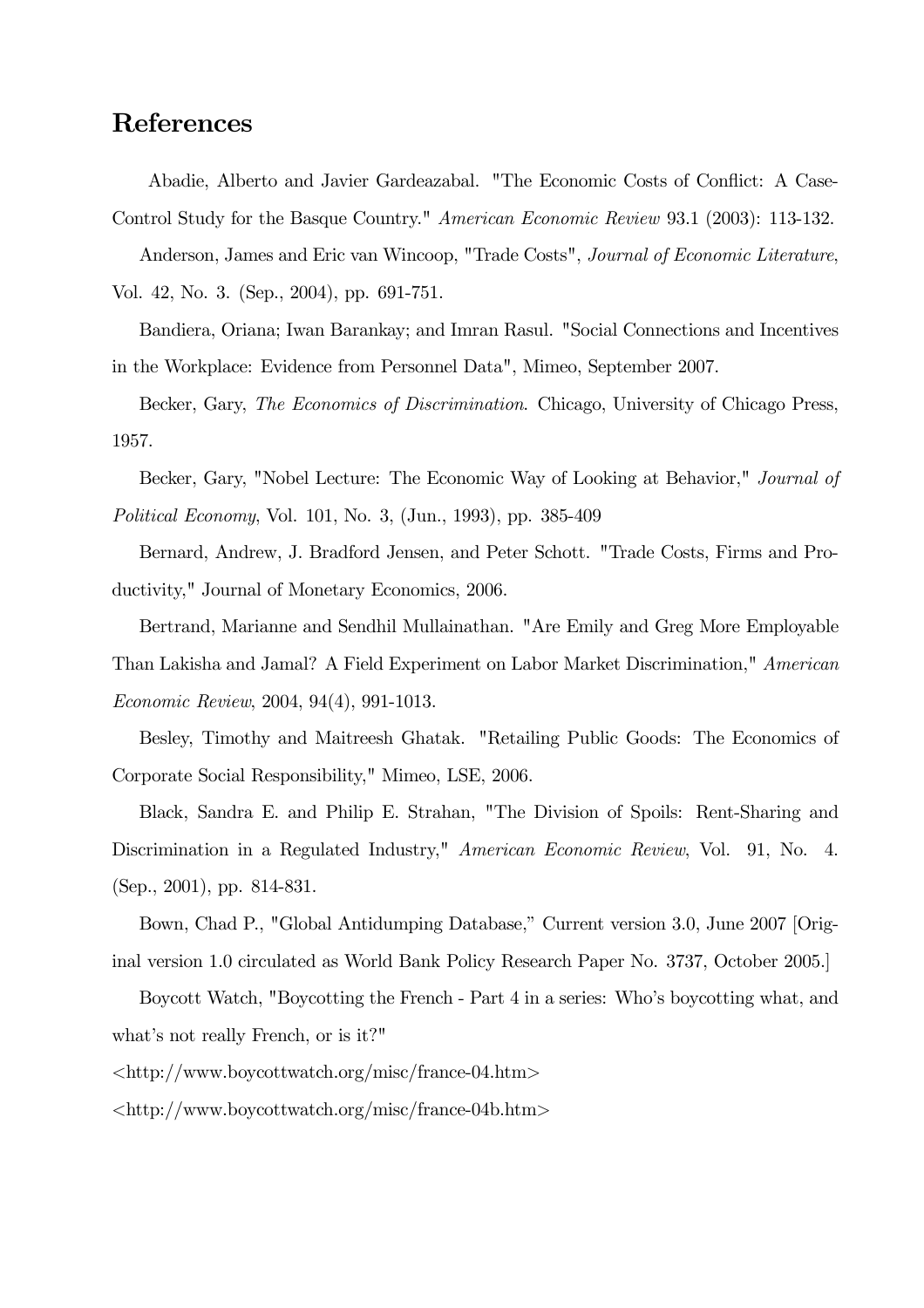British Broadcasting Corporation, "French fries back on House menu," BBC News Online Edition, 2 August 2006.

British Broadcasting Corporation, "Cartoons row hits Danish exports," BBC News Online Edition, 9 September 2006.

Broda, Christian and David. E. Weinstein, "Globalization and the Gains from Variety," Quarterly Journal of Economics, May, 121(2), 2006, 541-585.

Bureau of Economic Analysis, Industry Economic Accounts: Input-Output Accounts Data, 1999.

 $\langle \text{http://www.bea.gov/industry/io-annual.htm}\rangle$ 

Bureau of Economic Analysis, International Economic Accounts

 $\langle \text{http://www.bea.gov/international/bp-web/list.cfm?anon=71&\text{registered=0>}}$ 

Chavis, Larry and Phillip Leslie. "Consumer Boycotts: The Impact Of The Iraq War On French Wine Sales In The U.S." Mimeo, 2006.

DellaVigna's, Stefano and Ethan Kaplan, "The Fox News Effect: Media Bias and Voting," Quarterly Journal of Economics, August 2007, Vol. 122, pp. 1187-1234.

Disdier, Anne-Célia, Mayer, Thierry. "Je t'aime, moi non plus: Bilateral opinions and international trade." European Journal of Political Economy, forthcoming, 2007.

Editorial, "Call Their Bluff", Washington Post, October 18, 2003.

Editorial, "Let the U.N. Vote", Washington Post, October 23, 2003.

Fund, John. "Hit the Road, Jacques," Wall Street Journal Op-Ed, March 20, 2003

Fershtman, Chaim and Uri Gneezy, "Discrimination in a Segmented Society: An Experimental Approach," Quarterly Journal of Economics, Vol. 116, No. 1, (Feb., 2001), pp. 351-377

Goldberg, Pinelopi and Giovanni Maggi. "Protection for Sale: An Empirical Investigation," American Economic Review, Vol. 89, No. 5. (Dec., 1999), pp. 1135-1155.

Goldin, Claudia and Cecilia Rouse. "Orchestrating Impartiality: The Impact Of 'Blind' Auditions On Female Musicians," American Economic Review, volume 90, no. 4, Sep 2000,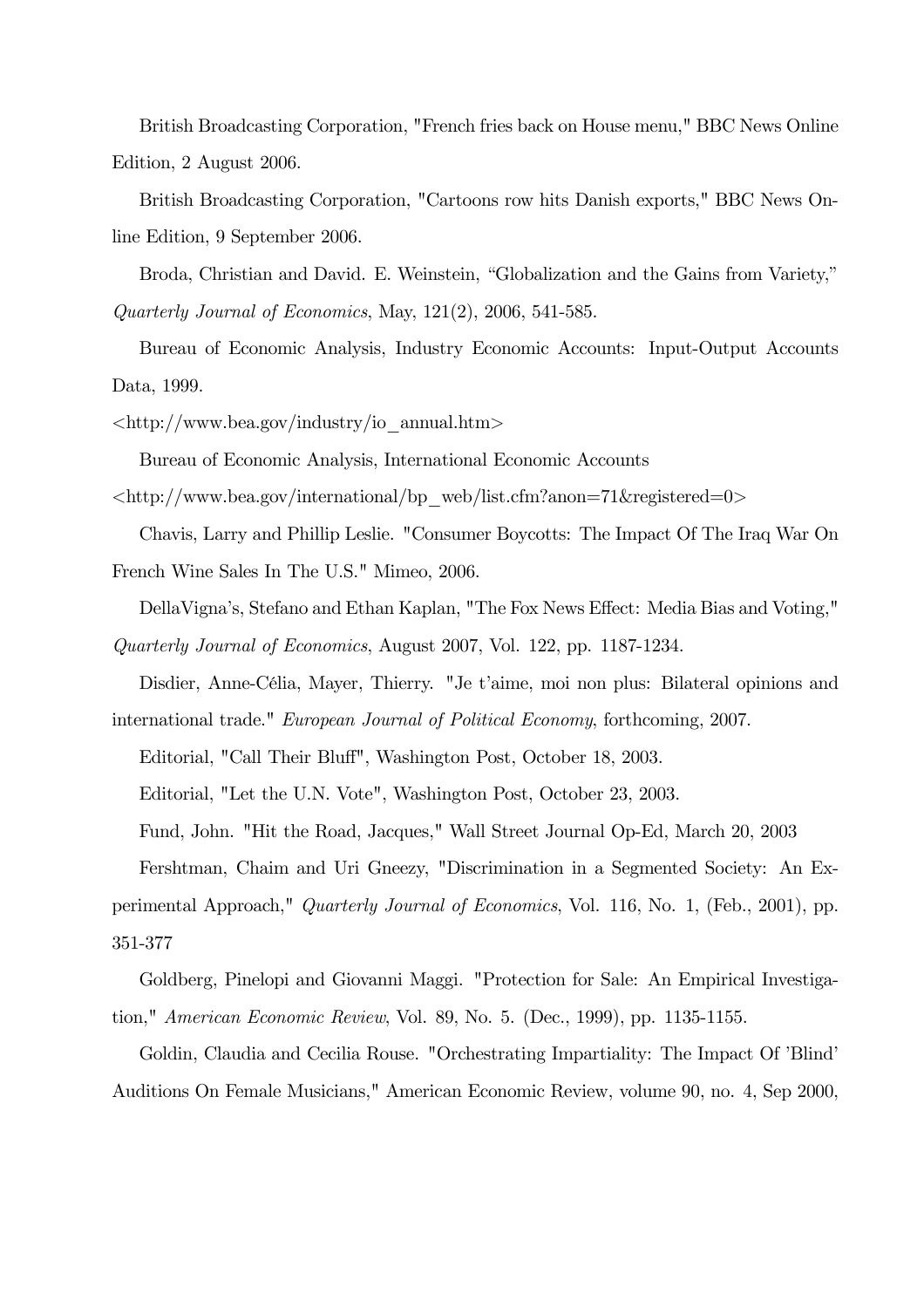p. 715-741.

Gresser, Edward. "Hoover's Last Legacy: Time to Fix America's Tariff System," Progressive Policy Institute Website, 13 January 2005.

 $\langle \text{http://www.ppionline.org/documents/hoovertariff}$  0113.pdf

Greif, Avner, "Contract Enforceability and Economic Institutions in Early Trade: The Maghribi Traders' Coalition," American Economic Review, Vol. 83, No. 3, (Jun., 1993), pp. 525-548

Grossman, Gene and Elhanan Helpman. "Protection for Sale," American Economic Review, Vol. 84, No. 4. (Sep., 1994), pp. 833-850.

Guiso, Luigi; Paola Sapienza; and Luigi Zingales, "Cultural Biases in Economic Exchange," Mimeo, May 2005.

Helpman, Elhanan; Marc Melitz; and Yona Rubinstein. "Estimating Trade Flows: Trading Partners and Trading Volumes," Mimeo, 2007.

Irwin, Douglas. "Long-run trends in world trade and income," World Trade Review 2002, 1:1, 89—100.

Kuziemko, Ilyana and Eric Werker. "How Much Is a Seat on the Security Council Worth? Foreign Aid and Bribery at the United Nations," Journal of Political Economy, 2006, vol. 114, no. 5.

La Porta Rafael; Florencio Lopez-de-Silanes; and Andrei Shleifer, "Corporate Ownership around the World," Journal of Finance, Vol. 54, No. 2. (Apr., 1999), pp. 471-517.

Martin, Philippe; Thierry Mayer; and Mathias Thoenig. "Make Trade not War?" Review of Economic Studies, forthcoming, 2008.

Matsuyama, Kiminori. "Beyond Icebergs: Towards a Theory of Biased Globalization," Review of Economic Studies 2007, 74, 237—253.

Moser, Petra. "An Empirical Test of Taste-based Discrimination: Changes in Ethnic Preferences and their Effects on Admissions to the NYSE during World War I", Mimeo, 2008.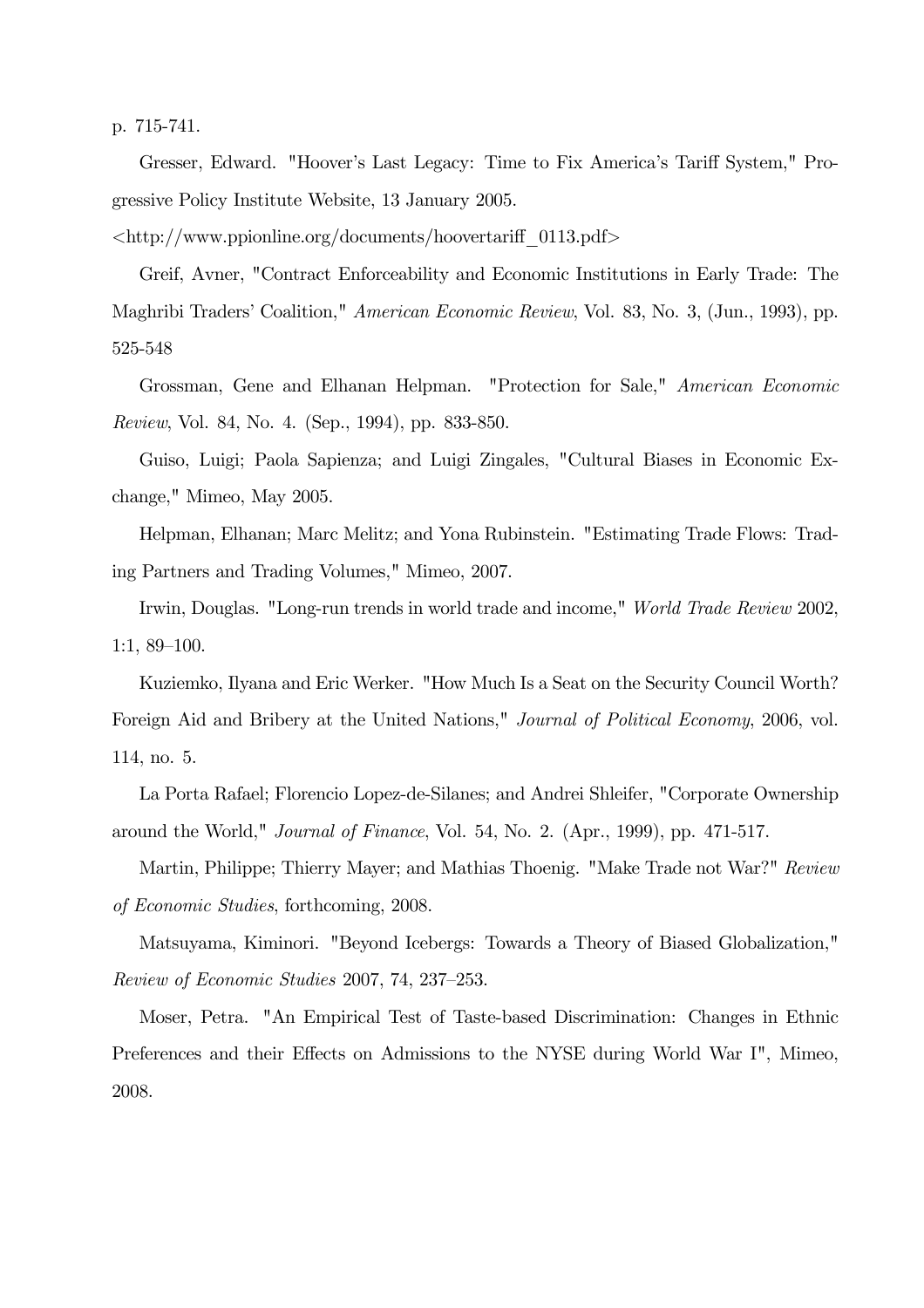Office of the United States Trade Representative Executive, "USTR Announces Final Product List in Bananas Dispute," Washington, D.C.: Office of the President, April 9, 1999 (1999a)

Office of the United States Trade Representative, "USTR Announces Final Product List In Beef Hormones Dispute," Washington, D.C.: Executive Office of the President, July 19, 1999 (1999b)

Office of Travel and Tourism Industries, "Profile of U.S. Resident Travelers Visiting Overseas Destinations - Outbound," Office of Travel and Tourism Industries Website, 1995- 2005.

Organisation for Economic Co-operation and Development (OECD), OECD.Stat extraction system.

<http://webnet.oecd.org/wbos/Index.aspx>.

O'Reilly, Bill, "Wishing Ill for Your Country," Fox News Online Edition, 11 June, 2003.

Pew Global Attitudes Project, Pew Global Attitudes Survey, Washington, DC: Pew Research Center, June 2006.

Reuters, "Rice Quoted Saying U.S. to Ignore Schroeder," Reuters Online Edition, 25 May 2003.

Survey by ABC News, September 5-September 8, 2002. Retrieved November 29, 2007 from the iPOLL Databank, The Roper Center for Public Opinion Research, University of Connecticut.

<http://www.ropercenter.uconn.edu/ipoll.html>.

Surveys by Gallup Organization (some joint with other organizations), Various dates. Retrieved November 29, 2007 from the iPOLL Databank, The Roper Center for Public Opinion Research, University of Connecticut.

<http://www.ropercenter.uconn.edu/ipoll.html>.

Survey by NBC News, Wall Street Journal and Hart and Teeter Research Companies, December 7-December 9, 2002. Retrieved November 29, 2007 from the iPOLL Databank,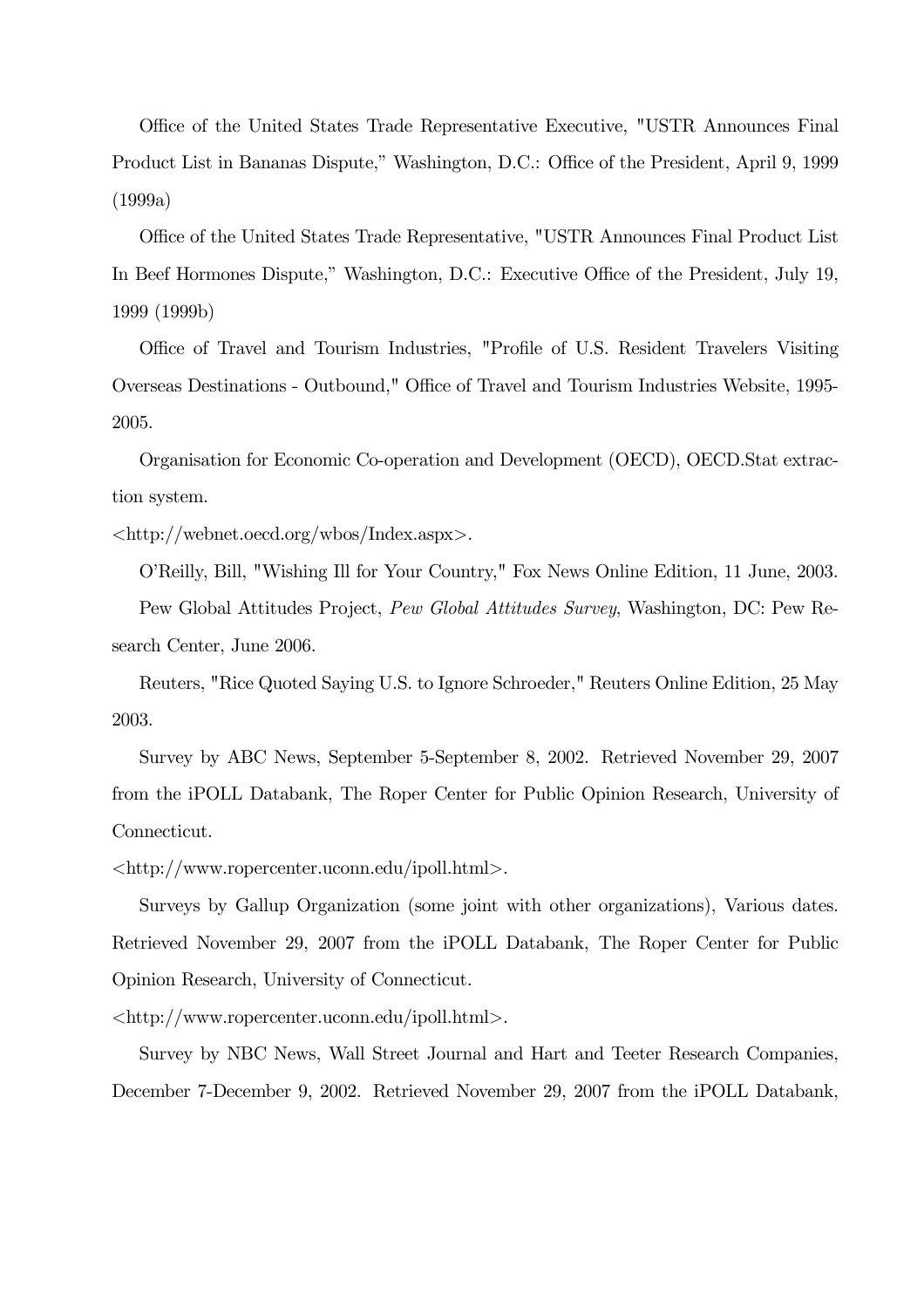The Roper Center for Public Opinion Research, University of Connecticut.

<http://www.ropercenter.uconn.edu/ipoll.html>.

Survey by Newsweek and Princeton Survey Research Associates, March 13-March 14, 2003. Retrieved November 29, 2007 from the iPOLL Databank, The Roper Center for Public Opinion Research, University of Connecticut.

<http://www.ropercenter.uconn.edu/ipoll.html>.

United Nations Statistics Division, Commodity Trade Statistics Database (COMTRADE).  $\langle$ http://comtrade.un.org/ $>$ 

United States Census Bureau, U.S. Trade in Goods (Imports, Exports and Balance) by Country, 2007

```
<http://www.census.gov/foreign-trade/balance/>
```
World Integrated Trade Solution (WITS) Database

```
<http://wits.worldbank.org/witsweb/>
```
World Tourism Organization, Yearbook of Tourism Statistics, London : World Tourist Organisation, 2005 and 2006.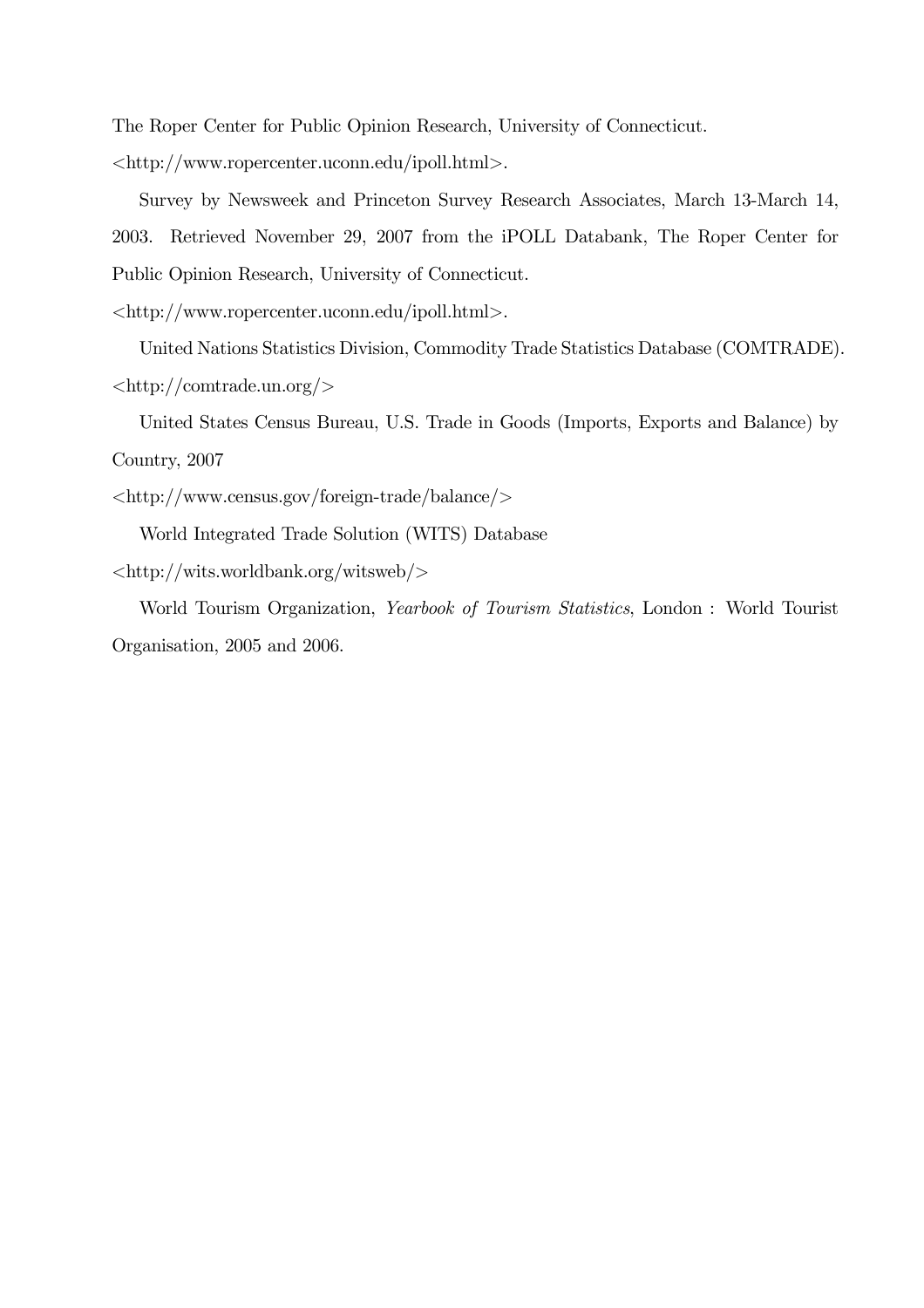#### **Table 1. Summary Statistics: US International Transactions with France and Eurozone**

A. US International Transactions with France and Eurozone

| France |      | Eurozone |       |         | $\Delta_{2003-2001}$ ln(France) - |
|--------|------|----------|-------|---------|-----------------------------------|
| 2001   | 2003 | 2001     | 2003  |         | $\Delta_{2003-2001}$ ln(Eurozone) |
| 49.6   | 49.3 | 263.0    | 310.5 | $-0.01$ | $-0.17$                           |
| 30.4   | 29.2 | 166.5    | 187.9 | $-0.04$ | $-0.16$                           |
| 10.3   | 10.4 | 52.6     | 58.8  | 0.01    | $-0.10$                           |
| 8.9    | 9.7  | 43.9     | 63.7  | 0.08    | $-0.29$                           |
| 38.7   | 38.5 | 233.7    | 257.2 | $-0.01$ | $-0.10$                           |
| 19.7   | 16.8 | 111.0    | 109.9 | $-0.16$ | $-0.15$                           |
| 10.4   | 11.3 | 56.0     | 64.5  | 0.09    | $-0.06$                           |
| 8.6    | 10.3 | 66.7     | 82.8  | 0.18    | $-0.04$                           |
|        |      |          |       |         | $\Delta_{2003-2001}$ ln(France)   |

#### B. France's share of US International Transactions with Eurozone

|                                                       | 1999  | 2000  | 2001  | 2002  | 2003  | 2004  | 2005  | 2006  | 2007  |
|-------------------------------------------------------|-------|-------|-------|-------|-------|-------|-------|-------|-------|
| Imports of goods and services and income payments (2) | 0.173 | 0.179 | 0.189 | 0.169 | 0.159 | 0.154 | 0.155 | 0.153 | 0.149 |
| Imports of goods, balance of payments basis           | 0.178 | 0.182 | 0.183 | 0.164 | 0.156 | 0.151 | 0.148 | 0.150 | 0.155 |
| Imports of services                                   | 0.190 | 0.211 | 0.195 | 0.188 | 0.177 | 0.180 | 0.179 | 0.190 | 0.174 |
| Income payments (see notes)                           | 0.148 | 0.142 | 0.203 | 0.167 | 0.152 | 0.143 | 0.154 | 0.137 | 0.126 |
| Exports of goods and services and income receipts (1) | 0.158 | 0.163 | 0.166 | 0.168 | 0.150 | 0.152 | 0.146 | 0.151 | 0.147 |
| Exports of goods, balance of payments basis           | 0.177 | 0.175 | 0.177 | 0.182 | 0.153 | 0.169 | 0.164 | 0.156 | 0.152 |
| Exports of services                                   | 0.178 | 0.182 | 0.185 | 0.186 | 0.175 | 0.176 | 0.165 | 0.162 | 0.151 |
| Income payments (see notes)                           | 0.110 | 0.127 | 0.130 | 0.132 | 0.125 | 0.115 | 0.116 | 0.140 | 0.141 |
| Average of $(1)$ and $(2)$                            | 0.166 | 0.171 | 0.177 | 0.169 | 0.154 | 0.153 | 0.150 | 0.152 | 0.148 |

NOTES. This table reports summary statistics for US international transactions from the International Economic Accounts of the US Bureau of Economic Analysis. Income payments include income receipts on assets owned abroad and compensation of employees. Data in Panel A is in billions of nominal US\$. The two right hand side columns of Panel A show the change in log French transactions with US and this same change net of the change in US transactions with the Eurozone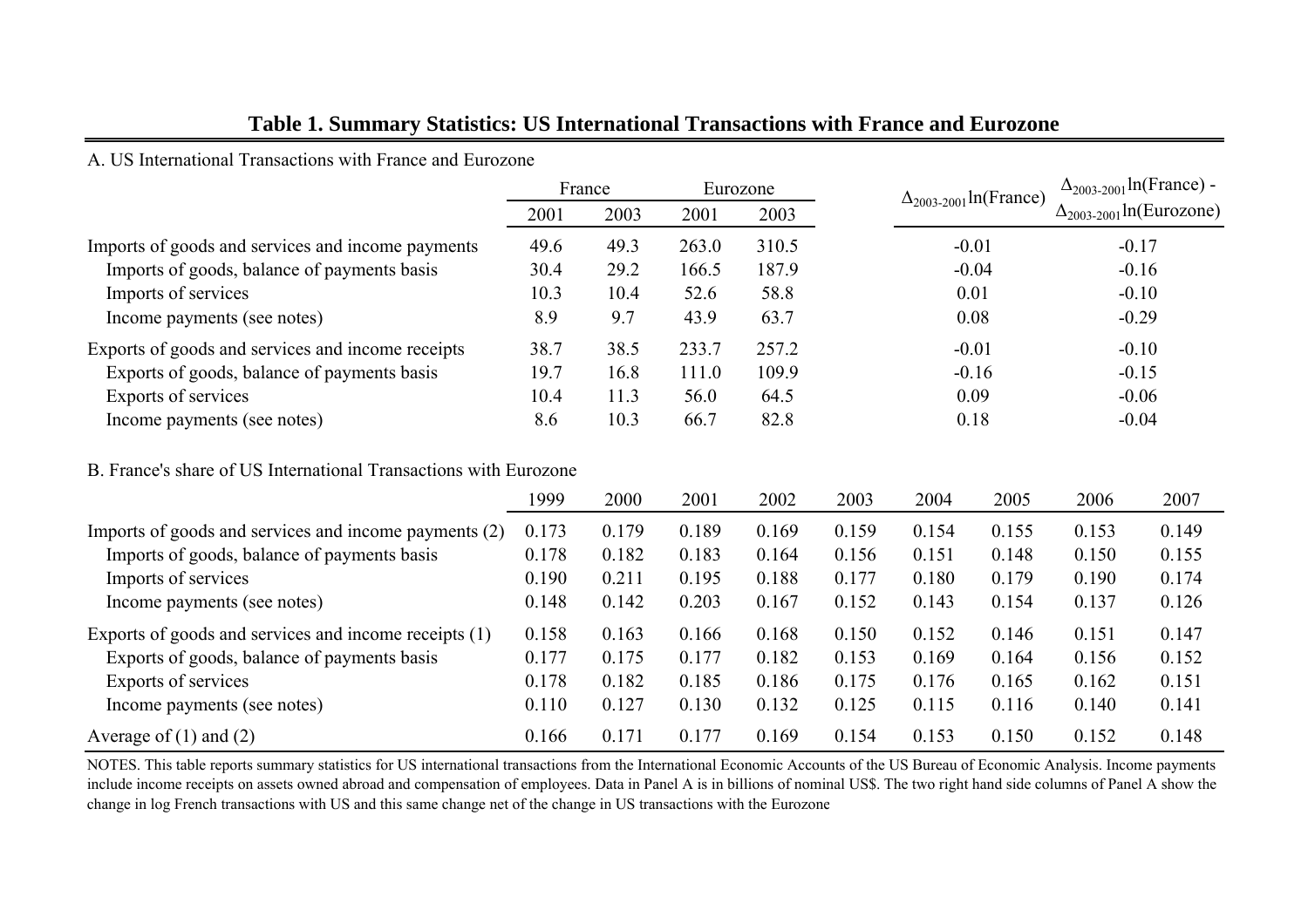|                    |                                       |          | As Baseline, Except:                  |               |  |  |  |
|--------------------|---------------------------------------|----------|---------------------------------------|---------------|--|--|--|
|                    | <b>Baseline Sample</b>                | Weighted | Only 2001 and 2003                    | Eurozone Only |  |  |  |
|                    |                                       |          |                                       |               |  |  |  |
|                    | A. Dependent Variable: Log US Imports |          |                                       |               |  |  |  |
| France*(Year>2002) | $-0.190$                              | $-0.181$ | $-0.188$                              | $-0.173$      |  |  |  |
|                    | (0.060)                               | (0.053)  | (0.076)                               | (0.047)       |  |  |  |
| Observations       | 203                                   | 203      | 58                                    | 84            |  |  |  |
|                    |                                       |          | B. Dependent Variable: Log US Exports |               |  |  |  |
| France*(Year>2002) | $-0.087$                              | $-0.083$ | $-0.109$                              | $-0.064$      |  |  |  |
|                    | (0.031)                               | (0.030)  | (0.060)                               | (0.047)       |  |  |  |
| Observations       | 203                                   | 203      | 58                                    | 84            |  |  |  |
|                    |                                       |          |                                       |               |  |  |  |

#### **Table 2. Changes in Trade Between US and France When Attitudes Worsened**

NOTES. The regression coefficients reported in this table use data for a panel of OECD (or Eurozone) countries, excluding the US, from 1999-2005 (unless otherwise specified). The table reports estimates of regressions of log value of trade on an indicator for France interacted with an indicator for the period after 2002, when French relations with US deteriorated deteriorated. All the regressions control for exporting (importing) country fixed effects and year effects. The baseline specification uses CIF (FOB) prices in nominal US dollars for import (export) regressions for OECD trading partners from 1999-2005. The weighted specification uses 1999 exports (imports) as weights. Robust standard errors are in parentheses; standard errors are clustered by exporting (importing) country in all regressions except those that only use 2001 and 2003 data.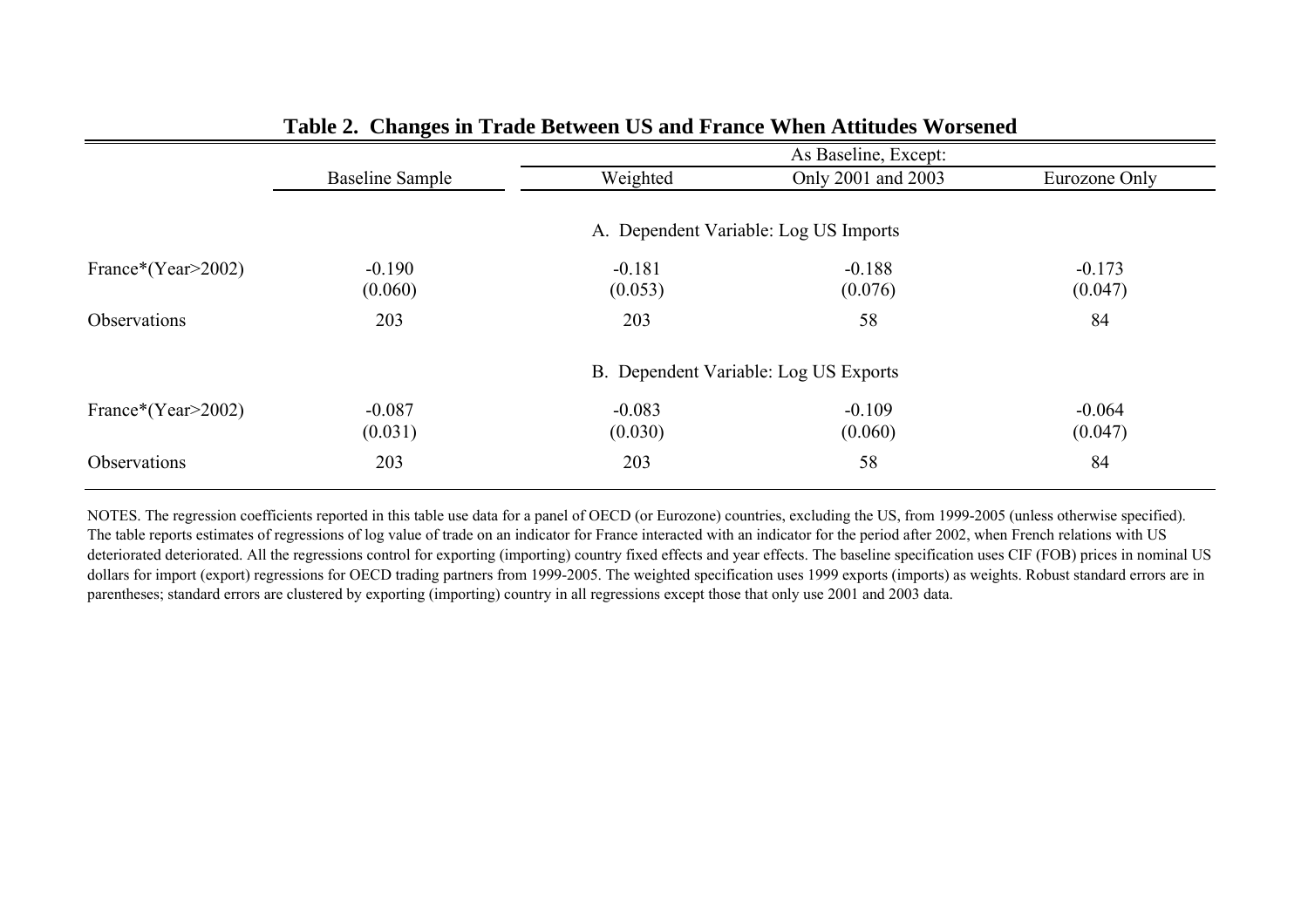|                    | <b>US</b> Imports                         |                                       |                                                 |                                                 |                           |                                           |  |  |  |
|--------------------|-------------------------------------------|---------------------------------------|-------------------------------------------------|-------------------------------------------------|---------------------------|-------------------------------------------|--|--|--|
|                    | (1)                                       | (2)                                   | (3)                                             | (4)                                             | (5)                       | (6)                                       |  |  |  |
|                    | All Years (1999-2005)                     |                                       |                                                 | All Years, But Only Commodities with Price Data |                           | Only 2001 and 2003                        |  |  |  |
| Dependent Variable | $ln((Q^U{}_F P^U{}_F)/(Q^U{}_E P^U{}_E))$ | $(Q^U{}_F P^U{}_F)/(Q^U{}_E P^U{}_E)$ | $ln((Q^U{}_F P^U{}_F)/(Q^U{}_E P^U{}_E))$       | $ln((Q^U_{F})/(Q^U_{E}))$                       | $ln(P^U_F/P^U_E)$         | $ln((Q^U{}_FP^U{}_F)/(Q^U{}_EP^U{}_E))$   |  |  |  |
| Year $>$ 2002      | $-0.131$<br>(0.026)                       | $-0.0152$<br>(0.0037)                 | $-0.138$<br>(0.029)                             | $-0.130$<br>(0.042)                             | $-0.008$<br>(0.026)       | $-0.114$<br>(0.030)                       |  |  |  |
| Observations       | 7,527                                     | 8,246                                 | 6,316                                           | 6,316                                           | 6,316                     | 2,155                                     |  |  |  |
|                    | <b>US Exports</b>                         |                                       |                                                 |                                                 |                           |                                           |  |  |  |
|                    | (1)                                       | (2)                                   | (3)                                             | (4)                                             | (5)                       | (6)                                       |  |  |  |
|                    | All Years (1999-2005)                     |                                       |                                                 | All Years, But Only Commodities with Price Data |                           |                                           |  |  |  |
| Dependent Variable | $ln((Q^F{}_U P^F{}_U)/(Q^E{}_U P^E{}_U))$ | $(Q^F{}_U P^F{}_U)/(Q^E{}_U P^E{}_U)$ | $ln((Q^{F}_{U}P^{F}_{U})/(Q^{E}_{U}P^{E}_{U}))$ | $ln((Q_{U}^{F})/(Q_{U}^{E}))$                   | $ln(P_{U}^{F}/P_{U}^{E})$ | $ln((Q^F{}_U P^F{}_U)/(Q^E{}_U P^E{}_U))$ |  |  |  |
| Year $>$ 2002      | $-0.128$<br>(0.029)                       | $-0.0142$<br>(0.0038)                 | $-0.117$<br>(0.034)                             | $-0.146$<br>(0.042)                             | 0.030<br>(0.025)          | $-0.119$<br>(0.035)                       |  |  |  |
| Observations       | 7,717                                     | 8,519                                 | 6,309                                           | 6,309                                           | 6,309                     | 2,194                                     |  |  |  |

#### **Table 3. Changes in France's Share of US Trade with Eurozone (Within Commodity Groups) When Attitudes Worsened**

NOTES. The regression coefficients reported in this table come from a panel of 4 digit Harmonized System commodity groups. The dependent variables are measures of France's share of US trade with Eurozone within each product category. The dependent variable in column (1), (3), and (6) is the logarithm of France's share of the value of US trade with the Eurozone; the dependent variable in column (2) is France's share of the value of US trade with the Eurozone; the dependent variable in column (4) is the logarithm of France's share of the quantity of US trade with the Eurozone; and the dependent variable in column (5) is the logarithm of the average price of French commodities divided by the average price of Eurozone commodities. All regressions include commodity group fixed effects and an indicator for post 2002. The data use CIF (FOB) prices for US imports (exports). Robust standard errors are in parentheses; standard errors are clustered by 4-digit commodities in specifications (1)-(5).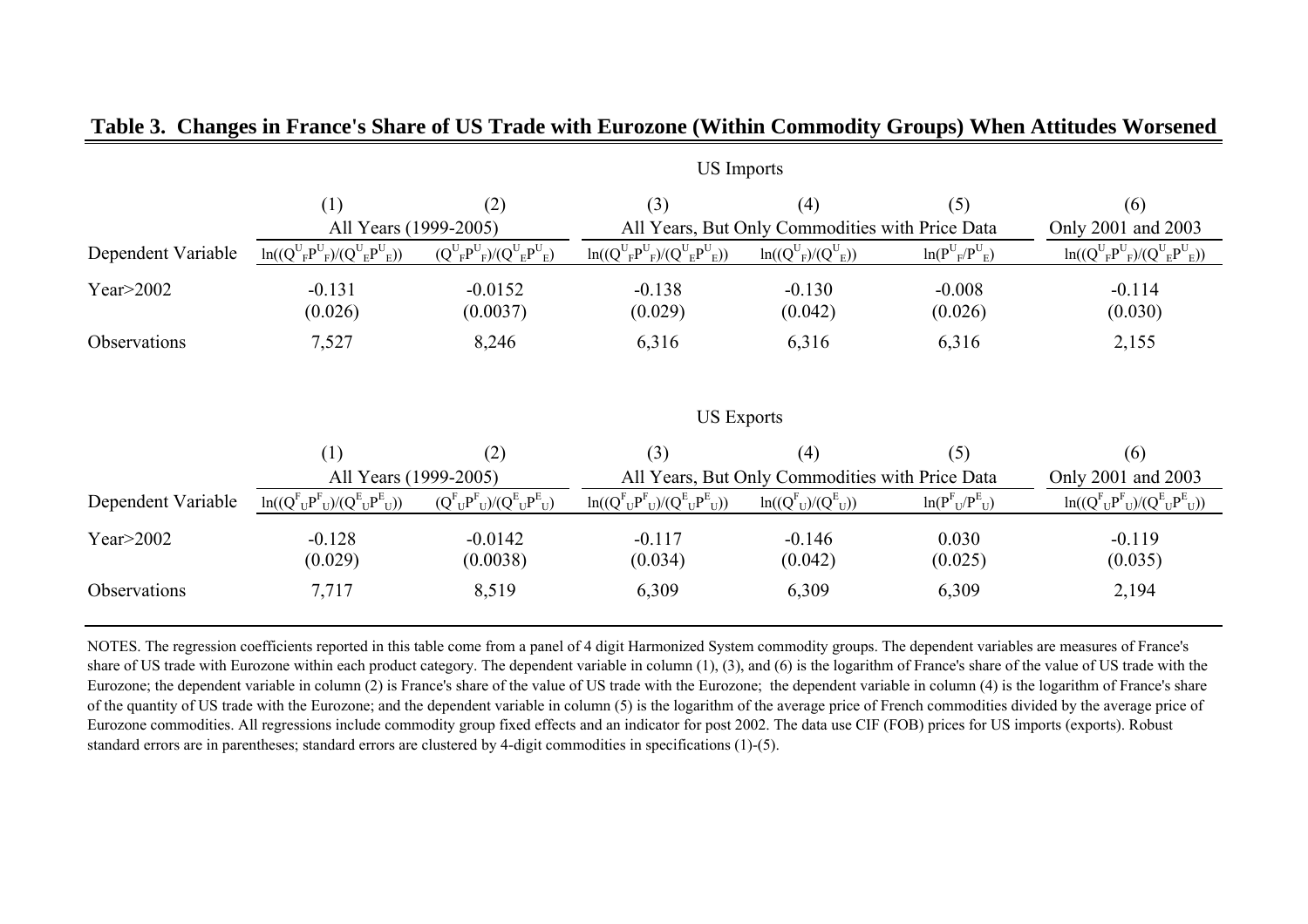|                    |          | <b>US</b> Imports |                      |          |                                                                                                | <b>US Exports</b> |                      |          |  |  |
|--------------------|----------|-------------------|----------------------|----------|------------------------------------------------------------------------------------------------|-------------------|----------------------|----------|--|--|
|                    |          |                   | As Baseline, Except: |          |                                                                                                |                   | As Baseline, Except: |          |  |  |
|                    |          |                   | <b>Only 2001</b>     | Eurozone |                                                                                                |                   | Only 2001            | Eurozone |  |  |
|                    | Baseline | Weighted          | and 2003             | Only     | <b>Baseline</b>                                                                                | Weighted          | and 2003             | Only     |  |  |
|                    |          |                   |                      |          |                                                                                                |                   |                      |          |  |  |
|                    |          |                   |                      |          | A. Commodity groups where government share of total US consumption in 1999 was at least 0.75   |                   |                      |          |  |  |
| France*(Year>2002) | $-0.429$ | $-0.454$          | $-1.003$             | $-0.348$ | $-1.002$                                                                                       | $-0.968$          | $-1.494$             | $-0.647$ |  |  |
|                    | (0.117)  | (0.107)           | (0.170)              | (0.183)  | (0.133)                                                                                        | (0.122)           | (0.184)              | (0.114)  |  |  |
| Observations       | 185      | 180               | 53                   | 77       | 203                                                                                            | 203               | 58                   | 84       |  |  |
|                    |          |                   |                      |          | B. Commodity groups where consumers' share of total US consumption in 1999 was at least 0.75   |                   |                      |          |  |  |
| France*(Year>2002) | 0.008    | 0.026             | 0.053                | 0.173    | $-0.194$                                                                                       | $-0.191$          | $-0.128$             | $-0.152$ |  |  |
|                    | (0.135)  | (0.120)           | (0.165)              | (0.155)  | (0.098)                                                                                        | (0.093)           | (0.128)              | (0.214)  |  |  |
| Observations       | 203      | 203               | 58                   | 84       | 203                                                                                            | 203               | 58                   | 84       |  |  |
|                    |          |                   |                      |          | C. Commodity groups where firm inputs' share of total US consumption in 1999 was at least 0.75 |                   |                      |          |  |  |
| France*(Year>2002) | $-0.147$ | $-0.143$          | $-0.113$             | $-0.168$ | $-0.162$                                                                                       | $-0.151$          | $-0.162$             | $-0.083$ |  |  |
|                    | (0.038)  | (0.037)           | (0.033)              | (0.040)  | (0.045)                                                                                        | (0.042)           | (0.066)              | (0.068)  |  |  |
| Observations       | 203      | 203               | 58                   | 84       | 203                                                                                            | 203               | 58                   | 84       |  |  |

**Table 4. Changes in France's Share of US Trade with Eurozone When Attitudes Worsened, by Commodity Group Type**

NOTES. The regression coefficients reported in this table use data for a panel of OECD (or Eurozone) countries, excluding the US, from 1999-2005 (unless otherwise specified). The dependent variable is log value of trade in commodity groups where governments, firms, or consumers dominated US consumption in 1999 (see Table 3). The regressor of interest is an interaction of an indicator for France with an indicator for the period after 2002, when French relations with US deteriorated. All the regressions control for exporting (importing) country fixed effects and year effects. The baseline specification uses CIF (FOB) prices in nominal US dollars for import (export) regressions for OECD trading partners from 1999-2005. The weighted specification uses 1999 exports (imports) as weights. Robust standard errors are in parentheses; standard errors are clustered by exporting (importing) country in all regressions except those that only use 2001 and 2003 data.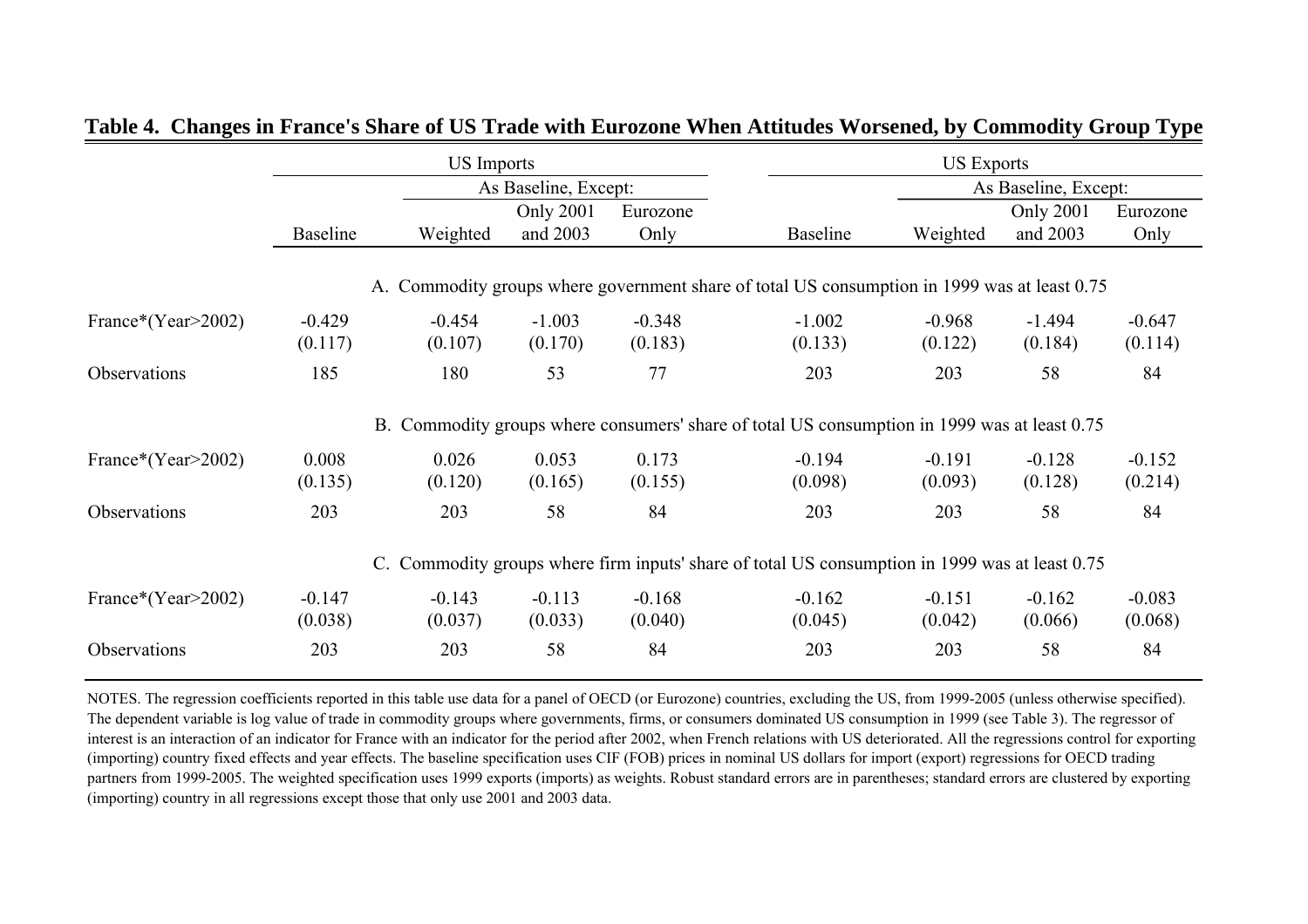|                    | US Imports of Commodities Used Mostly as Firms' Inputs |                                     |                                                  |                                                        |                           |                                                  |  |  |  |
|--------------------|--------------------------------------------------------|-------------------------------------|--------------------------------------------------|--------------------------------------------------------|---------------------------|--------------------------------------------------|--|--|--|
|                    | (1)<br>All Years (1999-2005)                           | (2)                                 | (3)                                              | (4)<br>All Years, But Only Commodities with Price Data | (5)                       | (6)<br>Only 2001 and 2003                        |  |  |  |
| Dependent Variable | $ln((Q_{U}^{F}P_{U}^{F})/(Q_{E}^{F}P_{E}^{F}))$        | $(Q^F_{U}P^F_{U})/(Q^F_{E}P^F_{E})$ | $ln((Q_{U}^{F}P_{U}^{F})/(Q_{E}^{F}P_{E}^{F}))$  | $\ln((Q_{U}^{F})/(Q_{E}^{F}))$                         | $ln(P_{U}^{F}/P_{E}^{F})$ | $\ln((Q_{U}^{F}P_{U}^{F})/(Q_{E}^{F}P_{E}^{F}))$ |  |  |  |
| Year $>2002$       | $-0.143$<br>(0.036)                                    | $-0.0141$<br>(0.0043)               | $-0.150$<br>(0.039)                              | $-0.144$<br>(0.058)                                    | $-0.006$<br>(0.036)       | $-0.109$<br>(0.041)                              |  |  |  |
| Observations       | 4,206                                                  | 4,606                               | 3,686                                            | 3,686                                                  | 3,686                     | 1,200                                            |  |  |  |
|                    | US Exports of Commodities Used Mostly as Firms' Inputs |                                     |                                                  |                                                        |                           |                                                  |  |  |  |
|                    | (1)                                                    | (2)                                 | (3)                                              | (4)                                                    | (5)                       | (6)                                              |  |  |  |
|                    | All Years (1999-2005)                                  |                                     |                                                  | All Years, But Only Commodities with Price Data        |                           | Only 2001 and 2003                               |  |  |  |
| Dependent Variable | $ln((Q^F{}_U P^F{}_U)/(Q^E{}_U P^E{}_U))$              | $(Q^{F}U^{P}U)/(Q^{E}U^{P}U)$       | $\ln((Q^{F}_{U}P^{F}_{U})/(Q^{E}_{U}P^{E}_{U}))$ | $ln((QFU)/(QEU))$                                      | $ln(P_{U}^{F}/P_{U}^{E})$ | $ln((Q^F{}_U P^F{}_U)/(Q^E{}_U P^E{}_U))$        |  |  |  |
| Year $>2002$       | $-0.122$<br>(0.039)                                    | $-0.0104$<br>(0.0051)               | $-0.126$<br>(0.044)                              | $-0.127$<br>(0.056)                                    | 0.001<br>(0.034)          | $-0.120$<br>(0.046)                              |  |  |  |
| Observations       | 4,367                                                  | 4,725                               | 3,691                                            | 3,691                                                  | 3,691                     | 1,245                                            |  |  |  |

#### **Table 5. Changes in France's Share of US Trade in Firm Inputs with Eurozone (Within Commodity Groups) When Attitudes Worsened**

NOTES. The regression coefficients reported in this table come from a panel of 4-digit H0 commodity groups. The data are only for commodity groups where at least 75% of US consumption in 1999 was due to firms. The dependent variables are measures of France's share of US trade with Eurozone within each product category. The dependent variable in column  $(1)$ ,  $(3)$ , and  $(6)$  is the logarithm of France's share of the value of US trade with the Eurozone; the dependent variable in column  $(2)$  is France's share of the value of US trade with the Eurozone; the dependent variable in column (4) is the logarithm of France's share of the quantity of US trade with the Eurozone; and the dependent variable in column (5) is the logarithm of the average price of French commodities divided by the average price of Eurozone commodities. All regressions include commodity group fixed effects and an indicator for post 2002. The data use CIF (FOB) prices for US imports (exports). Robust standard errors are in parentheses; standard errors are clustered by 4-digit commodity groups in specifications  $(1)-(5)$ .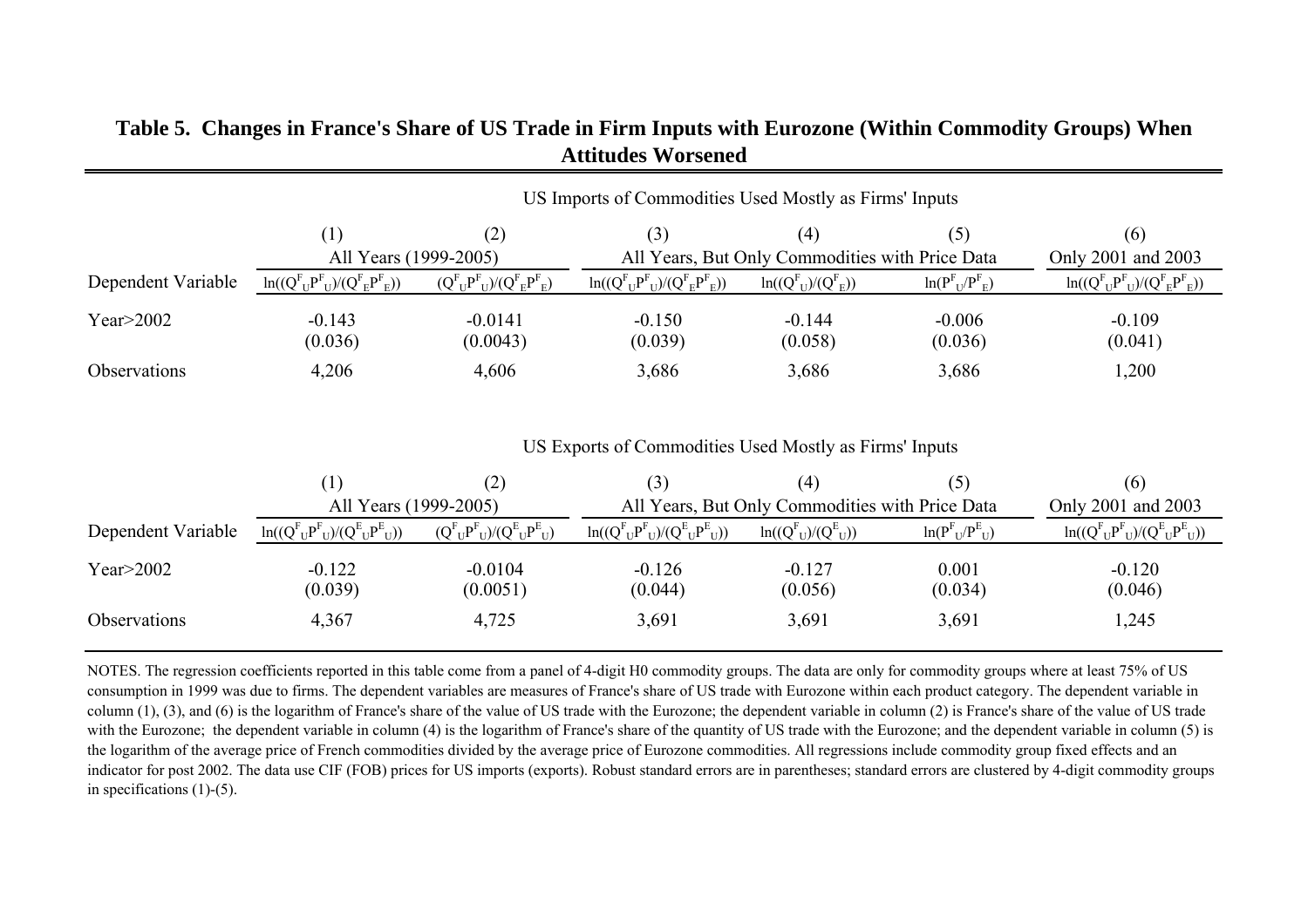#### **Table 6. Changes in France's Share of US Trade with Eurozone, Net of Changes in France's Share of Non-US OECD Trade with Eurozone (Within Commodity Groups), When Attitudes Worsened**

|                     | In (France's share of US imports from<br>Eurozone) - ln(France's share of US |                                                | In (France's share of US exports from<br>Eurozone) - ln(France's share of US |                                                | In (France's share of US imports and<br>exports from Eurozone) - ln(France's |                                                |  |
|---------------------|------------------------------------------------------------------------------|------------------------------------------------|------------------------------------------------------------------------------|------------------------------------------------|------------------------------------------------------------------------------|------------------------------------------------|--|
|                     | imports from OECD countries other<br>than US)                                |                                                | exports from OECD countries other<br>than US)                                |                                                | share of US imports and exports from<br>OECD countries other than US)        |                                                |  |
|                     | All Commodities                                                              | Commodities<br>Used Mostly as<br>Firms' Inputs | All Commodities                                                              | Commodities<br>Used Mostly as<br>Firms' Inputs | All Commodities                                                              | Commodities<br>Used Mostly as<br>Firms' Inputs |  |
| Year $>2002$        | $-0.069$<br>(0.027)                                                          | $-0.054$<br>(0.038)                            | $-0.108$<br>(0.031)                                                          | $-0.089$<br>(0.041)                            | $-0.105$<br>(0.024)                                                          | $-0.074$<br>(0.033)                            |  |
| <b>Observations</b> | 7,526                                                                        | 4,205                                          | 7,700                                                                        | 4,352                                          | 8,216                                                                        | 4,592                                          |  |

NOTES. The regression coefficients reported in this table come from a panel of 4 digit Harmonized System commodity groups from 1999-2005 (unless otherwise stated). The dependent variable is the (logarithm France's share of the value of US trade with Eurozone) minus (logarithm France's share of the value of non-US OECD trade with Eurozone) within each product category. All regressions include commodity group fixed effects and an indicator for post 2002. "Commodities Used Mostly as Firms' Inputs" are only for commodity groups where at least 75% of US consumption in 1999 was due to firms. The data use CIF (FOB) prices for US imports (exports). Robust standard errors are in parentheses.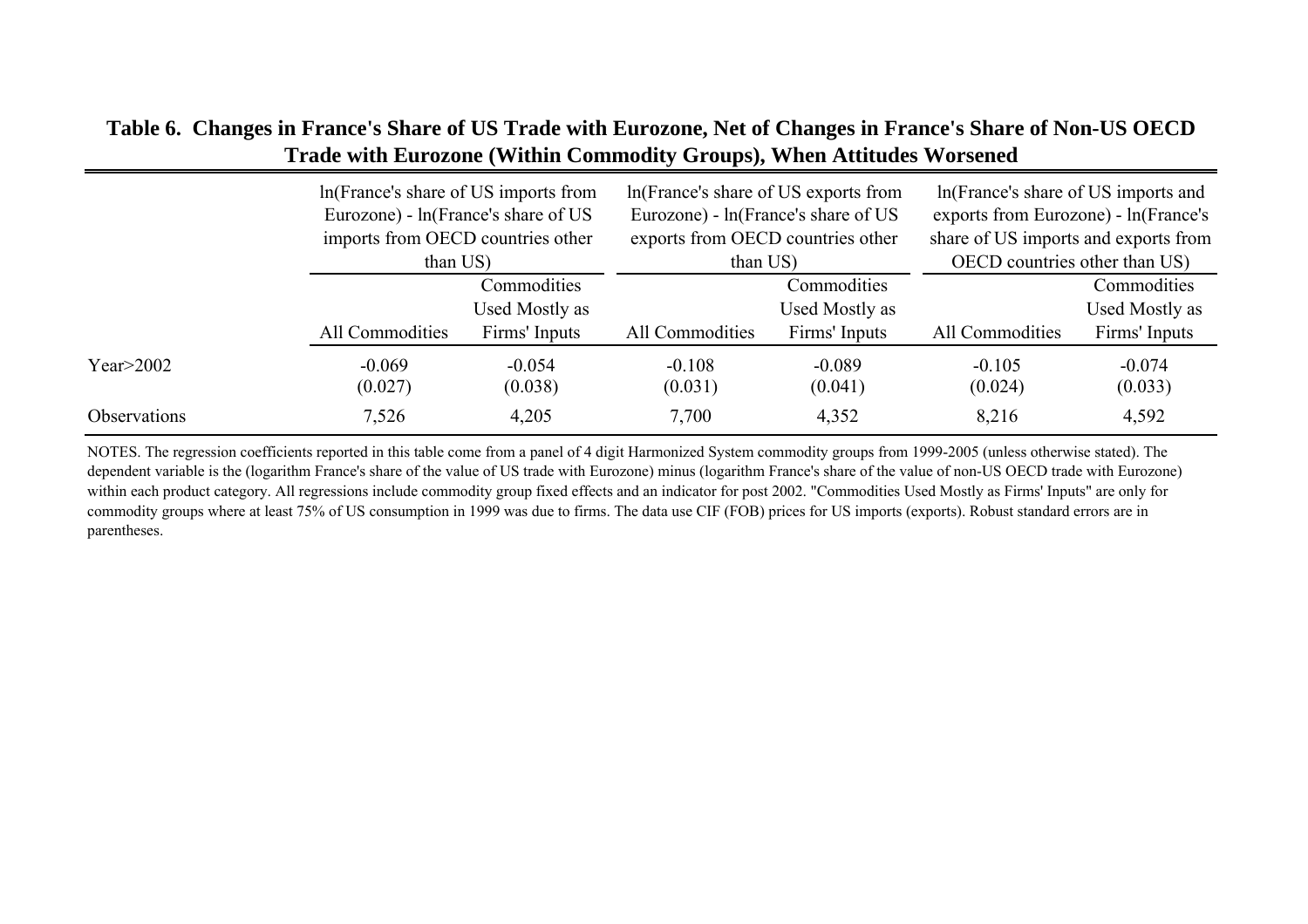|                               |                     | <b>US</b> Imports   |                                |                     |                     |                     |                     |                                |  |  |
|-------------------------------|---------------------|---------------------|--------------------------------|---------------------|---------------------|---------------------|---------------------|--------------------------------|--|--|
|                               | (1)                 | (2)                 | (3)                            | (4)                 | (5)                 | (6)                 | (7)                 | (8)                            |  |  |
|                               |                     |                     | Entire Sample (1999-2005)      |                     |                     |                     | Only 2001 and 2003  |                                |  |  |
|                               |                     |                     | <b>Commodities Used Mostly</b> |                     |                     |                     |                     | <b>Commodities Used Mostly</b> |  |  |
|                               |                     | All Commodities     | as Firms' Inputs               |                     |                     | All Commodities     |                     | as Firms' Inputs               |  |  |
| Year $>$ 2002                 | $-0.131$<br>(0.026) | $-0.124$<br>(0.026) | $-0.143$<br>(0.036)            | $-0.132$<br>(0.036) | $-0.114$<br>(0.030) | $-0.112$<br>(0.030) | $-0.109$<br>(0.041) | $-0.100$<br>(0.042)            |  |  |
| (Policy Change) * (Year>2002) |                     | $-0.185$<br>(0.111) |                                | $-0.372$<br>(0.184) |                     | $-0.062$<br>(0.123) |                     | $-0.308$<br>(0.245)            |  |  |
| Observations                  | 7,527               | 7,527               | 4,206                          | 4,206               | 2,155               | 2,155               | 1,200               | 1,200                          |  |  |
|                               | <b>US Exports</b>   |                     |                                |                     |                     |                     |                     |                                |  |  |
|                               | (1)                 | (2)                 | (3)                            | (4)                 | (5)                 | (6)                 | (7)                 | (8)                            |  |  |
|                               |                     |                     | Entire Sample (1999-2005)      |                     | Only 2001 and 2003  |                     |                     |                                |  |  |
|                               |                     |                     | <b>Commodities Used Mostly</b> |                     |                     |                     |                     | <b>Commodities Used Mostly</b> |  |  |
|                               |                     | All Commodities     | as Firms' Inputs               |                     |                     | All Commodities     |                     | as Firms' Inputs               |  |  |
| Year $>$ 2002                 | $-0.128$<br>(0.029) | $-0.132$<br>(0.029) | $-0.122$<br>(0.039)            | $-0.122$<br>(0.039) | $-0.119$<br>(0.035) | $-0.110$<br>(0.036) | $-0.120$<br>(0.046) | $-0.102$<br>(0.046)            |  |  |
| (Policy Change) * (Year>2002) |                     | 0.088<br>(0.145)    |                                | 0.017<br>(0.234)    |                     | $-0.216$<br>(0.227) |                     | $-0.628$<br>(0.343)            |  |  |
| Observations                  | 7,717               | 7,717               | 4,367                          | 4,367               | 2,194               | 2,194               | 1,245               | 1,245                          |  |  |

#### **Table 7. US Policy Changes and France's Share of US Trade with Eurozone (Within Commodity Groups)**

NOTES. The regression coefficients reported in this table come from a panel of 4-digit H0 commodity groups from 1999-2005 (unless otherwise stated). The dependent variable is the logarithm France's share of the value of US trade with Eurozone within each product category. All regressions include commodity group fixed effects and an indicator for post 2002. Specifications (2), (4), (6), and (8) also include interactions for post 2002 with an indicator for 4 digit commodity groups that were affected by changes in US trade policies with France from 1999-2005 (see Appendix Table A3). "Commodities Used Mostly as Firms' Inputs" are only for commodities where at least 75% of US consumption in 1999 was due to firms. The data use CIF (FOB) prices for US imports (exports). Robust standard errors are in parentheses; standard errors are clustered by 4-digit commodity groups in specifications (1)-(4).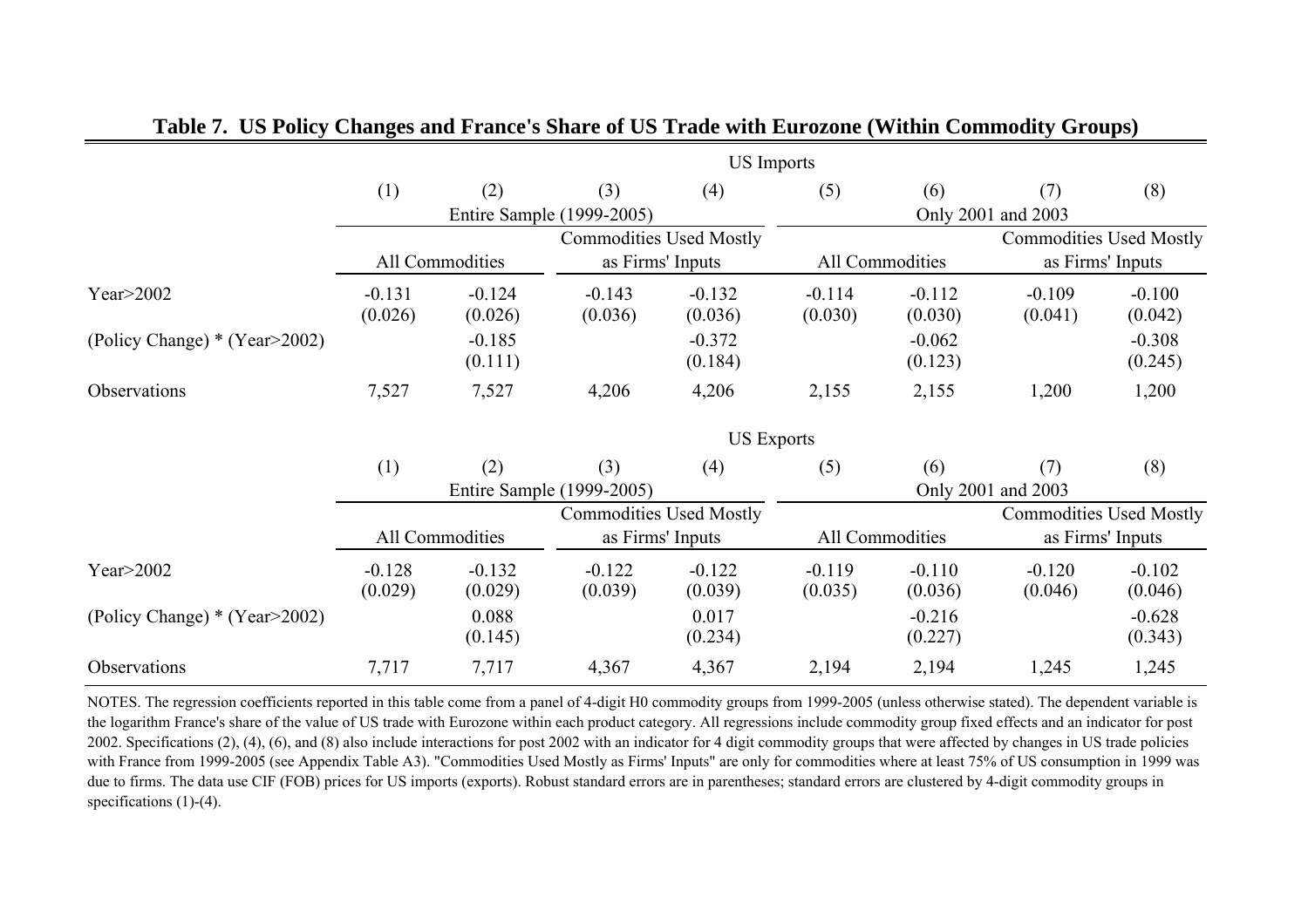|          | France |        |                                                               |      |                |      | Great Britain |          |                                                             |                | Germany |        |        |                                                             |                |
|----------|--------|--------|---------------------------------------------------------------|------|----------------|------|---------------|----------|-------------------------------------------------------------|----------------|---------|--------|--------|-------------------------------------------------------------|----------------|
| Date     | Very   | Mostly | Mostly<br>favorable favorable unfavorable unfavorable Opinion | Very | No             | Very | Mostly        | Mostly   | Very<br>favorable favorable unfavorable unfavorable Opinion | N <sub>0</sub> | Very    | Mostly | Mostly | Very<br>favorable favorable unfavorable unfavorable Opinion | N <sub>0</sub> |
| Feb 2006 | 12     | 42     | 28                                                            | 12   |                | 46   | 42            |          |                                                             |                | 17      | 62     |        |                                                             |                |
| Feb 2005 | 12     | 39     | 30                                                            |      |                | 48   | 43            |          |                                                             |                | 17      | 56     | 18     |                                                             |                |
| Feb 2004 | 10     | 37     | 31                                                            | 18   |                | 40   | 47            |          |                                                             |                | 13      | 56     | 19     |                                                             |                |
| Mar 2003 | 6      | 28     | 25                                                            | 39   | $\overline{2}$ | 43   | 43            | $\sigma$ |                                                             |                | 8       | 41     | 30     | 14                                                          |                |
| Feb 2003 | 13     | 46     | 23                                                            | 10   | 8              | 45   | 44            |          |                                                             |                | 12      | 59     | 16     |                                                             |                |
| Feb 2002 | 23     | 56     | 13                                                            |      |                | 48   | 42            |          |                                                             |                | 22      | 61     | 8      |                                                             |                |
| Feb 2001 | 22     | 55     | 12                                                            |      | h.             | 41   | 44            | 6.       |                                                             | h              | 20      | 55     | q      |                                                             |                |
| Feb 1999 | 17     | 54     | 14                                                            |      |                | 34   | 50            |          |                                                             |                | 18      | 61     |        |                                                             |                |
| Mar 1996 | 15     | 55     | 16                                                            |      |                | 30   | 51            |          |                                                             |                | 17      | 58     | 13     |                                                             |                |
| Mar 1991 | 18     | 61     |                                                               |      |                | 49   | 40            |          |                                                             |                | 16      | 62     |        |                                                             |                |
| Jan 1991 | 17     | 57     |                                                               |      |                | 45   | 45            |          |                                                             |                | 15      | 60     | 13     |                                                             |                |

A. Opinion Expressed about Major Western European Countries in US Gallup Polls

#### B. Percent Viewing US Favorably in Major Western European Countries (Pew Global Attitudes Project)

|      |        | Great          |         |
|------|--------|----------------|---------|
| Year | France | <b>Britain</b> | Germany |
| 2002 | 63     | 75             | 61      |
| 2003 | 43     | 70             | 45      |
| 2004 | 37     | 58             | 38      |
| 2005 | 43     | 55             | 41      |
| 2006 | 39     | 56             | 37      |

NOTES: Panel A. reports US opinion of Western European counties from several Gallup polls held from 1991-2006. Panel B. reports opinion of the US in Western European countries in various polls held from 2002-2006 (Pew Global Attitudes Project).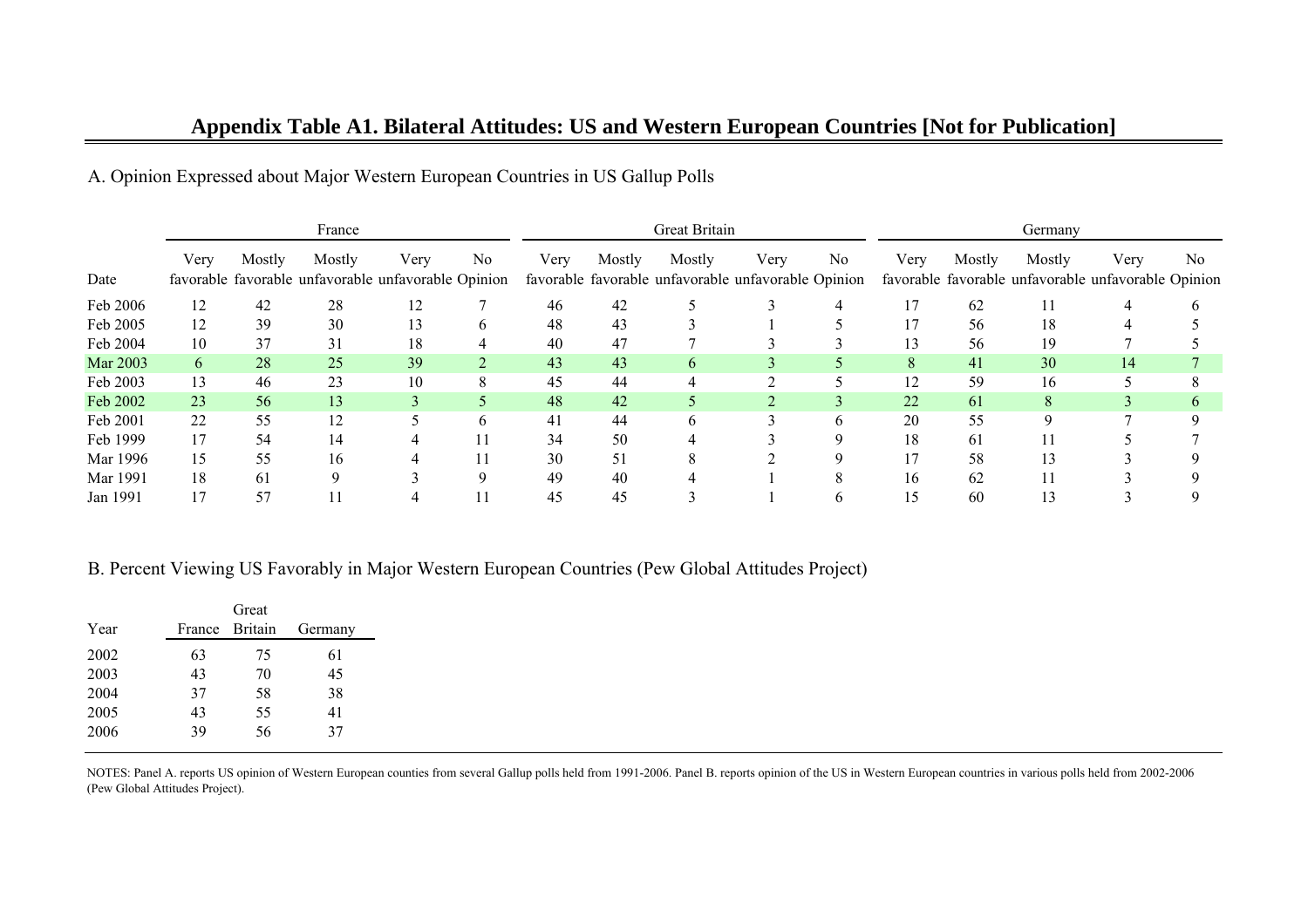|                                                 | High School |              | College  |       |
|-------------------------------------------------|-------------|--------------|----------|-------|
|                                                 | or Less     | Some College | Graduate | All   |
| Household Income less than \$10k                |             |              |          |       |
| Very Favorable or Mostly Favorable              | 0.31        | 0.66         | 0.00     | 0.37  |
| Somewhat Unfavorable                            | 0.20        | 0.00         | 1.00     | 0.18  |
| Very Unfavorable                                | 0.49        | 0.34         | 0.00     | 0.45  |
|                                                 | (15)        | (4)          | (1)      | (20)  |
|                                                 |             |              |          |       |
| \$10k≤Household Income<\$15k                    |             |              |          |       |
| Very Favorable or Mostly Favorable              | 0.30        | 0.49         | 0.00     | 0.34  |
| Somewhat Unfavorable                            | 0.36        | 0.42         | 0.00     | 0.36  |
| Very Unfavorable                                | 0.34        | 0.09         | 1.00     | 0.30  |
|                                                 | (24)        | (7)          | (1)      | (31)  |
| \$15k≤Household Income<\$20k                    |             |              |          |       |
| Very Favorable or Mostly Favorable              | 0.41        | 0.60         | 1.00     | 0.51  |
| Somewhat Unfavorable                            | 0.35        | 0.26         | 0.00     | 0.30  |
| Very Unfavorable                                | 0.24        | 0.14         | 0.00     | 0.19  |
|                                                 |             |              |          |       |
|                                                 | (18)        | (12)         | (1)      | (32)  |
| \$20k≤Household Income<\$30k                    |             |              |          |       |
| Very Favorable or Mostly Favorable              | 0.42        | 0.14         | 0.52     | 0.34  |
| Somewhat Unfavorable                            | 0.15        | 0.23         | 0.24     | 0.20  |
| Very Unfavorable                                | 0.43        | 0.63         | 0.24     | 0.47  |
|                                                 | (24)        | (20)         | (10)     | (54)  |
| \$30k≤Household Income<\$50k                    |             |              |          |       |
| Very Favorable or Mostly Favorable              | 0.23        | 0.37         | 0.44     | 0.33  |
| Somewhat Unfavorable                            | 0.29        | 0.21         | 0.20     | 0.24  |
|                                                 | 0.48        |              |          |       |
| Very Unfavorable                                |             | 0.42         | 0.35     | 0.43  |
|                                                 | (34)        | (35)         | (17)     | (86)  |
| \$50k≤Household Income<\$75k                    |             |              |          |       |
| Very Favorable or Mostly Favorable              | 0.41        | 0.29         | 0.45     | 0.38  |
| Somewhat Unfavorable                            | 0.07        | 0.17         | 0.26     | 0.18  |
| Very Unfavorable                                | 0.52        | 0.55         | 0.29     | 0.44  |
|                                                 | (20)        | (39)         | (39)     | (99)  |
| Household Income at least \$75k                 |             |              |          |       |
|                                                 | 0.35        | 0.20         | 0.32     | 0.30  |
| Very Favorable or Mostly Favorable              |             |              |          |       |
| Somewhat Unfavorable                            | 0.17        | 0.29         | 0.34     | 0.30  |
| Very Unfavorable                                | 0.47        | 0.51         | 0.33     | 0.40  |
|                                                 | (24)        | (25)         | (72)     | (121) |
| Refused to Tell or Didn't Know Household Income |             |              |          |       |
| Very Favorable or Mostly Favorable              | 0.26        | 0.51         | 0.30     | 0.32  |
| Somewhat Unfavorable                            | 0.50        | 0.27         | 0.17     | 0.39  |
| Very Unfavorable                                | 0.24        | 0.22         | 0.53     | 0.29  |
|                                                 | (14)        | (5)          | (4)      | (22)  |
|                                                 |             |              |          |       |
| All Levels of Household Income                  |             |              |          |       |
| Very Favorable or Mostly Favorable              | 0.33        | 0.32         | 0.39     | 0.35  |
| Somewhat Unfavorable                            | 0.25        | 0.23         | 0.29     | 0.26  |
| Very Unfavorable                                | 0.41        | 0.45         | 0.32     | 0.40  |
|                                                 | (172)       | (148)        | (145)    | (466) |

#### **Appendix Table A2. Opinion About France in US Gallup Polls, By Education and Household Income, March 2003 [Not for Publication]**

NOTES: This table reports results from a gallup poll held on 14-15 March 2003. US respondents were asked: "Next, I'd like your overall opinion of some foreign countries. First, is your overall opinion of [Country] very favorable, mostly favorable, mostly unfavorable, or very unfavorable? How about -- [Country]?" Countries were rotated. The opinion of France is reported, weighted by sampling weights. Non-responses are excluded from this table. Numbers in parentheses denote (weighted) number of respondents in each category.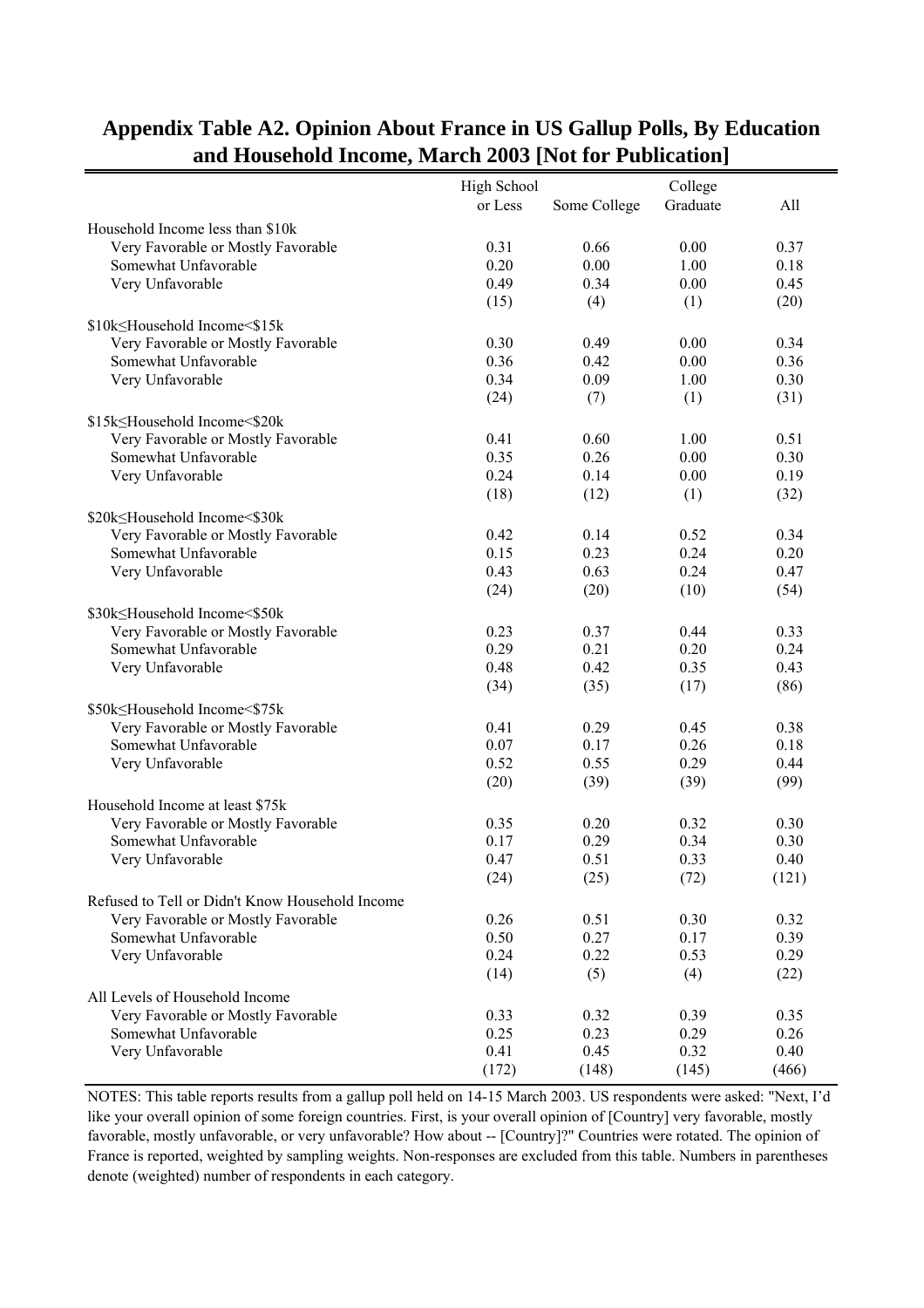|                                                             |                |                | Government or  |
|-------------------------------------------------------------|----------------|----------------|----------------|
|                                                             |                |                | Consumers or   |
|                                                             |                | Total          | Intermediates  |
|                                                             | Imports from   |                |                |
|                                                             | France         | Consumption    | Share of Total |
| Commodity group name                                        | (\$1,000,000s) | (\$1,000,000s) | Consumption    |
| Government share of total consumption $\geq 0.75$           |                |                |                |
| Ordnance and accessories                                    | 6              | 10,287         | 0.80           |
| Consumers' share of total consumption $\geq 0.75$           |                |                |                |
| Cleaning and toilet preparations                            | 793            | 48,225         | 0.78           |
| Apparel                                                     | 240            | 121,089        | 0.86           |
| Footwear, leather, and leather products                     | 238            | 25,120         | 0.82           |
| Other transportation equipment                              | 94             | 28,423         | 0.76           |
| Household appliances                                        | 79             | 22,417         | 0.80           |
| Motor vehicles (passenger cars and trucks)                  | 64             | 167,651        | 0.99           |
| Tobacco products                                            | 1              | 45,465         | 0.94           |
|                                                             |                |                |                |
| Firm inputs' share of total consumption $\geq 0.75$         |                |                |                |
| Engines and turbines                                        | 2,823          | 19,113         | 0.97           |
| Industrial and other chemicals                              | 1,926          | 131,943        | 0.91           |
| Truck and bus bodies, trailers, and motor vehicles parts    | 1,075          | 143,519        | 0.93           |
| Primary iron and steel manufacturing                        | 686            | 107,567        | 0.99           |
| Electronic components and accessories                       | 638            | 149,520        | 0.99           |
| Special industry machinery and equipment                    | 627            | 6,410          | 0.95           |
| Farm, construction, and mining machinery                    | 617            | 8,184          | 0.92           |
| Electrical industrial equipment and apparatus               | 562            | 33,538         | 0.96           |
| General industrial machinery and equipment                  | 448            | 24,740         | 0.99           |
| Rubber and miscellaneous plastics products                  | 402            | 178,831        | 0.86           |
| Glass and glass products                                    | 342            | 25,095         | 0.89           |
| Other fabricated metal products                             | 269            | 84,884         | 0.91           |
| Plastics and synthetic materials                            | 258            | 62,136         | 1.00           |
| Primary nonferrous metals manufacturing                     | 200            | 96,128         | 1.00           |
| Heating, plumbing, and fabricated structural metal products | 191            | 74,369         | 0.98           |
| Stone and clay products                                     | 190            | 79,506         | 0.95           |
| Paper and allied products, except containers                | 186            | 122,553        | 0.81           |
| Metalworking machinery and equipment                        | 155            | 15,338         | 0.89           |
| Lumber and wood products                                    | 135            | 128,172        | 0.97           |
| Broad and narrow fabrics, yarn and thread mills             | 123            | 43,845         | 0.94           |
| Electric lighting and wiring equipment                      | 108            | 30,101         | $0.88\,$       |
| Materials handling machinery and equipment                  | 81             | 5,799          | 1.00           |
| Screw machine products and stampings                        | 54             | 56,142         | 0.96           |
| Agricultural fertilizers and chemicals                      | 48             | 20,615         | 0.84           |
| Metal containers                                            | 34             | 12,886         | 1.00           |
| Service industry machinery                                  | 27             | 25,894         | 0.92           |
| Livestock and livestock products                            | 26             | 101,763        | 0.96           |
| Forestry and fishery products                               | 23             | 22,259         | 0.82           |
| Paints and allied products                                  | 16             | 18,223         | 0.89           |
| Miscellaneous machinery, except electrical                  | 12             | 37,781         | 0.97           |
| Paperboard containers and boxes                             | 12             | 41,590         | 0.98           |
| Non-metallic minerals mining                                | 6              | 16,608         | 1.00           |
| Metallic ores mining                                        | $\,1$          | 7,183          | 1.04           |

## **Appendix Table A3. Commodities Used Mainly by US Government, Consumers or Firms [Not Necessarily for Publication]**

NOTES: This table lists 4-digit H0 commodity groups where share of government, consumers, or firms' intermediate inputs exceeds 75 percent of total US consumption in 1999. These commodity groups were identified by matching the 4-digit H0 codes into the 2-digit commodity codes used in the US National Annual Product Account Tables for 1999 from the Bureau of Economic Analysis.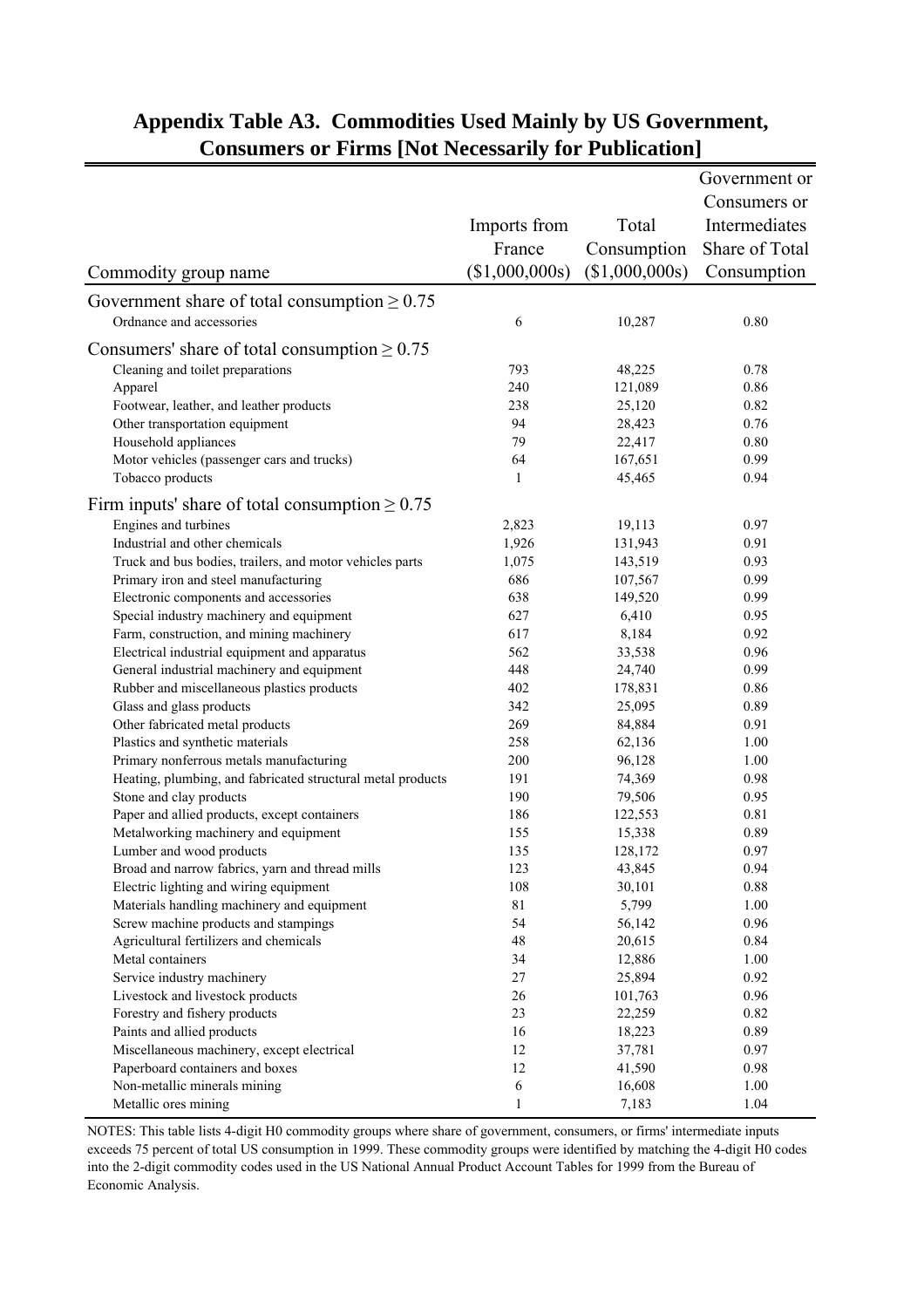|                                                                                                                                 |                                 | 4 Digit Harmonized System Commodity                     |                      |
|---------------------------------------------------------------------------------------------------------------------------------|---------------------------------|---------------------------------------------------------|----------------------|
|                                                                                                                                 |                                 | Groups That Include Affected                            |                      |
| <b>Policy Description</b>                                                                                                       | <b>Years Enacted or Changed</b> | Commodities                                             | Source               |
|                                                                                                                                 |                                 |                                                         |                      |
| US retaliation (with WTO authorization) following                                                                               | 1999                            | H0-3307, H0-4202, H0-4805, H0-4819,                     | <b>USTR</b> (1999a)  |
| the EU Banana Regime. The US targeted France and<br>other EU countries by imposing 100 percent ad<br>valorem duties.            |                                 | H0-4911, H0-6302, H0-8507, H0-8516                      |                      |
|                                                                                                                                 |                                 |                                                         |                      |
| US retaliation (with WTO authorization) following                                                                               | 1999                            | H0-0201, H0-0202, H0-0203, H0-0206,                     | <b>USTR</b> (1999b)  |
| the EU Beef Hormones dispute. The US targeted                                                                                   |                                 | H0-0406, H0-0703, H0-0709, H0-0712,                     |                      |
| France and other EU countries by imposing 100                                                                                   |                                 | H0-1602, H0-1905, H0-2009, H0-2101,                     |                      |
| percent ad valorem duties.                                                                                                      |                                 | H0-2103, H0-2002, H0-0504, H0-2104,                     |                      |
|                                                                                                                                 |                                 | H0-5510, H0-1505, H0-1806, H0-2007,<br>H0-0210, H0-3506 |                      |
|                                                                                                                                 |                                 |                                                         |                      |
| US used new antidumping and countervailing duty                                                                                 | 1999 - 2005                     | H0-7209, H0-7210, H0-7211, H0-7212,                     | Bown (2007)          |
| policies on steel products.                                                                                                     |                                 | H0-7213, H0-7214, H0-7215, H0-7219,                     |                      |
|                                                                                                                                 |                                 | H0-7220, H0-7221, H0-7222, H0-7227,                     |                      |
|                                                                                                                                 |                                 | H0-7228, H0-7301                                        |                      |
|                                                                                                                                 |                                 |                                                         |                      |
| Free Trade Agreement between US and Chile and<br>Australia may have had an indirect impact on US<br>imports of wine from France | 2004, 2005                      | H0-2204                                                 | <b>WITS Database</b> |

## **Appendix Table A4. Changes in US Trade Policies Towards France [Not Necessarily for Publication]**

NOTES: Some of the policies described in this table targeted only small subgroups of the listed 4-digit commodity groups.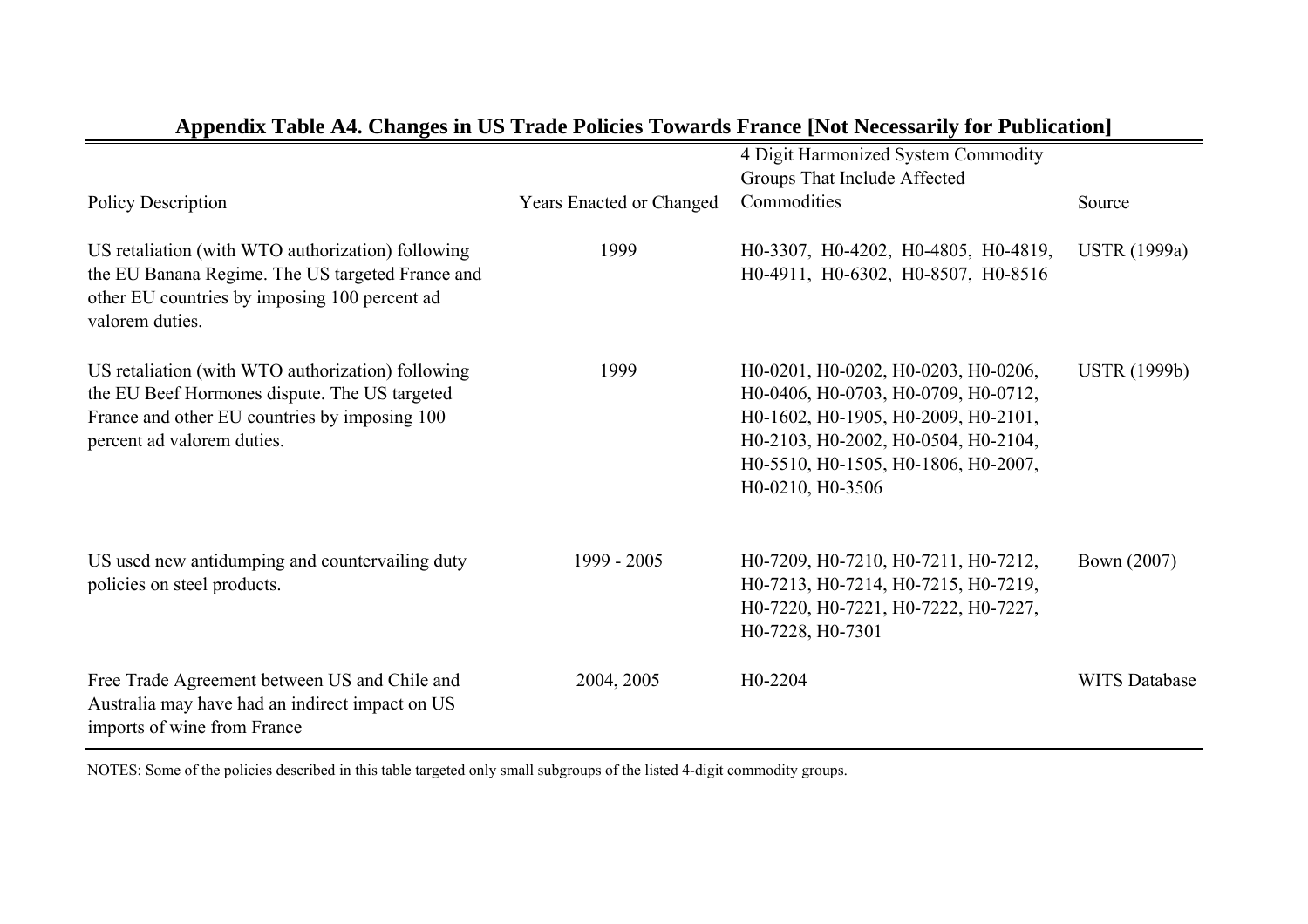| <b>Commodity Code</b> | <b>Commodity Description</b>                               | Value of US Imports from France in 1999 |
|-----------------------|------------------------------------------------------------|-----------------------------------------|
| H <sub>0</sub> -0406  | Cheese and curd                                            | 78, 183, 168                            |
| H <sub>0</sub> -2204  | Grape wines (including fortified), alcoholic grape must    | 1,086,000,000                           |
| H <sub>0</sub> -2208  | Liqueur, spirits and undenatured ethyl alcohol $\leq 80\%$ | 581,600,000                             |
| H <sub>0</sub> -3303  | Perfumes and toilet waters                                 | 528,000,000                             |
| H <sub>0</sub> -3304  | Beauty, make-up and skin care preparations                 | 151,000,000                             |
| H <sub>0</sub> -4011  | New pneumatic tyres, of rubber                             | 146,300,000                             |
| H <sub>0</sub> -4202  | Trunks, suit-cases, camera cases, handbags, etc.           | 136,300,000                             |
| H <sub>0</sub> -6204  | Women's, girl's suits, jacket, dress, skirt, etc.          | 88,680,159                              |
| H <sub>0</sub> -6403  | Footwear with uppers of leather                            | 56,578,197                              |
| H <sub>0</sub> -7013  | Glassware for table, kitchen, toilet, decoration           | 170,200,000                             |
| H <sub>0</sub> -7113  | Jewellery and parts, containing precious metal             | 63, 337, 494                            |
| H <sub>0</sub> -7615  | Aluminium ware for table, kitchen, sanitary use            | 62,205,445                              |
| H0-8704               | Motor vehicles for the transport of goods                  | 53,754,587                              |
| H <sub>0</sub> -9403  | Other furniture and parts thereof                          | 89,086,955                              |
| H <sub>0</sub> -9701  | Paintings, drawings, pastels, collages etc., hand made     | 1,458,000,000                           |
| H <sub>0</sub> -9703  | Original sculptures and statuary, in any material          | 57,057,828                              |
| H <sub>0</sub> -9706  | Antiques older than one hundred years                      | 289,600,000                             |

## **Appendix Table A5. Commodities Identifiable as Originating in France [Not Necessarily for Publication]**

NOTES. This table report 4-digit H0 commodity groups for which, we assume, US consumers would be relatively more likely to identify a commodity as French. These commodity groups were chosen such that the US imported at least \$50 million dollars of goods from France in 1999 in each of them.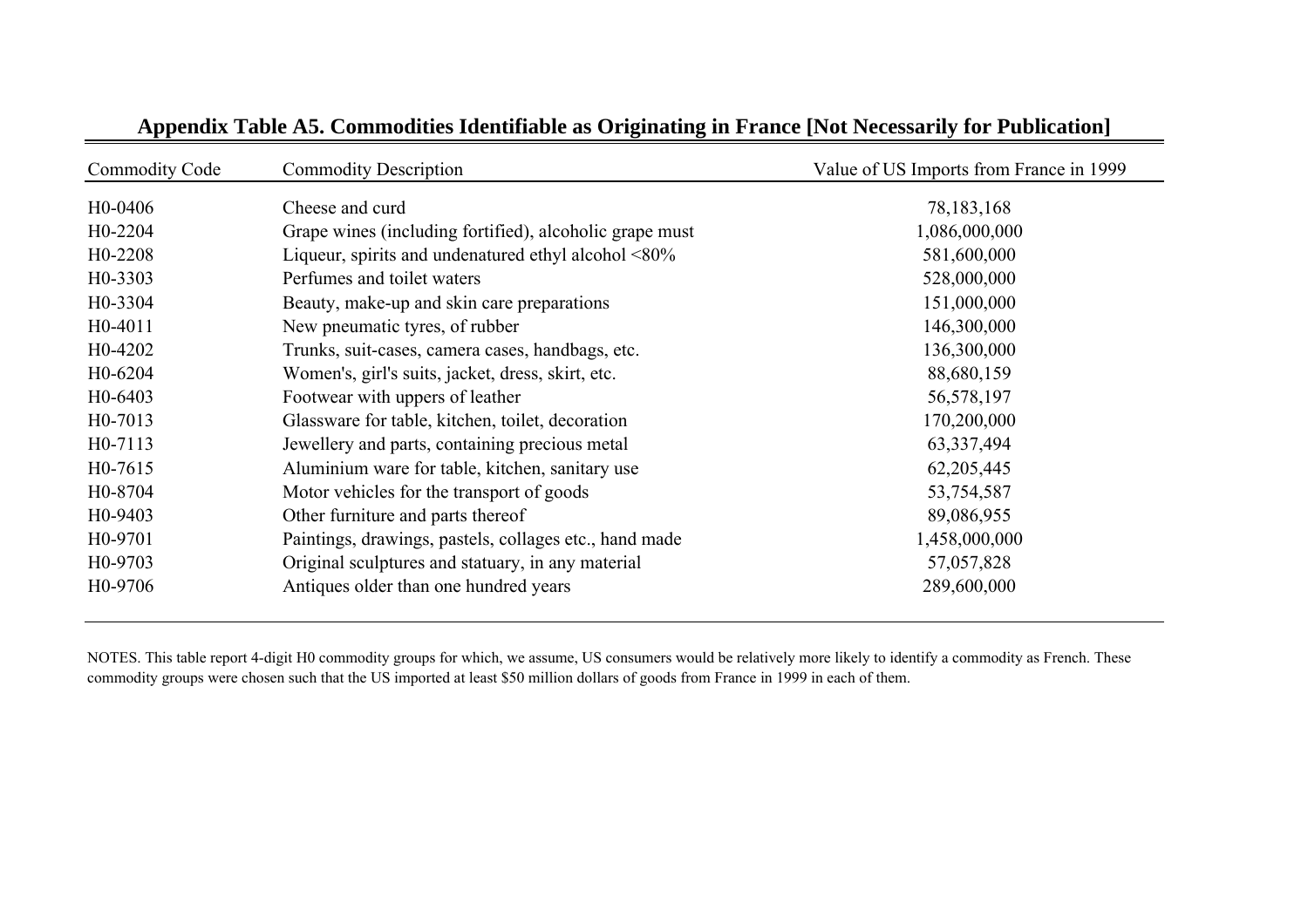

## **Figure 1. Fraction of US Respondents With a Favorable View of France and other European Countries (Gallup Polls for Various Dates; "Don't Know" Responses Excluded)**

Notes: The question asked in all polls was very similar to the following: "(Next, I'd like your overall opinion of some foreign countries.) Is your overall opinion of...(Country name) - very favorable, mostly favorable, mostly unfavorable, or very unfavorable?" The figure reports the fraction of respondents with a "very favorable" or "mostly favorable" opinion.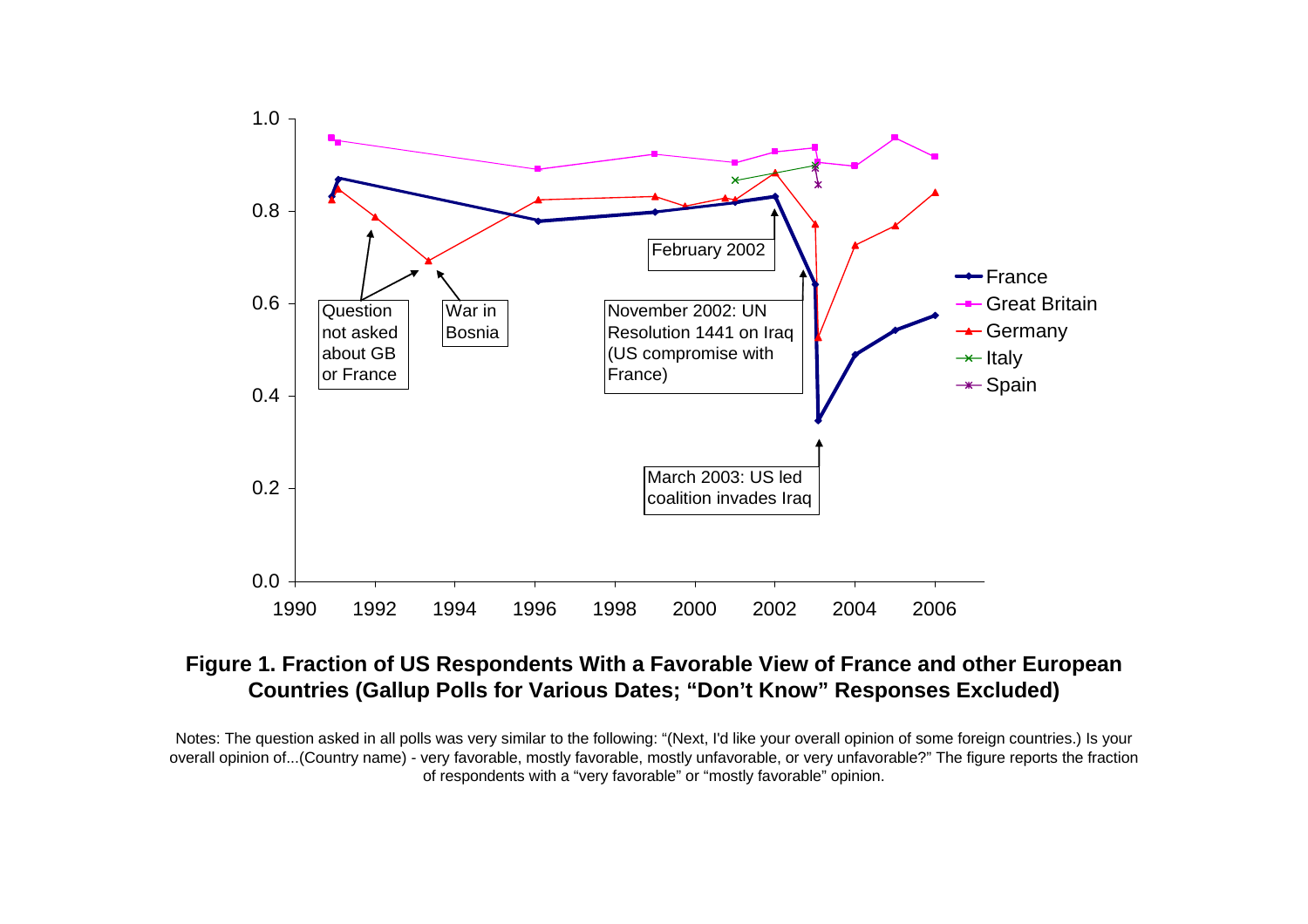

### **Figure 2. Change in Log Value of US Trade with France, Eurozone and OECD (Nominal US\$, Changes Relative to 1999)**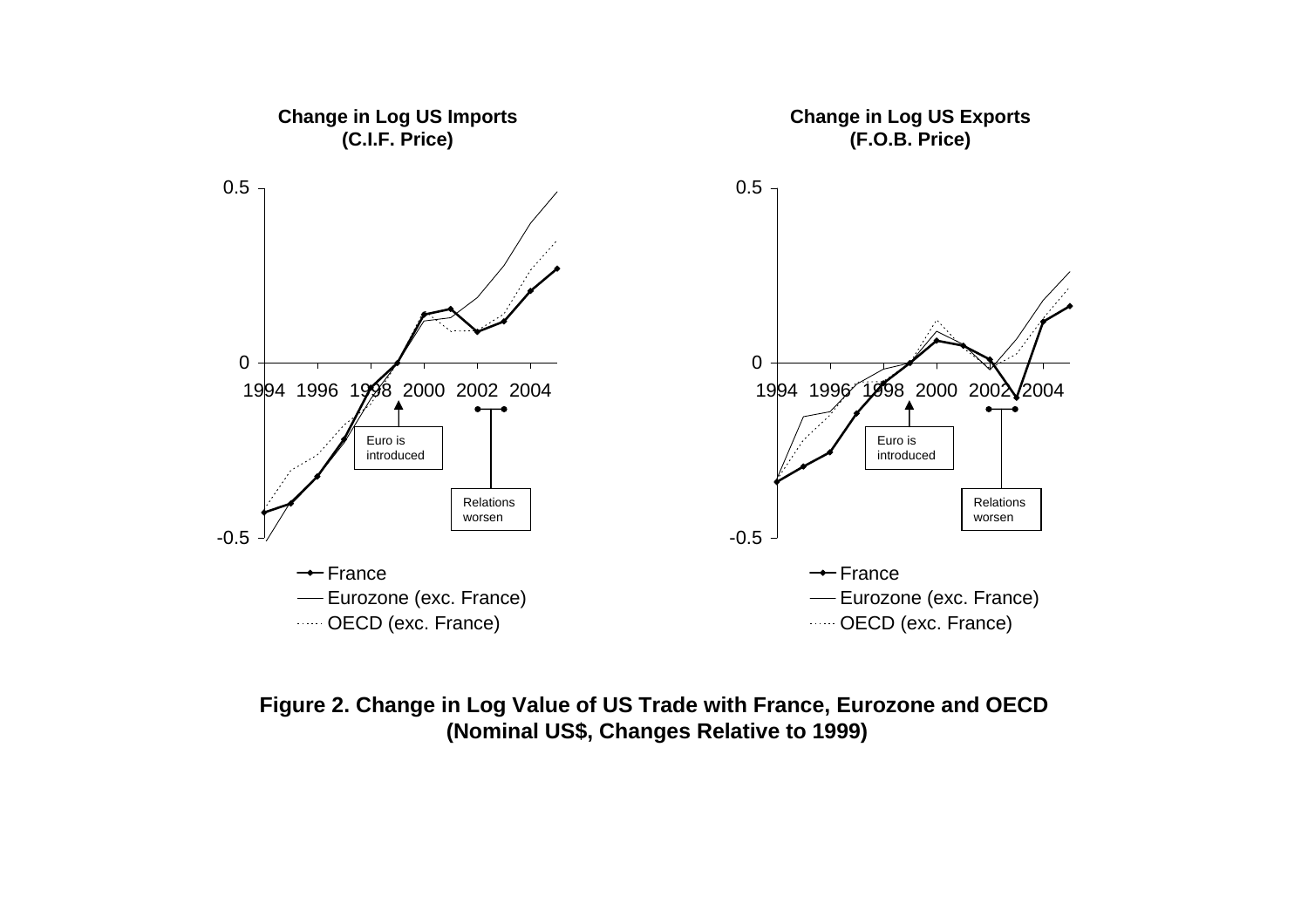

#### **Figure 3. Change in Log Value of French Trade with US and OECD (Nominal US\$, Changes Relative to 1999)**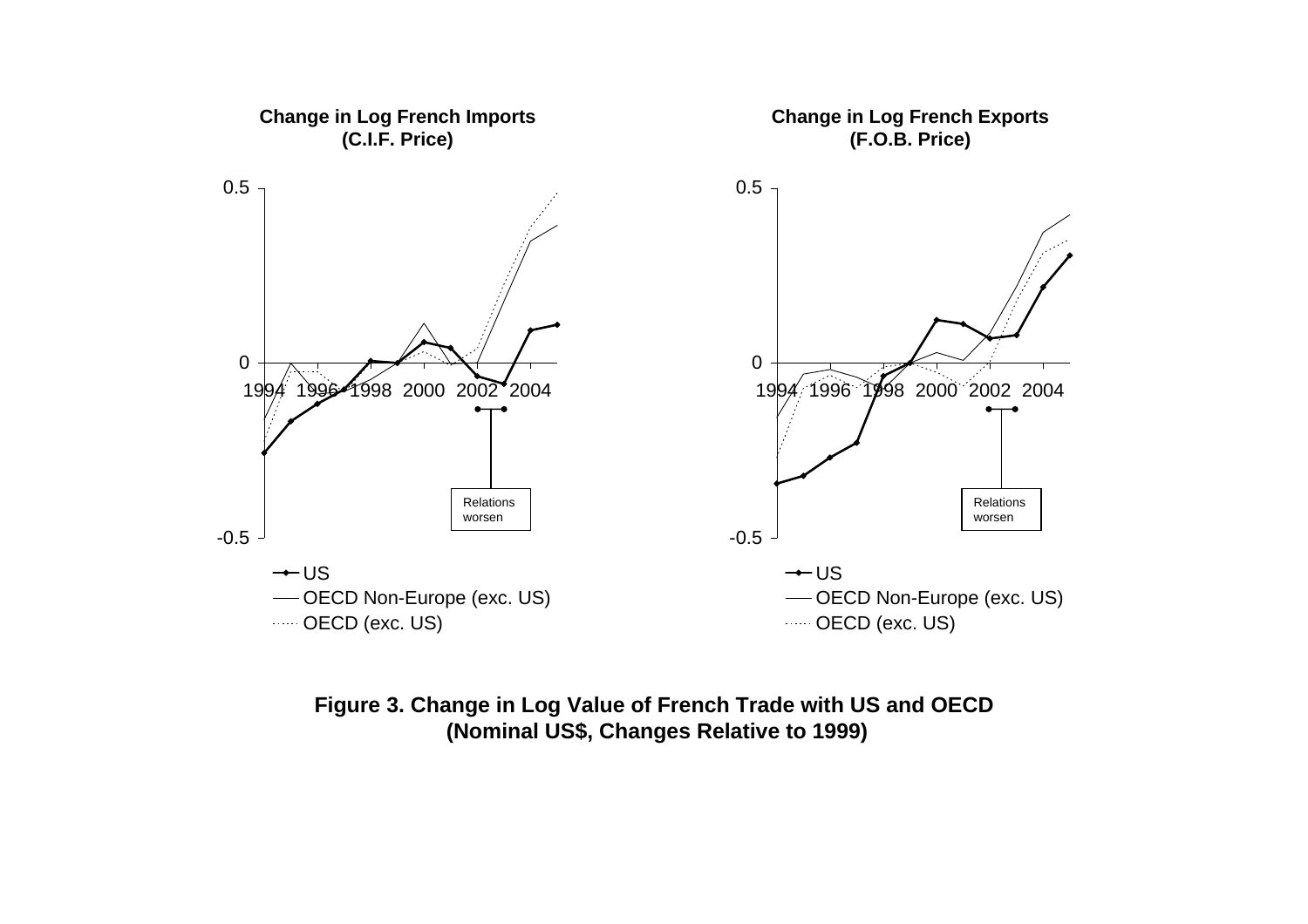

**Figure 4. Average of France's Shares of US Imports from Eurozone and Exports to Eurozone (Residual After Netting Out of Month Fixed Effects)**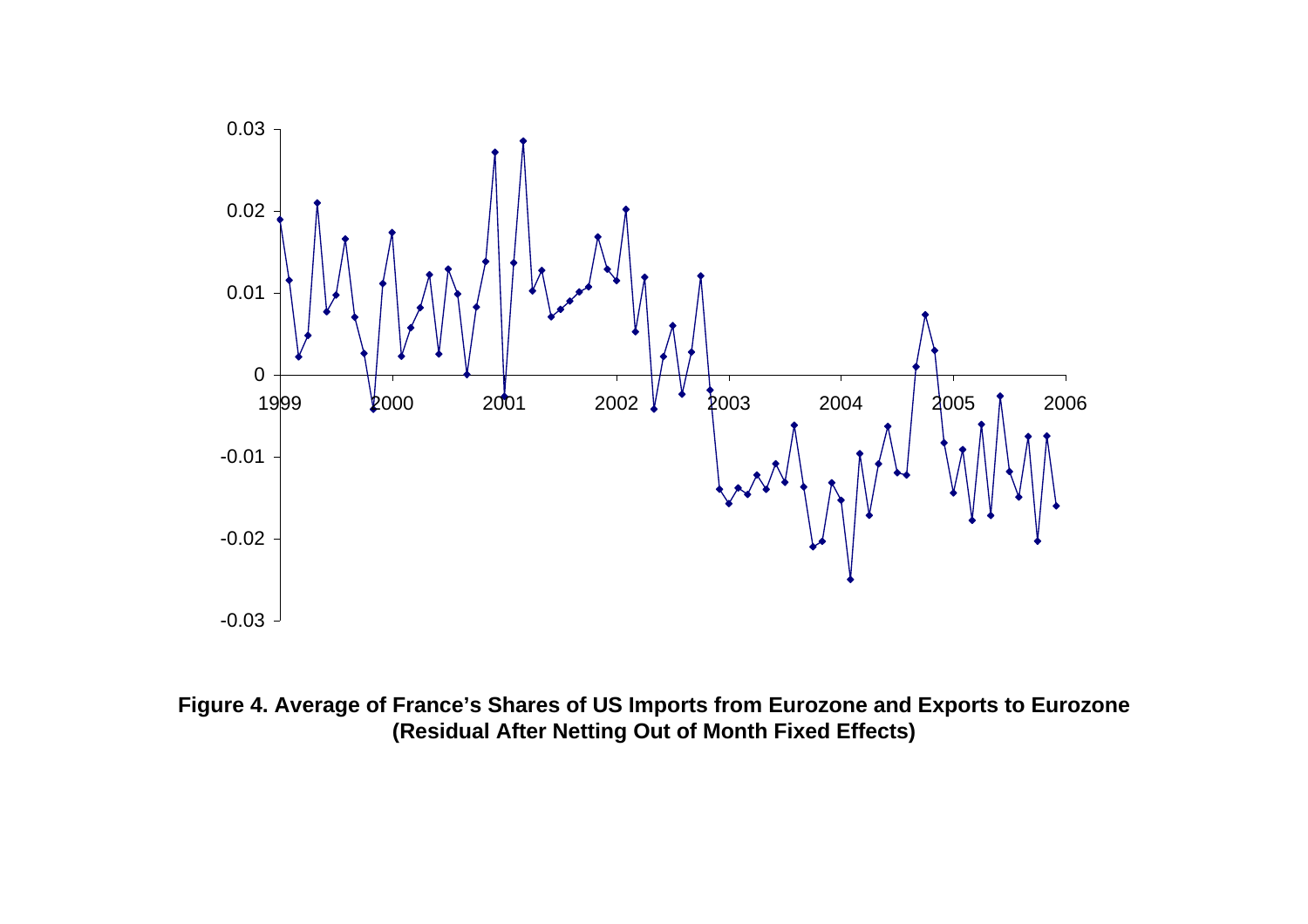

#### **Figure 5. Self Reported Purchase of French Products, by Annual Household Income (Gallup Poll, 22-23 April 2003)**

Note: People were asked: "Thinking now about your buying habits, do you ordinarily buy any products made in France, or not?" Those who responded "Yes" were asked: Have you stopped buying these products as a result of France's opposition to the war with Iraq, or not?"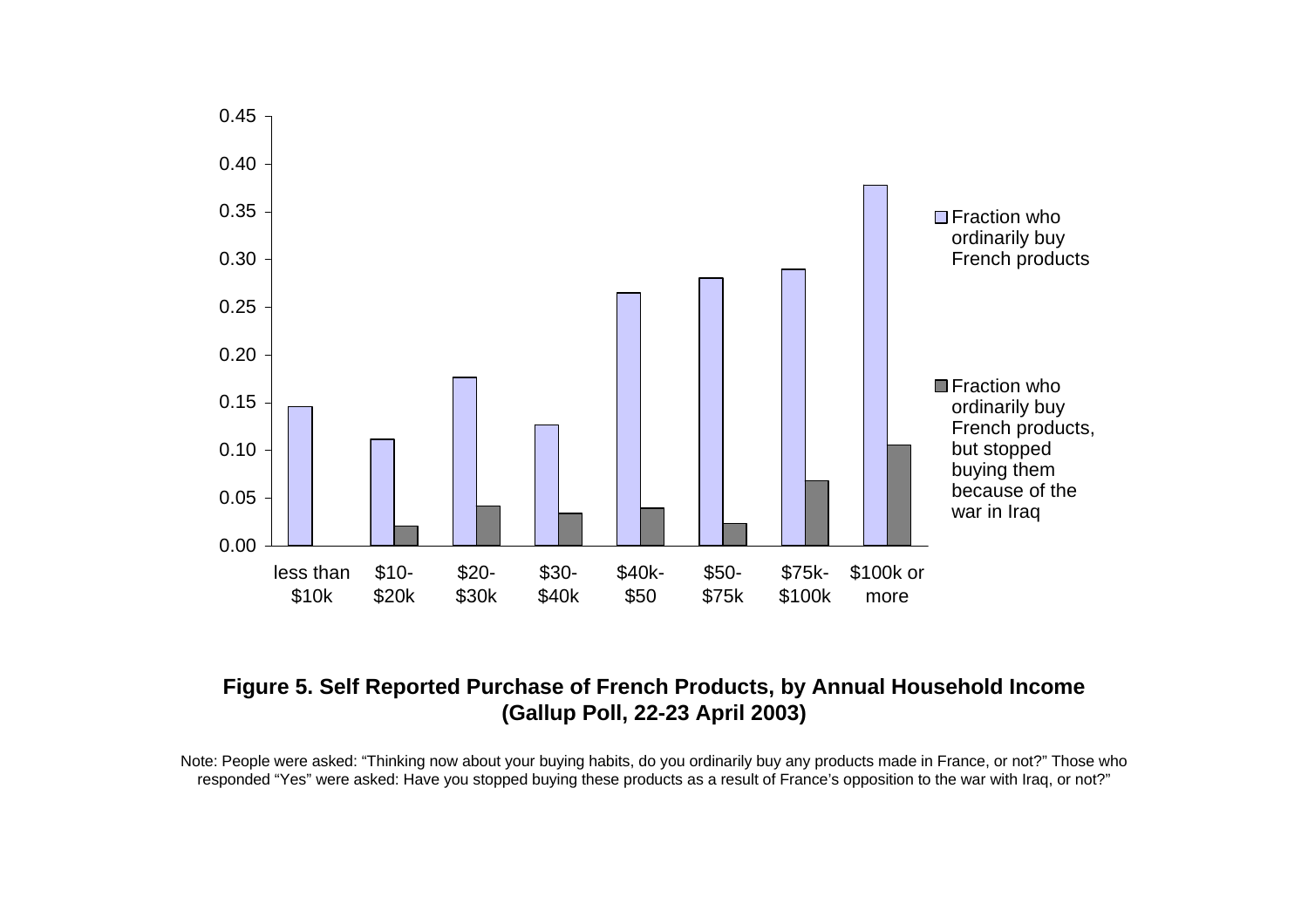

### **Figure 6. Changes in Log US Resident Travelers to France and Western Europe (Source: Office of Travel and Tourism Industries)**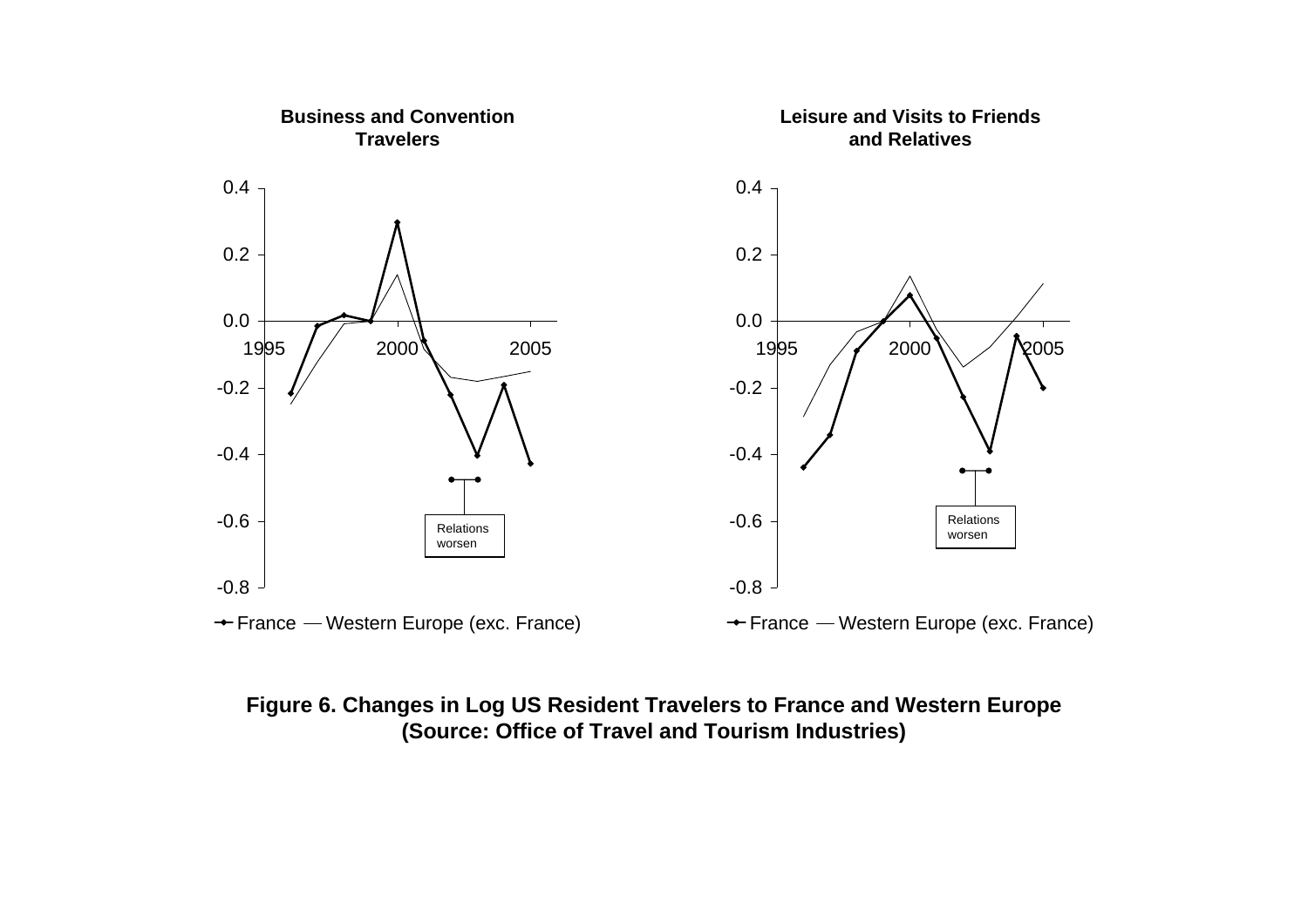

## **Figure 7. Changes in Log Travelers to US from France and Western Europe (Source: Office of Travel and Tourism Industries)**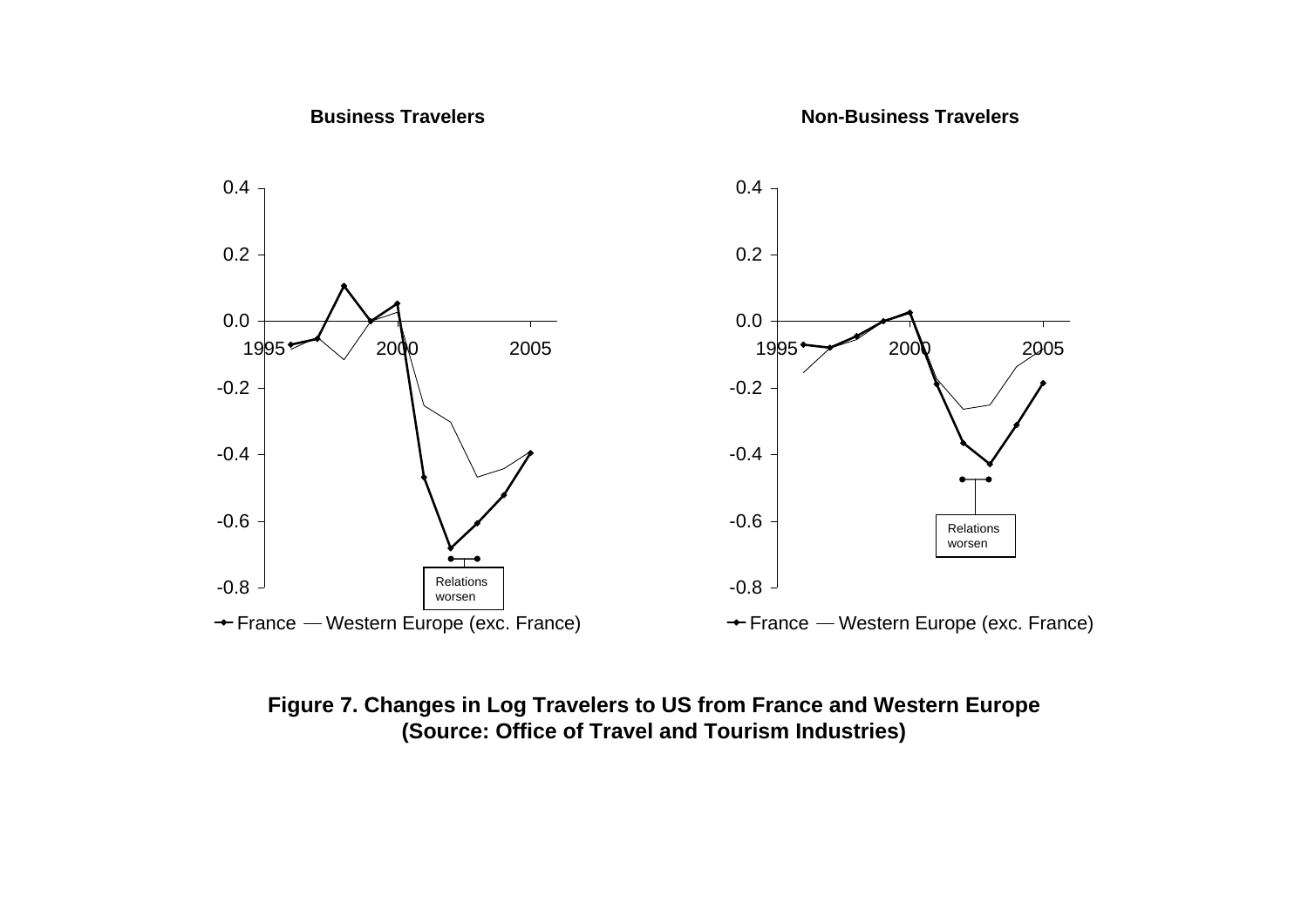

#### **Appendix [Not for Publication] Figure A1. Fraction Who "Lost Respect" for France for its role in the Situation in Iraq, by Family Income (NBC/Wall Street Journal Poll, 7-9 December 2002)**

Note: The question asked was: "Now let me read you a list of nations that are playing a role in the situation with Iraq. For each one, please tell me whether you have gained respect for that nation, lost respect for it, or whether your opinion of it is unchanged. If you do not know enough to answer, please just say so." The question was asked about Israel, Germany, Great Britain, France, Russia, and Saudi Arabia.